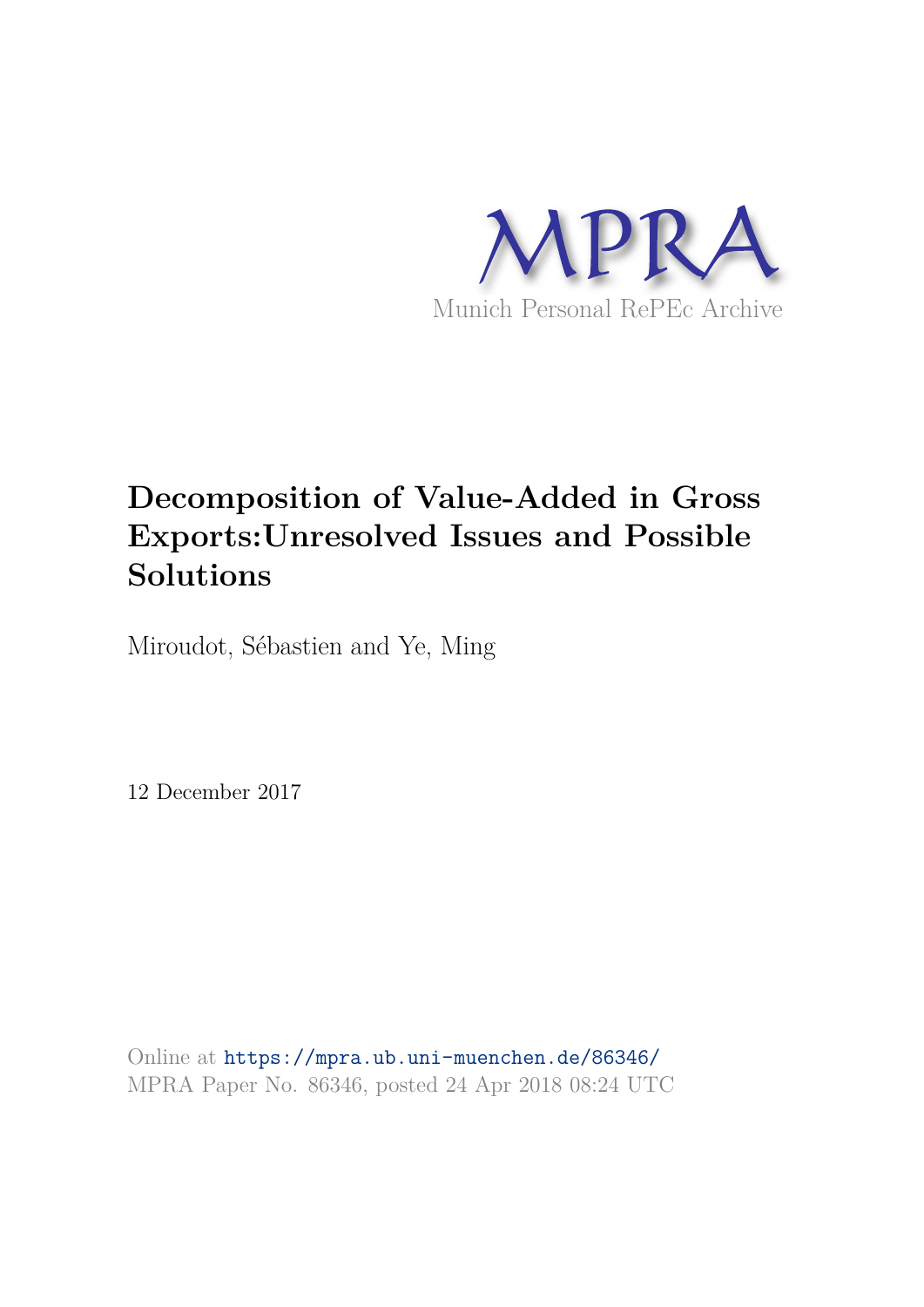# Decomposition of Value-Added in Gross Exports: Unresolved Issues and Possible Solutions

Sébastien Miroudot<sup>1</sup> and Ming Ye<sup>2</sup>, OECD

December 2017

**Abstract:** To better understand trade in the context of global value chains, it is important to have a full and explicit decomposition of value-added in gross exports. While the decomposition proposed by Koopman, Wang and Wei (2014) is a first step in this direction, there are still three outstanding issues that need to be further addressed: (1) the nature of double counting in gross exports; (2) the calculation of the foreign value-added net of any double counting; and (3) the decomposition of gross exports at the industry level (the industry where exports take place). In this paper, we propose a new accounting framework that addresses these different issues and clarifies the definition of exports in inter-country input-output (ICIO) tables. It contributes to the literature: (i) by refining the definition of double-counted value-added in gross exports; (ii) by providing new expressions for the foreign value-added and double-counted terms; and (iii) by indicating how the new framework can be used to decompose exports at the industry level.

**Keywords:** Trade accounting, input-output table, Value-added decomposition, Global value chains

**JEL Codes: E01, E16, F14, F23, L14** 

<sup>&</sup>lt;sup>1</sup> Senior Trade Policy Analyst, Trade in Services Division, Trade and Agriculture Directorate, Organisation for Economic Co-operation and Development, [sebastien.miroudot@oecd.org](mailto:sebastien.miroudot@oecd.org)

<sup>&</sup>lt;sup>2</sup> Consultant, Trade in Services Division, Trade and Agriculture Directorate, Organisation for Economic Co-operation and Development, [ming.ye@oecd.org](mailto:ming.ye@oecd.org)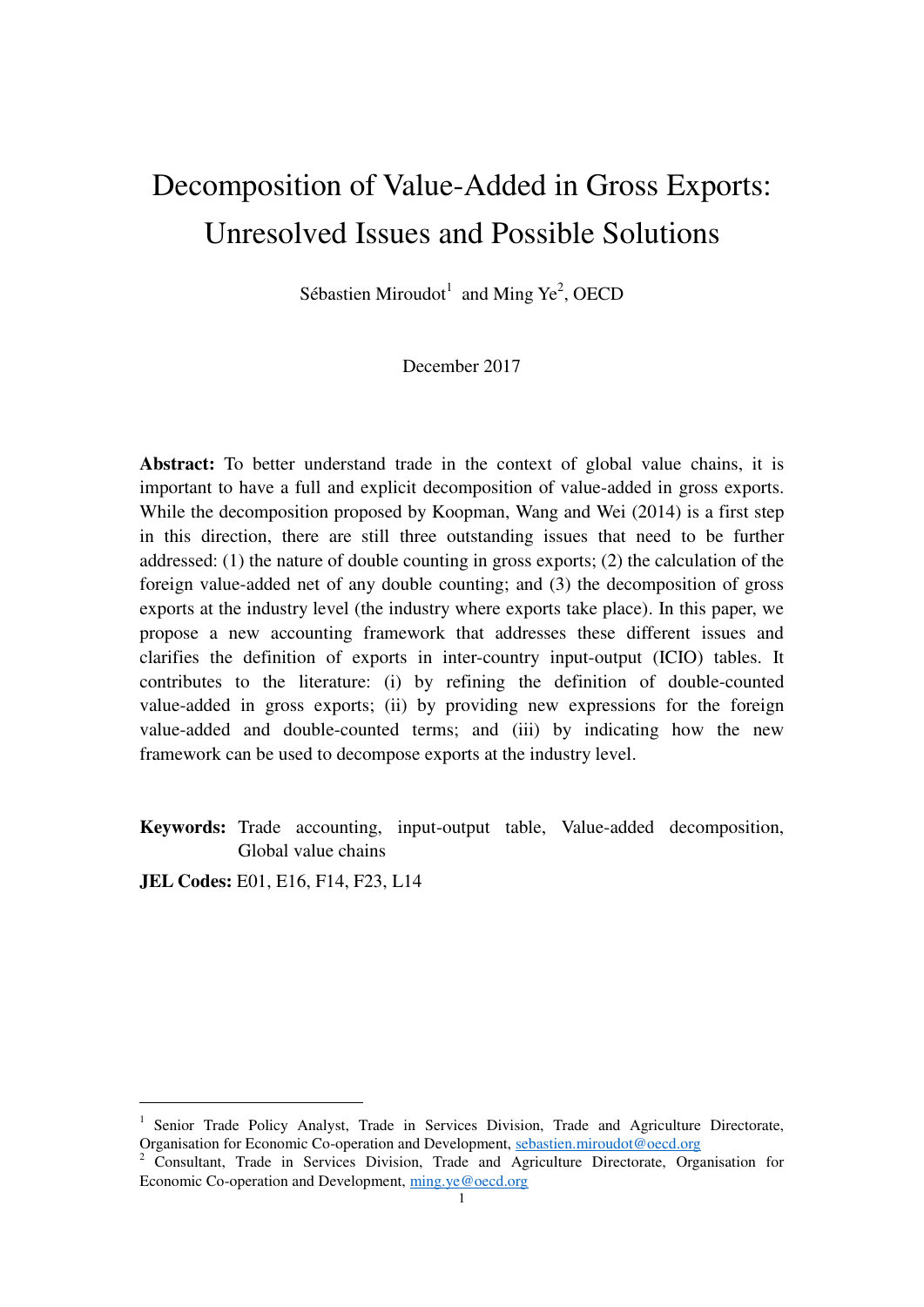The recent availability of inter-country input-output (ICIO) tables has created new opportunities for analyzing the intricate flows of value-added that are embedded in international trade. A first approach consists in following the Leontief model and looking at the origin of value-added in the final demand of countries (Johnson and Noguera, 2012). The resulting decomposition identifies as 'exports of value-added' the value-added contributed by a given country and industry to final demand abroad. Such decomposition does not depart from the foundations of input-output analysis as it multiplies the Leontief inverse by a vector of final demand. It can provide results at the country level (exports of value-added to the world), bilaterally (exports of value-added to a given partner) and by industry (but based on the industry of origin of value-added in the exporting economy).

A second approach, proposed by Koopman, Wang and Wei (KWW, 2014), aims at decomposing gross exports, which is the basic aggregate used in trade economics and reported by countries in their national accounts and balance of payments. This approach has to deal with the fact that gross exports are made both of final products and intermediate goods and services. The latter also end up in final products at the end of the production process. It explains why the decomposition cannot simply be the multiplication of the Leontief inverse by a vector of gross exports and why there is some "double counting" as some of the intermediate goods and services exported can also be part of the value of exports of final products in the case of vertical specialization trade.

However, it is also possible to use the Leontief model and input-output relationships to derive mathematical expressions for the value-added embodied in gross exports, as it is done by KWW. In a comment, Los, Timmer and de Vries (LTV, 2016) provide an alternative decomposition based on 'hypothetical extraction' where the domestic value-added in exports is expressed in a way fully consistent with the Leontief model. But despite the sound theoretical support provided to the concept of domestic value-added in exports, the comment by LTV has left unanswered the question of the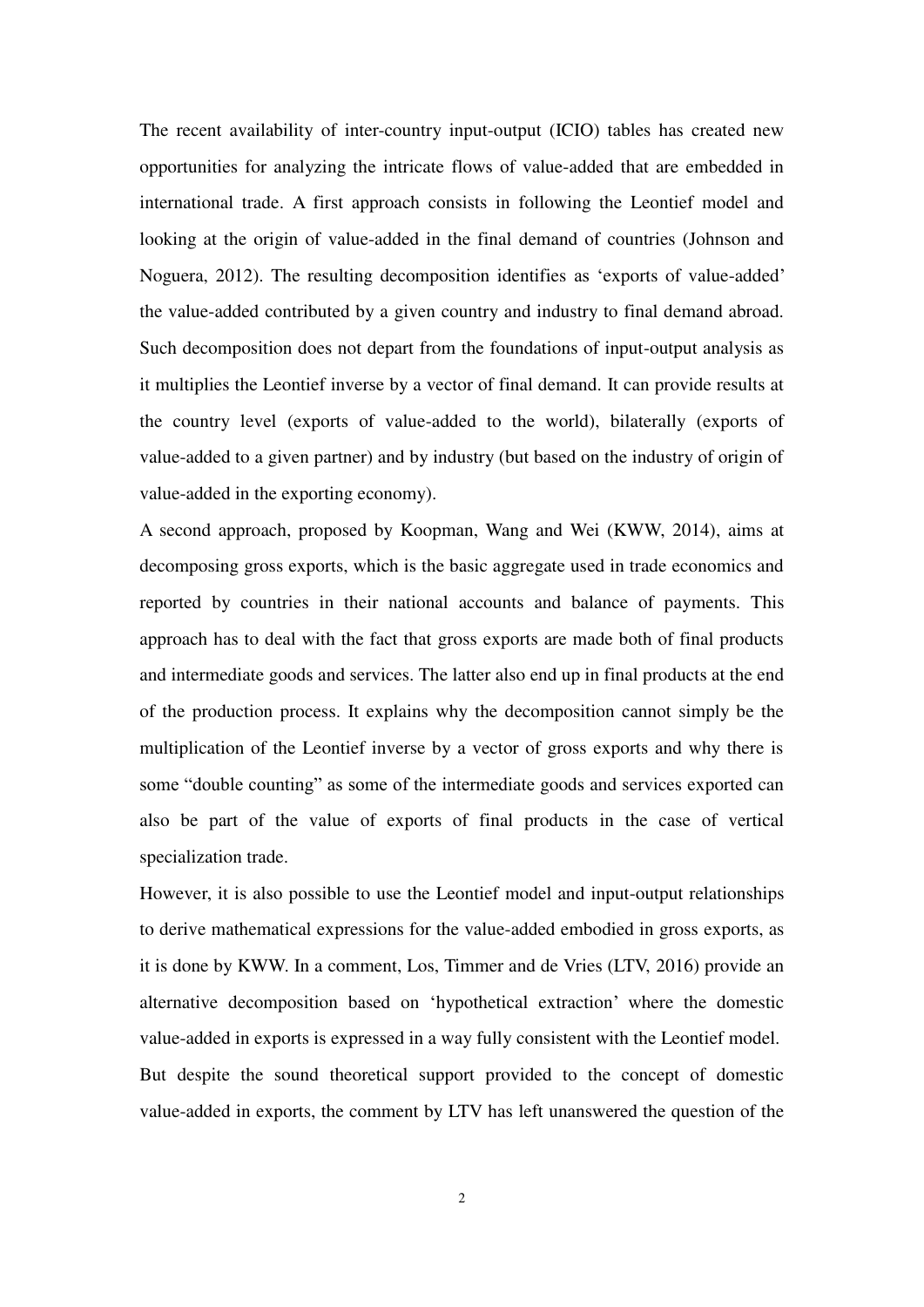calculation of the foreign value-added in exports. $3$  And beyond the domestic and foreign value-added consistent with value-added measured in GDP, gross exports are also made of value-added that has already been accounted for before in the domestic and foreign value-added and therefore corresponds to some double counting.

The KWW framework introduces 'pure double counted terms' (corresponding to term 6 and term 9 in their decomposition). These terms multiply by a coefficient the gross exports of the exporting economy (domestic term) and the exports of partner countries (foreign term). They are indicated as not being part of the GDP of any country (KWW, p. 469) and related to "two-way intermediate trade from all bilateral routes" (KWW, p. 481).

There is no consensus at this stage on how to calculate the domestic and foreign double counting, leaving also unanswered the question of the foreign value-added net of any double counting. Three recent papers in particular question the KWW result. Nagengast and Stehrer (2016) argue that there is some arbitrariness in the decomposition of intermediate and final gross exports in KWW and that they do not correctly identify multiple border crossings. Nagengast and Stehrer propose an alternative decomposition for the domestic value-added in exports (terms 1, 2 and 3 of KWW) but do not explore further the implications for double counting and the foreign value-added, as the focus of their paper is on bilateral gross exports and trade balances. However, they introduce the distinction between the 'source-based' and 'sink-based' approaches that lead to a different double-counting in bilateral gross exports. Borin and Mancini (2017) also look at the decomposition of bilateral gross exports and are more explicit about how a definition of double-counting as any VA that crosses the same (domestic) border more than once affects the calculation of the foreign value-added. They propose a decomposition where the foreign value-added at the aggregate level (summing across partners) is the same in the source-based and sink-based approach. Their decomposition points to a different foreign double counted

<sup>&</sup>lt;sup>3</sup> The authors indicate that it is left for future research and requires a complete decomposition of world GDP.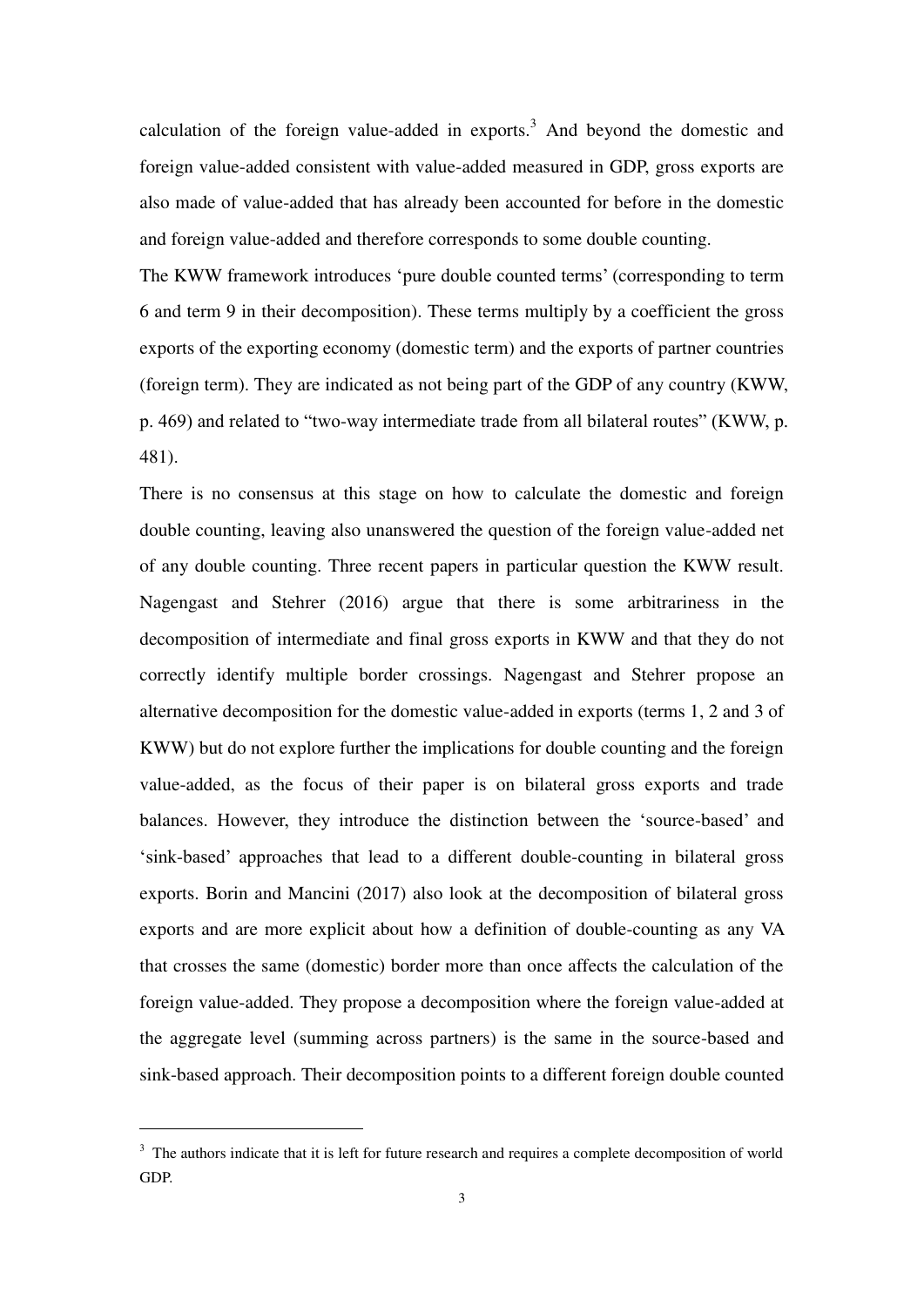term as compared to KWW. Lastly, Johnson (2017) also notes that KWW and LTV have not fully solved the question of the domestic and foreign content of exports and offers additional insights on the foreign value-added in a framework similar to Los, Timmer and de Vries (2016). The paper only includes a two-country decomposition of aggregate exports but with results departing from KWW for the foreign value-added (and foreign double counting).

In this paper, we are also interested in providing a decomposition of value-added in a country's gross exports, leaving aside the bilateral decomposition. As emphasized by LTV, we also believe that such decomposition should be consistent with the foundations of input-output analysis. Moreover, from our point of view, the decomposition of the foreign value-added terms should be symmetric with the domestic ones, since the foreign value-added in the exports of a given country is domestic value-added in the exports of another. For instance, in the decomposition framework, there should be terms to identify the foreign value-added that returns to the exporting country, similar to the terms indicating the domestic value-added that returns home.

In addition to this discussion on the measurement of the foreign value-added in aggregate exports, neither the KWW framework nor the hypothetical extraction method can be easily extended to decompose the value-added in gross exports at the industry level. Here, it is important to specify the industry from the point of which value-added is measured. There are (at least) 3 industry dimensions in the gross exports decomposition: the source industry (i.e. the industry of origin of primary inputs used to generate the value-added in exports), the gross exports industry (i.e. the industry that has produced the gross exports which are decomposed into different value-added terms) and the final demand industry (i.e. the last industry using the value-added identified in exports before final consumption).<sup>4</sup>

<sup>4</sup> More industries can be involved when the intermediate inputs exported are further processed in different industries across countries before being incorporated into a final product. The incorporation in the final product can take place either in the last exporting economy or in the importing country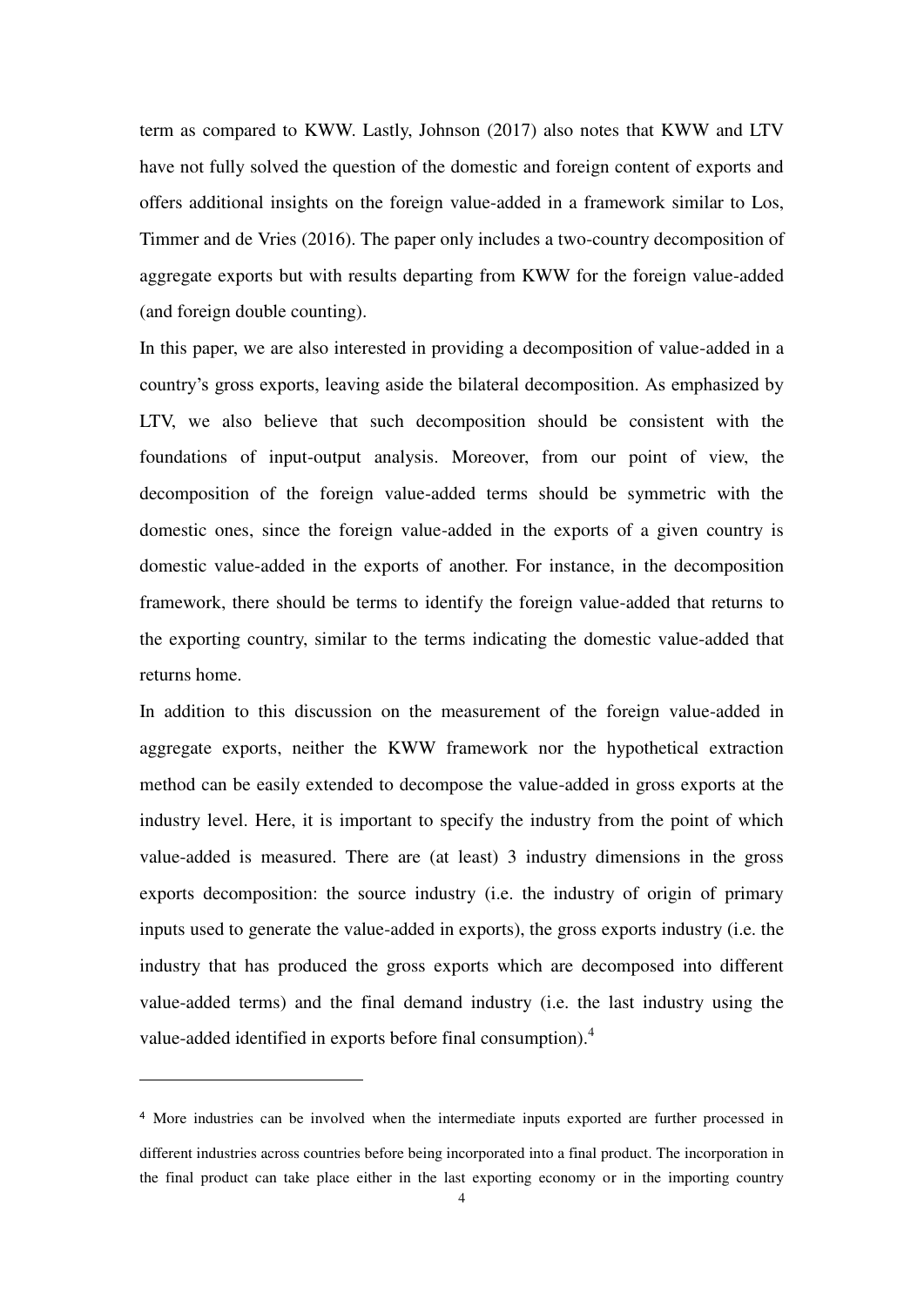A decomposition of gross exports at the industry level means that the starting point of the decomposition is the value of gross exports for a specific industry (and country), i.e. the exports industry. In an extension of KWW to the industry level, Wang, Wei and Zhu (WWZ, 2013) point out that there is an additional layer of complexity when decomposing industry-level gross exports. Instead of 9 terms, their decomposition has to rely on 16 terms to cover all the complex inter-industry interactions across countries in the ICIO. For the hypothetical extraction method as well, while it is possible to calculate an hypothetical GDP where only the exports of a single industry are removed, the different terms of the LTV framework are also not easily obtained at the industry level. Therefore, there is also a need to better explain how the results of the trade in value-added literature can be derived for specific industries.

In this paper, we explore some solutions to the issues mentioned above. We first clarify the relationship between gross exports and final demand in the inter-country input-output framework and how we can express the domestic and foreign value-added in exports in some new input-output framework focusing on gross exports rather than gross output. Then, we use the Ghosh insight to provide a more straightforward decomposition of gross exports that gives the initial domestic value-added, first round foreign value-added and later rounds double counted value-added in a consistent input-output framework. This decomposition is fully consistent with the one that is derived from the Leontief model. It provides a domestic value-added in exports equal to KWW and LTV but new foreign value-added terms which are different from KWW. Finally, we show how this framework can accommodate analysis at the industry level.

The paper is organized as follows. In section I, we introduce an alternative mathematical framework to clarify the relationship between gross exports and final demand in the ICIO model and explain how it can be used to express the domestic and foreign value-added in exports (consistent with GDP and net of any double counting). In section II, we use the Ghosh insight to define value-added trade flows and

<sup>(&#</sup>x27;transiting' through different domestic industries).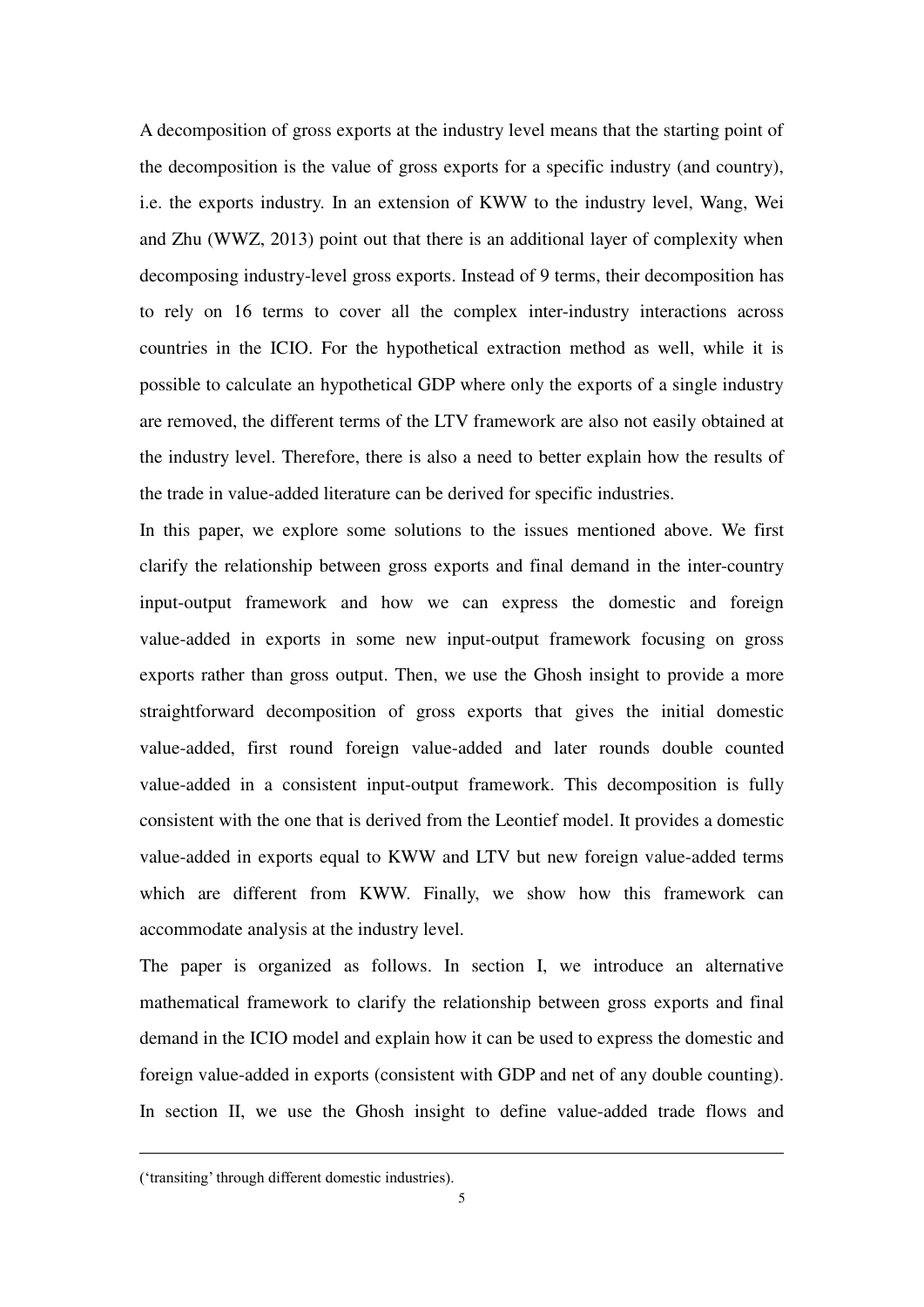decompose gross exports into domestic value-added, foreign value-added and double counted terms. In section III, we explain how our decomposition differs from KWW and how it can be extended to provide terms similar to their framework that distinguishes intermediates from final products, as well as the country of absorption of value-added. Section IV deals with the extension of the framework to the industry level. Section V concludes.

# **I. Clarifying the relationship between gross exports and final demand in inter-country input-output tables**

The input-output model comes from the work of Leontief (1936) who demonstrated that the amount and type of intermediate inputs needed in the production of one unit of output can be estimated based on the input-output (IO) structure across industries. The model allows tracing gross output in all stages of production needed to produce one unit of final goods (or services<sup>5</sup>). When the gross output flows associated with a particular level of final demand are known, the value-added generated and 'traded' can simply be derived by multiplying these flows with the value added to gross output ratio in each industry.

In the IO table, all gross output must be used either as an intermediate or a final good,

$$
X = AX + Y \tag{1}
$$

where, *X* is the  $N \times 1$  gross output vector, *Y* is the  $N \times 1$  final demand vector, and A is the  $N \times N$  IO coefficients matrix.

#### **A. The input-output framework for exports**

-

If we split the output in the ICIO table into exports (E) and domestic sales (H), the following accounting equations can be obtained:  $E = A^F (E + H) + Y^F$  and  $H = A^{D}(E+H) + Y^{D}$ , where  $A^{D}$  is a matrix of the domestic coefficients in the global

<sup>&</sup>lt;sup>5</sup> We use the expression 'goods' in a generic way. Input-output tables cover all types of products or industries, i.e. goods and services.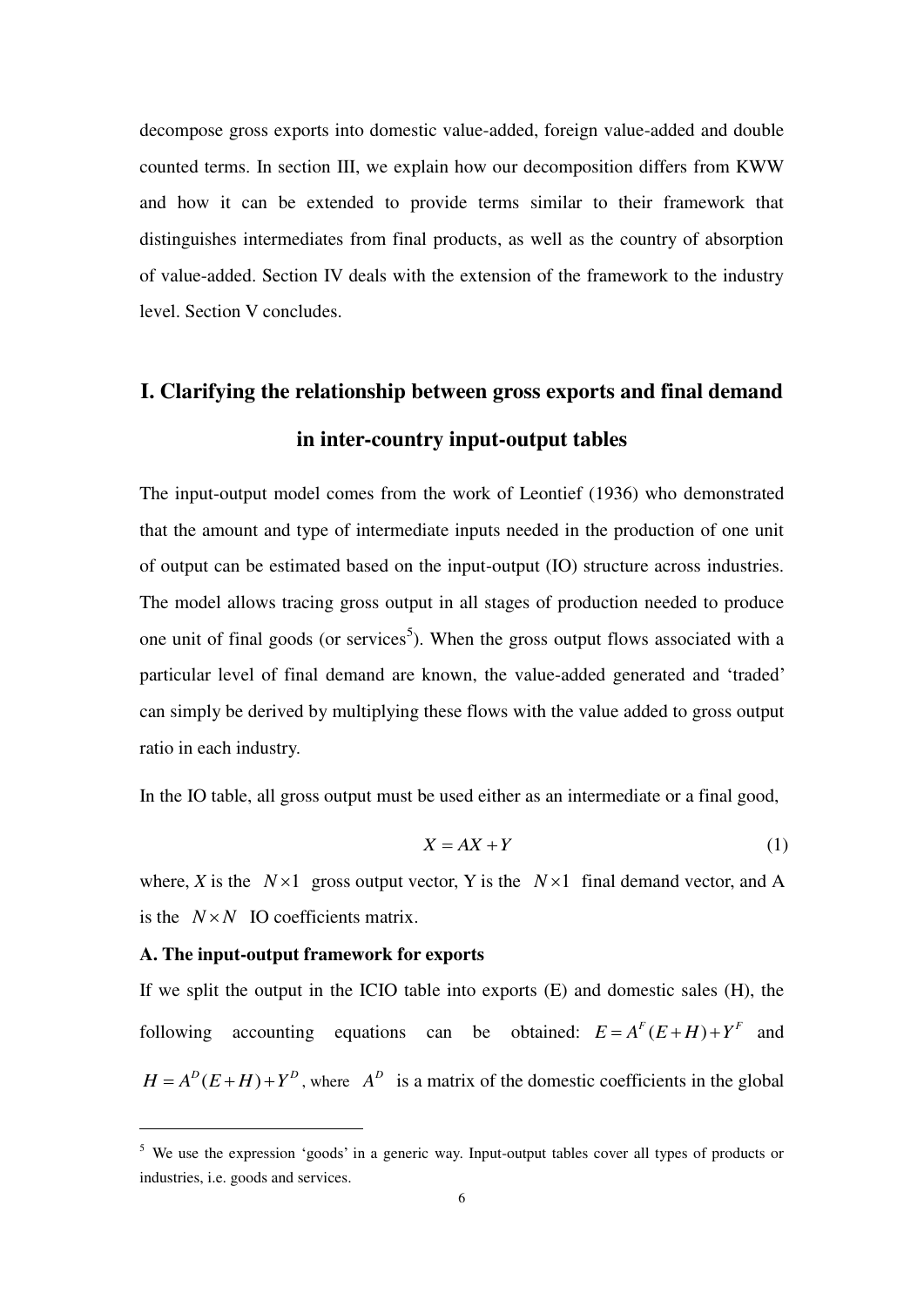ICIO table (i.e. the block diagonal of the A matrix) and  $A<sup>F</sup>$  is the export matrix (the elements of the A matrix off the block diagonal) including the IO coefficients for the use of intermediate inputs from one country into another country, so that we have  $A = A^D + A^F$ .  $Y^D$  is the domestic final demand and  $Y^F$  is the foreign final demand, so that  $Y = Y^D + Y^F$ .

After re-arrangement (see Appendix A), the accounting relationship between gross exports and the final demand in destination countries in the ICIO model can be expressed as:

$$
E = \tilde{A}E + \tilde{Y} \tag{2}
$$

with  $\tilde{Y} = Y^F + \tilde{A}Y^D$  and  $\tilde{A} = A^F (I - A^D)^{-1}$ .

-

Equation (2) is to gross exports what equation (1) is to gross output. It suggests a different type of input-output table where gross exports have replaced gross output.<sup>6</sup> Conceptually, we have a new type of Leontief matrix  $\tilde{A}$  and a new final demand  $\tilde{Y}$ with interpretations similar to the original *A* and *F* but in the context of gross exports. The elements of the *A* matrix describe the units of intermediate goods produced and exported that are used in the production of one unit of exports in the destination country. For example, the element  $\tilde{A}_{ij}$  means that in order to produce one unit of exports in country *j*, country *i* needs to produce  $\tilde{A}_{ij}$  units of intermediate goods that are shipped to *j* and embodied in exports of *j*.  $\tilde{A}_i E_i$  indicates country's *i* intermediate inputs used in country *j*'s exports. Therefore, we can call *A* the 'direct inputs requirement matrix' for exports. The term  $\tilde{A}_{ii}E_i$  also corresponds to the vertical specialization (VS) exports as defined in Hummels, Ishii and Yi (2001).

<sup>&</sup>lt;sup>6</sup> Another way of introducing equation (2) is to think about the elements extracted from gross output in the hypothetical extraction method proposed by LTV. As such, the two frameworks are consistent and they provide the same results as illustrated in Appendix B.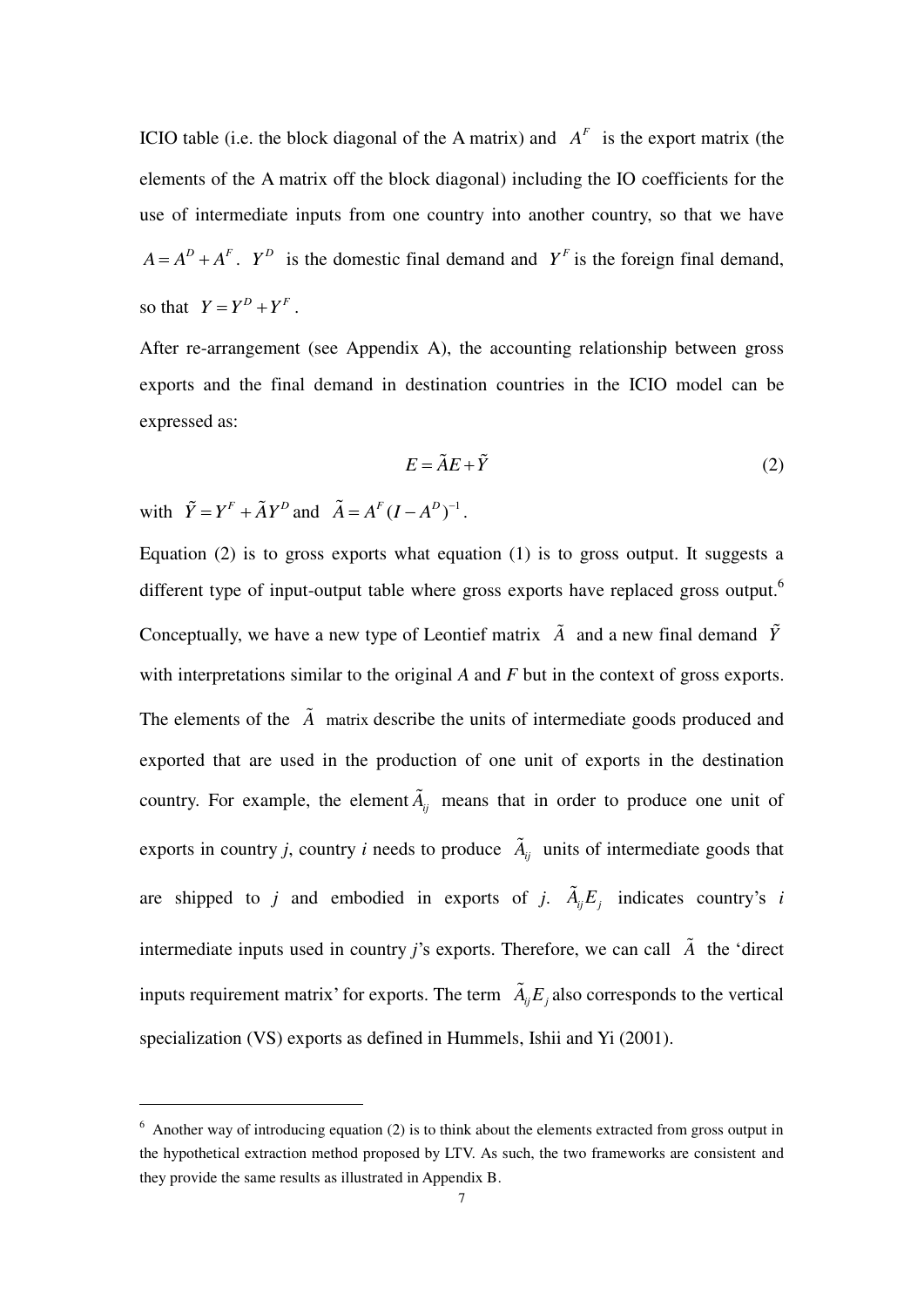Re-arranging equation (2), we can also obtain equation  $E = \tilde{B}\tilde{Y}$ , and  $\tilde{B} = (I - \tilde{A})^{-1}$ , similar to  $B = (I - A)^{-1}$  in the traditional IO model. Matrix  $\tilde{B}$  is the 'total inputs requirement matrix' for exports.

*Y* is the vector of final demand for exports. For country *i*, the element  $Y_i$  in the vector  $\tilde{Y}$  is simply other countries' final demand for exports of *i*. But since the perspective is the destination country (i.e. the final demand in the partner country),  $\tilde{Y}_i$ includes both intermediate goods and final goods produced in country *i*. It combines the demand for final goods  $Y_i^F$  manufactured in *i* (and exported as final goods) and the demand for intermediate goods  $\tilde{A}Y_i^D$  that are used to produce final goods in the destination country that are consumed domestically. In this case, trade in intermediate goods takes place between country *i* and country *j* but in order to produce final goods in *j.*

Therefore,  $\tilde{A}E$  is the intermediate demand for gross exports that covers all trade in intermediate inputs that are further embodied in exports, while  $\tilde{Y}$  is a final demand for gross exports combining all trade flows in final goods but also trade in intermediates that are directly used to produce final goods in the partner country. Intermediate and final are defined from the point of view of the partner country in exports.

If we extend the expression  $E = \tilde{B}\tilde{Y}$  to the G countries and N industries case, exports of country *i* can be decomposed as follows:

$$
E_{i} = \sum_{t}^{G} \sum_{j \neq i, i}^{G} \tilde{B}_{it} Y_{tj} + \sum_{j \neq i}^{G} \tilde{B}_{ij} Y_{jj} + \sum_{t \neq i}^{G} \tilde{B}_{it} Y_{ti} + (\tilde{B}_{it} - I) Y_{ti}
$$
(3)

In this equation, each term clarifies what is the destination of country *i's* exports and whether exports are for intermediate or final use. Subscript *j* indicates in this case country *i*'s ultimate export destination. Term 1 and term 2 correspond to country *i*'s exports of goods to country *j* that are finally absorbed by country *j*. Term 1 describes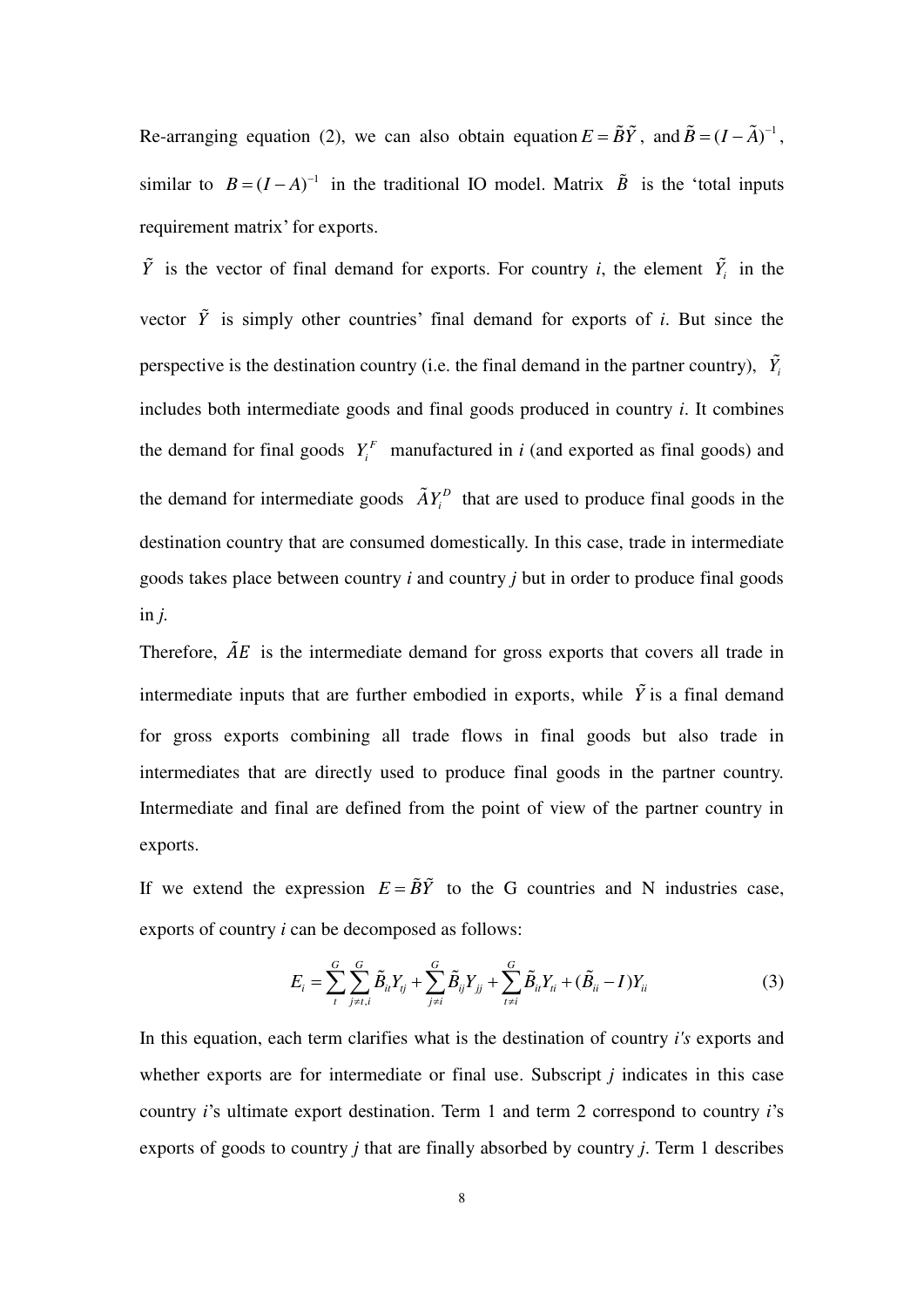the goods exported by *i* (intermediate or final) and absorbed by *j* as final goods. These goods can be first exported as intermediates to a third-country before coming as final goods in *j.* Term 2 indicates the intermediate goods from country *i* that are exported and processed in country *j* into final goods before being absorbed by country *j*. Again, they can transit through different countries to be further processed before reaching *j,*  which is the ultimate destination. But they reach *j* as intermediate goods.

The next two terms are about exports of inputs that come back to country *i* (after transiting through one or several other countries). Term 3 indicates the exports from country *i* that finally return back to country *i* as final goods (and directly absorbed by country *i*) while term 4 describes the exports from country *i* that come back to country *i* as intermediate goods and are processed in country *i* into final goods before being absorbed.

#### **B. How to measure the domestic value-added in exports**

In addition to the 'direct inputs requirement matrix for exports' and 'total inputs requirement matrix for exports', we can also derive a concept similar to the value-added ratio in our IO framework for exports. We call it  $\tilde{V}$ , the exports value-added multiplier.

**Theorem 1:** For country *i*'s exports, the domestic value-added multiplier coefficient

is 
$$
\tilde{V}_i = u(I - \sum_{j \neq i}^{G} \tilde{A}_{ji}) = V_i(I - A_{ii})^{-1}
$$
.

Here, we define  $V_i = u[I - A_{ii} - \sum_i A_{ii}]$ *G*  $i = u_1$   $\cdots$   $i_i$   $\sum_i \mathbf{I}_{ji}$ *j i*  $V_i = u[I - A_{ii} - \sum A_i]$  $= u[I - A_{ii} - \sum_{j \neq i} A_{ji}]$  as a 1×*N* direct value-added coefficient vector

in the IO table and *u* is a 1×*N* unity vector. Each element of  $V_i$  gives the share of direct domestic value-added in total output.

Accordingly, when working with the new matrix  $\tilde{A}$ , we can see that in country *i*'s exports  $E_i$ , all of intermediate inputs are *G ji i j i*  $A_{ii}E$  $\sum_{j \neq i} \tilde{A}_{ji} E_i$ . Therefore, country *i*'s value-added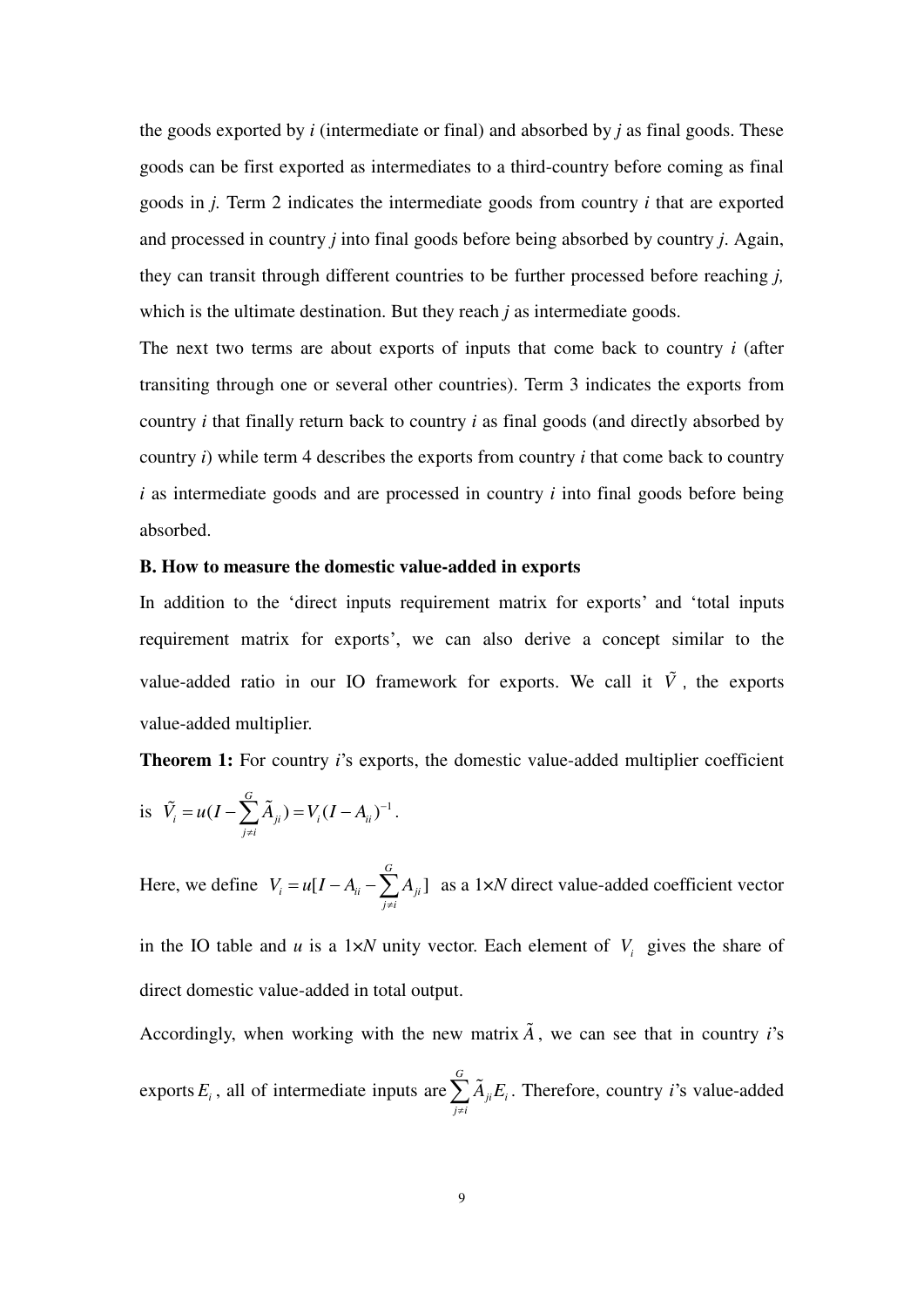in exports is  $u \times VaE(i) = u(E_i - \sum A_{ii} E_i)$ *G*  $i \quad \angle I^{\mathbf{1}}$ ji  $\mathbf{v}_i$ *j i*  $u \times VaE(i) = u(E_i - \sum A_{ii}E)$  $\times VaE(i) = u(E_i - \sum_{j \neq i} \tilde{A}_{ji}E_i)$ . The domestic value-added multiplier

coefficient is  $\tilde{V}_i = u(I - \sum \tilde{A}_{ii}) = V_i(I - A_{ii})^{-1}$ *G*  $i = u \left(1 - \sum_i \mathbf{1}_{ji}^i\right) = v_i \left(1 - \mathbf{1}_{ii}^i\right)$ *j i*  $\tilde{V}_i = u(I - \sum \tilde{A}_{ii}) = V_i(I - A_{ii})^{-1}$  $= u(I - \sum_{j \neq i} A_{ji}) = V_i (I - A_{ii})^{-1}$ . This is equal to one minus the

intermediate input share from all countries (including domestically produced intermediates). The domestic value-added in country  $i$  can be expressed as:  $uVaE(i) = \tilde{V}_iE_i = V_i(I - A_{ii})^{-1}E_i$ . This expression is consistent with KWW and LTV (more details after and in Appendix A).

To better understand the domestic value-added multiplier, we can deduce the consistent expression for the domestic value-added (or GDP) from the initial ICIO model. In the ICIO model, country *i*'s gross output can be written as:

$$
X_i = A_{ii} X_i + Y_{ii} + \sum_{j \neq i}^{G} A_{ij} X_j + \sum_{j \neq i}^{G} Y_{ij} = A_{ii} X_i + Y_{ii} + E_i
$$
 (4)

Rearranging equation (4), we get:

$$
X_i = (I - A_{ii})^{-1} Y_{ii} + (I - A_{ii})^{-1} E_i
$$
\n(5)

Matrix  $(I - A_{ii})^{-1}$  is sometimes called the 'local' Leontief inverse in the ICIO model. From there, country *i*'s value-added (or GDP) can be calculated as follows:

$$
VA_i(GDP_i) = V_i X_i = V_i (I - A_{ii})^{-1} Y_{ii} + V_i (I - A_{ii})^{-1} E_i
$$
 (6)

According to equation (6), country *i*'s value-added (or GDP) is divided into two parts: one part is the value-added in country's *i* final demand and the other part  $V_i (I - A_{ii})^{-1} E_i$  is the value-added in exports of country *i*. From there, we can also get the expression of the domestic value-added in exports which is consistent with the discussion before, and regard  $V_i (I - A_{ii})^{-1}$  as the value-added multiplier coefficient for a country's exports.

#### **C. How to measure the foreign value-added in exports**

The next issue is how to measure the foreign value-added in exports. From the above analysis, we already know that  $\tilde{A}_{ii}E_i$  are the intermediate inputs exported from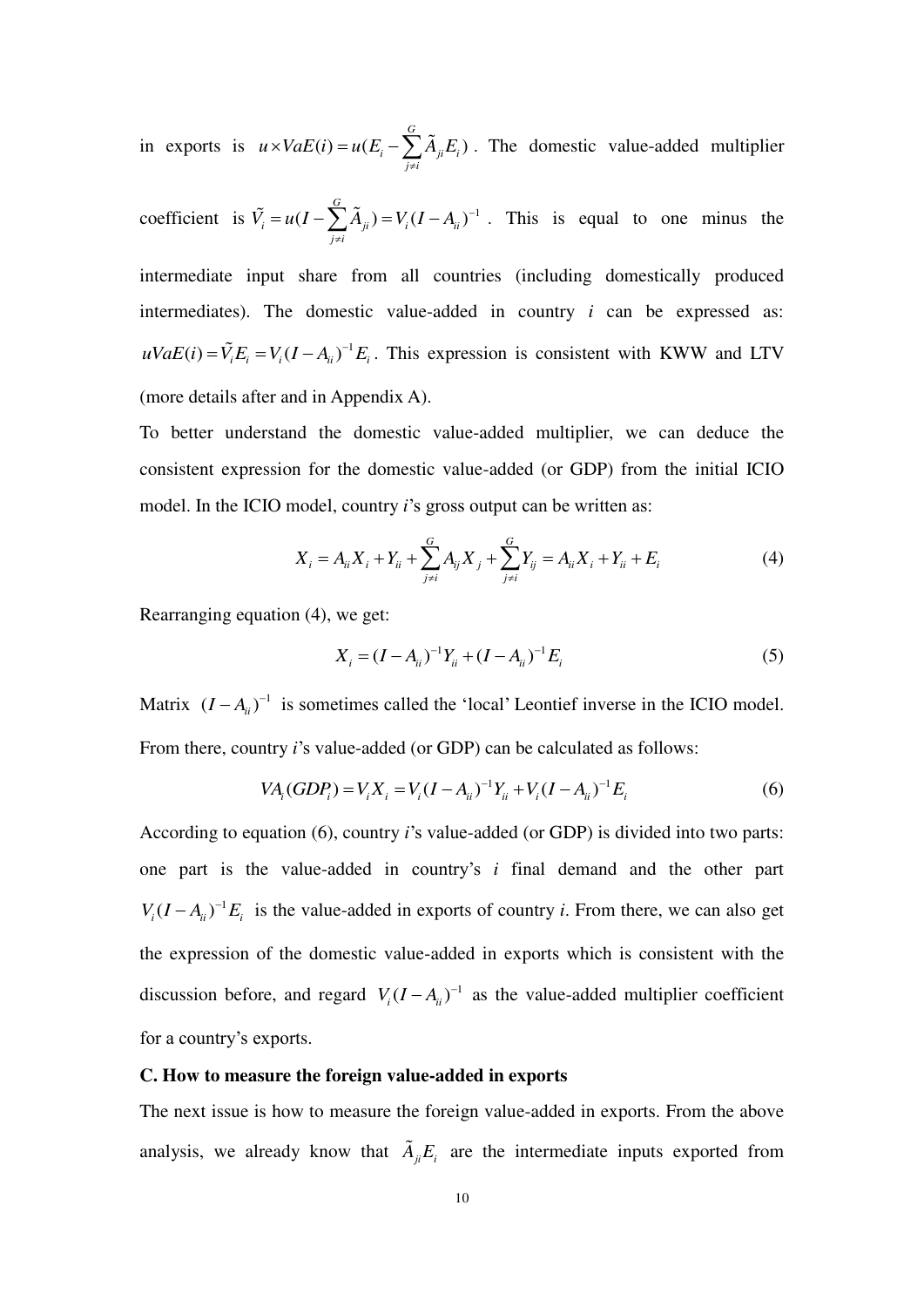country *j* to country *i* and used in country *i*'s exports. Therefore, if we want to measure country *j*'s value-added in country *i*'s exports, we can just multiply this expression by the value-added multiplier coefficient:  $V_j (I - A_{jj})^{-1} \tilde{A}_{ji} E_i$ . The same expression can also be derived from the initial ICIO model.

Similarly, we can express country *j*'s value-added (GDP) as:  $VA_j(GDP_j) = V_j X_j = V_j (I - A_{jj})^{-1} Y_{jj} + V_j (I - A_{jj})^{-1} E_j$ . Meanwhile, we have country *j*'s

exports equal to: , *G*  $j = \frac{L}{ji} + \sum_i L_{js}$  $s \neq i, j$  $E_{i} = E_{ii} + \sum E_{ii}$  $E_{ji} + \sum_{s \neq i,j} E_{js}$ . Therefore, country *j*'s value-added (or GDP)

exported into country *i* is  $V_j (I - A_{jj})^{-1} E_{ji}$ . We can then expand the bilateral exports expression from *j* to *i* as follows:

$$
E_{ji} = A_{ji} X_i + Y_{ji} = A_{ji} (I + (I - A_{ii})^{-1} A_{ii}) E_i + A_{ji} (I - A_{ii})^{-1} Y_{ii} + Y_{ji}
$$
  
=  $\tilde{A}_{ji} E_i + \tilde{A}_{ji} Y_{ii} + Y_{ji}$  (7)

In this expression, country *j*'s value-added exported to country *i*,  $V_j (I - A_{jj})^{-1} E_{ji}$ , can be divided into 3 parts:  $V_j (I - A_{jj})^{-1} \tilde{A}_{ji} E_i$ ,  $V_j (I - A_{jj})^{-1} \tilde{A}_{ji} Y_i$  and  $V_j (I - A_{jj})^{-1} Y_{ji}$ . And these parts can be described as: country *j*'s value-added (or GDP) in country *i*'s exports  $(V_j(I - A_{jj})^{-1}\tilde{A}_{ji}E_i)$ , country *j*'s value-added entered into country *i* as part of an intermediate good, processed and absorbed by country *i*  $(V_j(I - A_{jj})^{-1} \tilde{A}_{ji} Y_{ii})$ , and country *j*'s value-added entered into country *i* as part of a final good and then absorbed by country *i* directly  $(V_j (I - A_{jj})^{-1} Y_{ji})$ . If we sum up the value-added from all countries, except country *i,* in country *i*'s exports, we obtain the foreign

 $\frac{7}{1}$  This decomposition is similar to what Johnson (2017) develops for two countries in the supplemental appendix of his paper. These terms link value-added in exports to an overall decomposition of GDP along the lines suggested by LTV but left for future research. This decomposition is also what distinguishes our results from other papers that unlike Johnson (2017) follow the original KWW framework where the starting point is exports rather than GDP and where value-added in intermediate or final exports is defined from the point of view of the exporting economy rather than the destination country.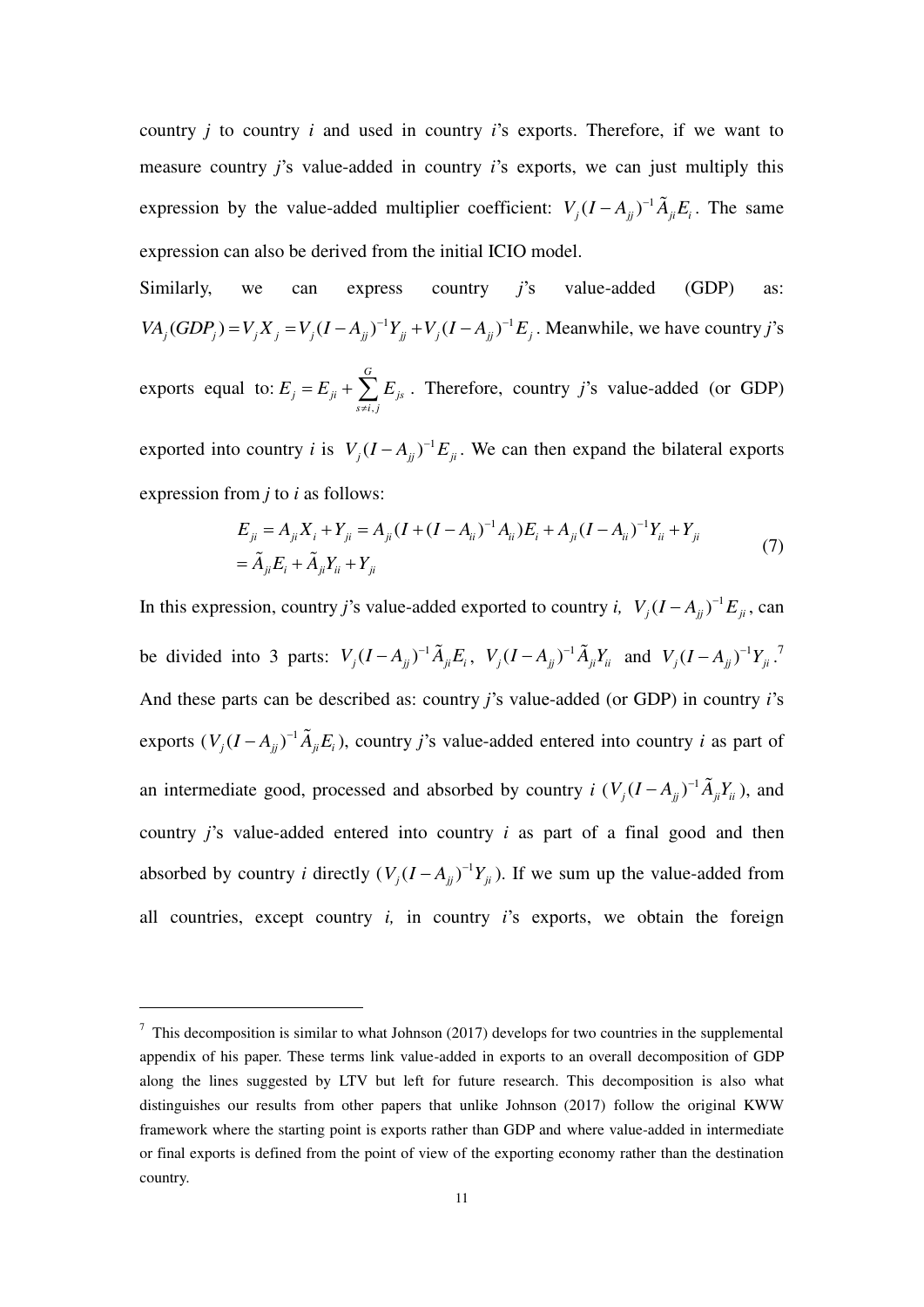value-added in country *i*'s exports, expressed as  $\sum_i V_i (I - A_{ii})^{-1}$ *G*  $j^{(1)}$  *i*  $j^{(j)}$  *i*  $i^{(l)}$ *j i*  $V_{i} (I - A_{ii})^{-1} \tilde{A}_{ii} E_{ii}$  $\sum_{j\neq i}^{\infty} V_j (I-A_{jj} )^{-1} \widetilde A_{ji} E_i \, .$ 

## **II. Tracing value-added and double counting in gross exports: the Ghosh insight**

The previous section has already provided an expression for the domestic and foreign value-added in gross exports. Now we need to give a full decomposition of gross exports and deal with the issue of the double counting.

Because intermediate inputs can 'travel' several times across countries before being incorporated into final products and come back to their source country before being exported again, the sum of the domestic and foreign value-added as defined above is different from gross exports. Gross exports include some 'double counting' in the sense that the same value-added (already defined as domestic or foreign) is counted twice or more.

As a first approach, the double counting is the difference between gross exports and the domestic and foreign value-added consistent with the GDP of countries (where primary factors of production cannot contribute two times to the same value). KWW refer to some 'pure double counting' because any foreign value-added is in a way already double counted in gross exports statistics. The foreign value-added of one country in the exports of another is also domestic value-added in the exports of this country. Also, the domestic value-added that returns home (but without being incorporated in exports again) is part of the double counting in trade statistics. But any concept of 'double counting' is relative to the aggregate to which it is applied. Therefore, when working with the gross exports of a specific country, it seems reasonable to identify a domestic and foreign value-added consistent with GDP (both in the domestic economy and in foreign countries) and a residual called 'double counting' which is split into a domestic and foreign part. But still we need some explanation and economic interpretation for this residual and why we regard it as double counting.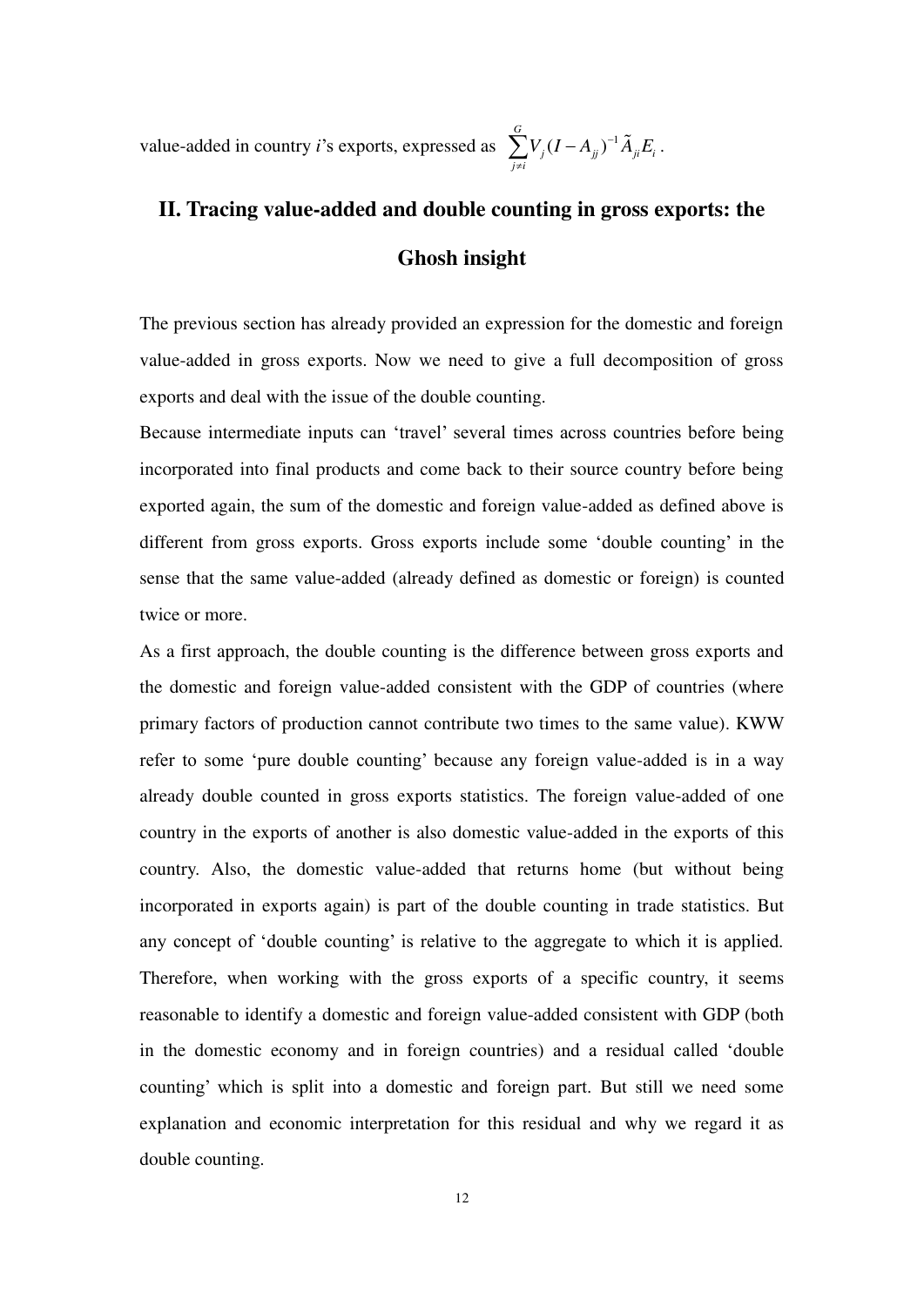The objective in this section is to provide explicit expressions for the domestic, foreign and double counted value-added terms in gross exports, but also an interpretation based on the Ghosh insight. Ghosh (1958) has introduced what is known as the 'supply–driven' input-output model, where value-added is the exogenously specified driving force in the framework. As the Ghosh model describes the generation of value-added in successive rounds, it seems more appropriate to trace flows of value-added in exports. There are some debates in the input-output literature on the interpretation and 'plausibility' of the Ghosh model (Oosterhaven, 1988; Dietzenbacher, 1997). However, the way we use it in this section does not depend on these debates, as we are discussing an accounting framework for the decomposition of gross exports and not an economic model where we have to identify exogenous and endogenous variables.

In the Ghosh framework, output coefficients are defined as  $l_{ij} = x_{ij} / x_i$ . An output coefficient gives the percentage of output of industry *i* that is sold to industry *j*. The accounting equation can be rewritten as:

$$
XT = VAT + XTL = VA \cdot G
$$
 (8)

where  $G = (I - L)^{-1}$  is the Ghosh inverse; meanwhile, in  $G = \hat{X}^{-1}B\hat{X}$ ,  $\hat{X}$  is a  $N \times N$  diagonal matrix with output on the diagonal.

Transposing the model to the 'export ICIO table' described in Section II, exports can be written as  $E^T = V a E^T + E^T \tilde{L} = V a E^T \cdot \tilde{G}$ . Here  $\tilde{G} = \hat{E}^{-1} \tilde{B} \hat{E}$ ,  $\tilde{L} = \hat{E}^{-1} \tilde{A} \hat{E}$  and  $\tilde{L}_{ij} = \hat{E}_{i}^{-1} \tilde{A}_{ij} \hat{E}_{j}$ .  $\tilde{L}_{ij}$  measures the share of country *i*'s output in country *j*'s exports. To illustrate the relationship between exports and value-added, we can refer to the Taylor expansion:

$$
ET = VaET (I + \tilde{L} + \tilde{L}^2 + \tilde{L}^3 + \cdots)
$$
 (9)

As before, we use the traditional concepts of input-output analysis linking output and value-added, transposed to the relationship between gross exports and value-added. The export value  $E^T$  can be decomposed into different rounds where value is added.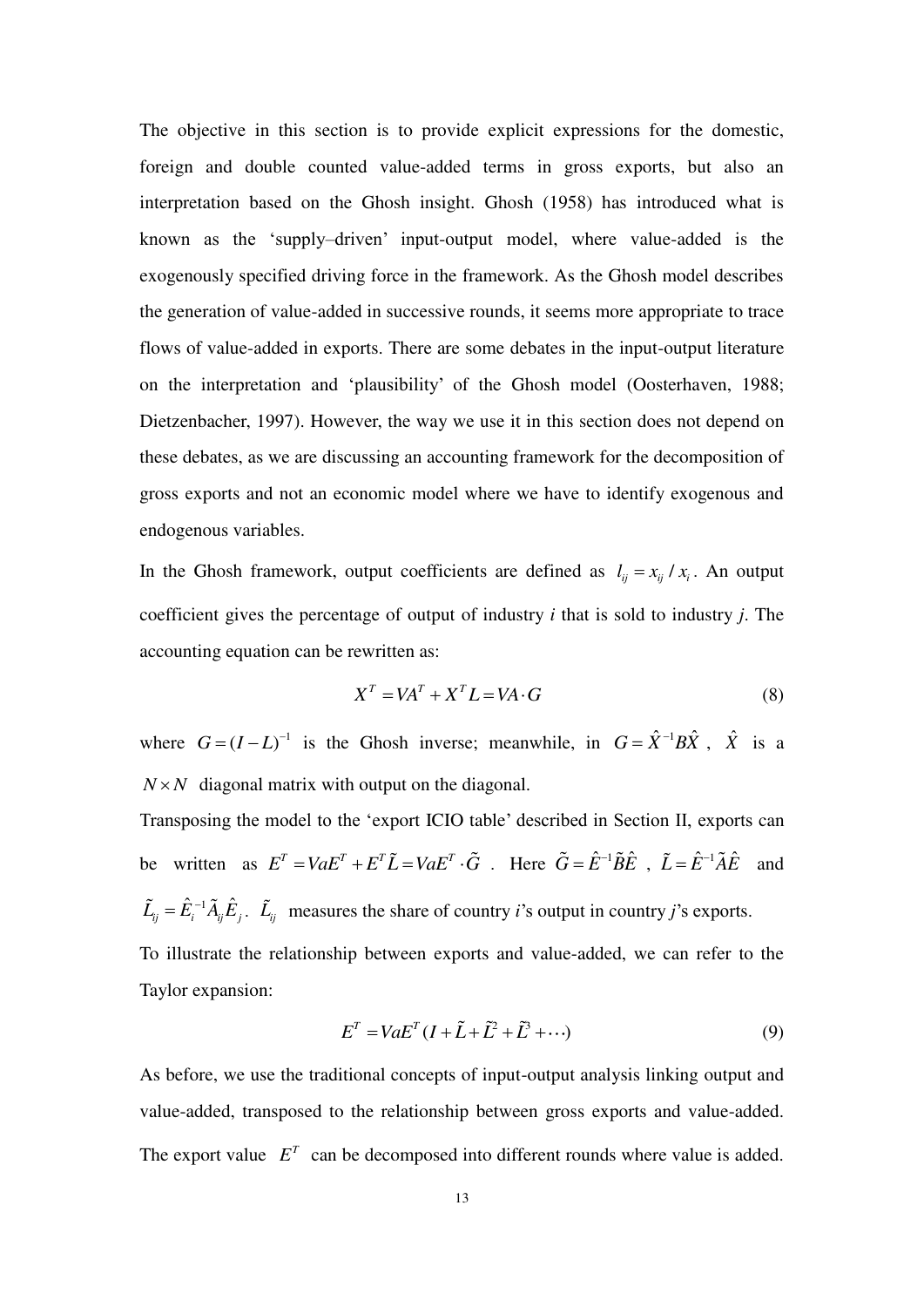In particular, we can distinguish three value-added inputs: an initial input  $VaE^{T}$ , a direct input  $VaE^{T} \cdot \tilde{L}$  in the first round and indirect inputs in subsequent rounds amounting to  $VaE^{T}(\tilde{L}^{2} + \tilde{L}^{3} + \cdots)$ . We can give the full expression for the specific exports of country *i* as follows:

$$
E_{i}^{T} = VaE(i)^{T} + VaE(i)^{T} \tilde{L}_{ii} + \sum_{j \neq i}^{G} VaE(j)^{T} \tilde{L}_{ji}
$$
  
+ VaE(i)<sup>T</sup> [\tilde{L}]^{2}\_{ii} + VaE(i)<sup>T</sup> [\tilde{L}]^{3}\_{ii} + \cdots  
+ 
$$
\sum_{j \neq i}^{G} VaE(j)^{T} [\tilde{L}]^{2}_{ji} + \sum_{j \neq i}^{G} VaE(j)^{T} [\tilde{L}]^{3}_{ji} + \cdots
$$
 (10)

The above expression provides an explicit interpretation of the decomposition of gross exports (including the 'double counting') in an input-output context, following the Ghosh insight.

The initial effect is country *i*'s value-added in exports, which is equal to  $VaE(i)^{T} \times u^{T} = V_{i}(I - A_{ii})^{-1}E_{i}$ . This term is the domestic value-added in exports (consistent with GDP) and we call it 'initial domestic value-added' as a reference to the Ghosh framework but also to make it clear that it is the first time this value is generated and that subsequently it can be double counted because it comes back in later rounds in the production process. For simplicity (and to follow KWW and LTV), we will just call it domestic value-added in the rest of the paper.<sup>8</sup>

In the first round, the direct effect can be divided into two parts, the effect from the domestic country *i* and from the foreign country *j*. Because  $\tilde{L}_i$  is equal to **0**, we have  $VaE(i)^{T} \tilde{L}_{ii} = 0$ . We are left only with the effect from country *j*. Since the foreign value-added is in the intermediate goods imported from country *j*, this term is equal to:

<sup>&</sup>lt;sup>8</sup> While we are not dealing with the decomposition of bilateral exports in this paper, it should be noted that a bilateral domestic value-added can be calculated by simply replacing  $E_i$  by bilateral exports  $E_{ij}$ . It would be what Nagengast and Stehrer (2016) describe as a source-based approach. All the subsequent terms described in this section can be derived at the bilateral level the same way as they all include  $E_i$ .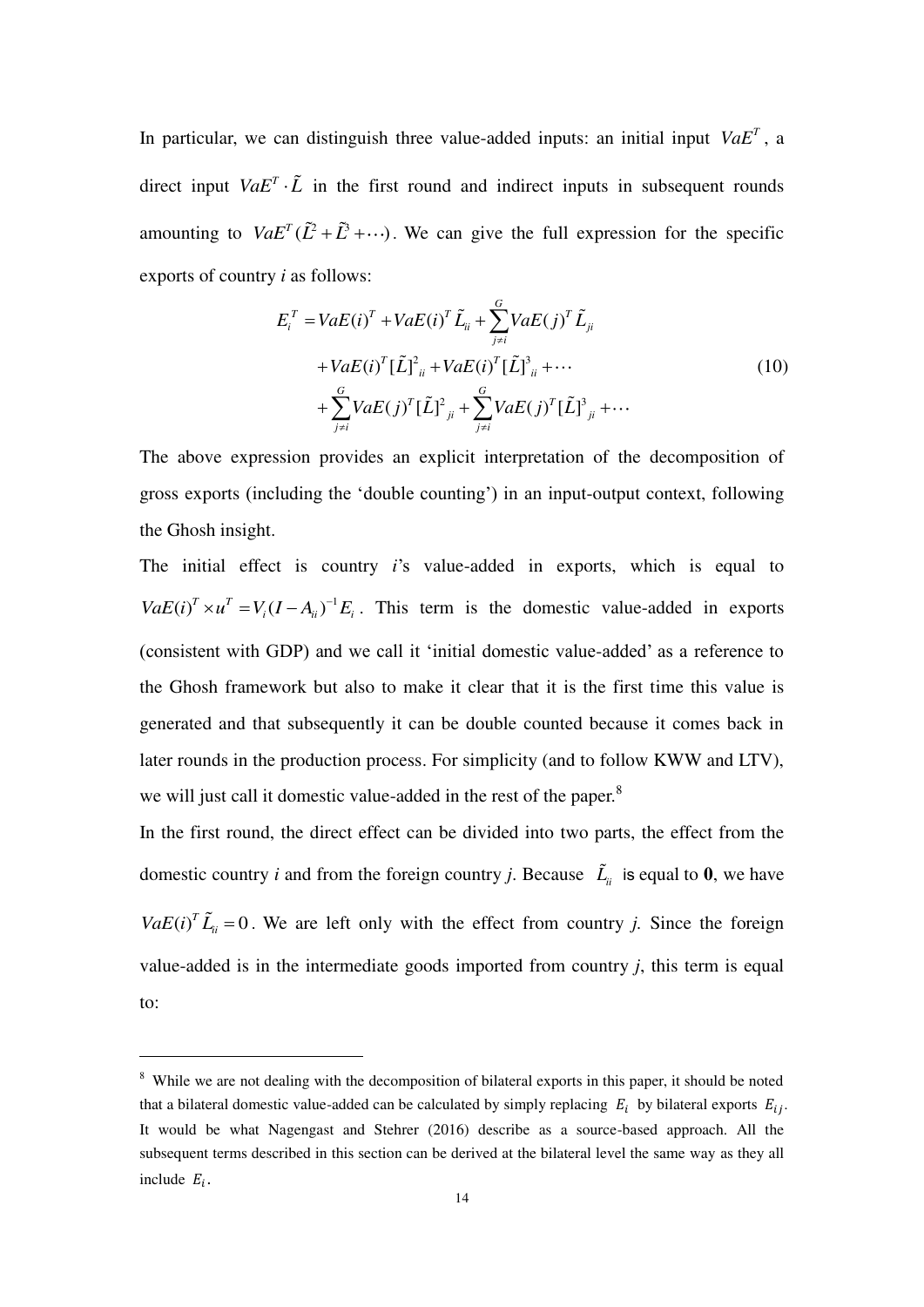$$
\sum_{j\neq i}^{G} VaE(j)^{T} \tilde{L}_{ji} u^{T} = \sum_{j\neq i}^{G} V_{j} (I - A_{jj})^{-1} \hat{E}_{j} \times \hat{E}_{j}^{-1} \tilde{A}_{ji} E_{i} = \sum_{j\neq i}^{G} V_{j} (I - A_{jj})^{-1} \tilde{A}_{ji} E_{i}
$$
(11)

which is the foreign value-added in exports. We can therefore call it 'first round' foreign value-added (and will refer to it simply as foreign value-added in exports). It should be noted that the initial and first rounds already provide the domestic and foreign value-added in exports, consistent with GDP and net of any double-counting. From equation (10), we have derived the same equations as in Section I. They are not dependent on the Ghosh framework since they were previously derived from the Leontief model.

But the Ghosh insight offers an interpretation for the 'residual' or why we have further value-added in gross exports and why we can reasonably call it 'double counting'. Since the initial and first rounds have already exhausted the domestic and foreign value-added in country *i*'s exports, what we measure as domestic value-added and foreign value-added in the later rounds of equation (10), when continuing the Taylor expansion, is something that was already measured in the initial and first rounds and is coming back.

In the second round, the additional value-added can also be divided into a domestic part and a foreign part. It includes the value-added passed over from country *i*'s exports to foreign countries which has returned back home before being exported again. In this domestic part, country  $i$ 's value-added is  $VaE(i)$  $T \sum_{i=1}^{G} \tilde{r}$   $\tilde{r}$   $\tilde{r}$ *ik ki*  $VaE(i)^{T} \sum_{k} \widetilde{L}_{ik} \widetilde{L}_{ki} u^{T}$  and

reflects country *i*'s value-added  $VaE(i)^T \tilde{L}_{ik} u^T$  that has propagated to country *k* before coming back home. This value-added has already been measured in the initial round, so it is part of the domestic double counting. We have

$$
VaE(i)^{T}[\tilde{L}]^{2}_{ii}u^{T} = VaE(i)^{T} \sum_{k}^{G} \tilde{L}_{ik}\tilde{L}_{ki}u^{T}
$$
  
=  $V_{i}(I - A_{ii})^{-1}\hat{E}_{i}\sum_{k}^{G} \hat{E}_{i}^{-1}\tilde{A}_{ik}\hat{E}_{k} \times \hat{E}_{k}^{-1}\tilde{A}_{ki}E_{i} = V_{i}(I - A_{ii})^{-1}\sum_{k}^{G} \tilde{A}_{ik}\tilde{A}_{ki}E_{i}$  (12)

For the foreign part of the second round, country *j*'s value-added is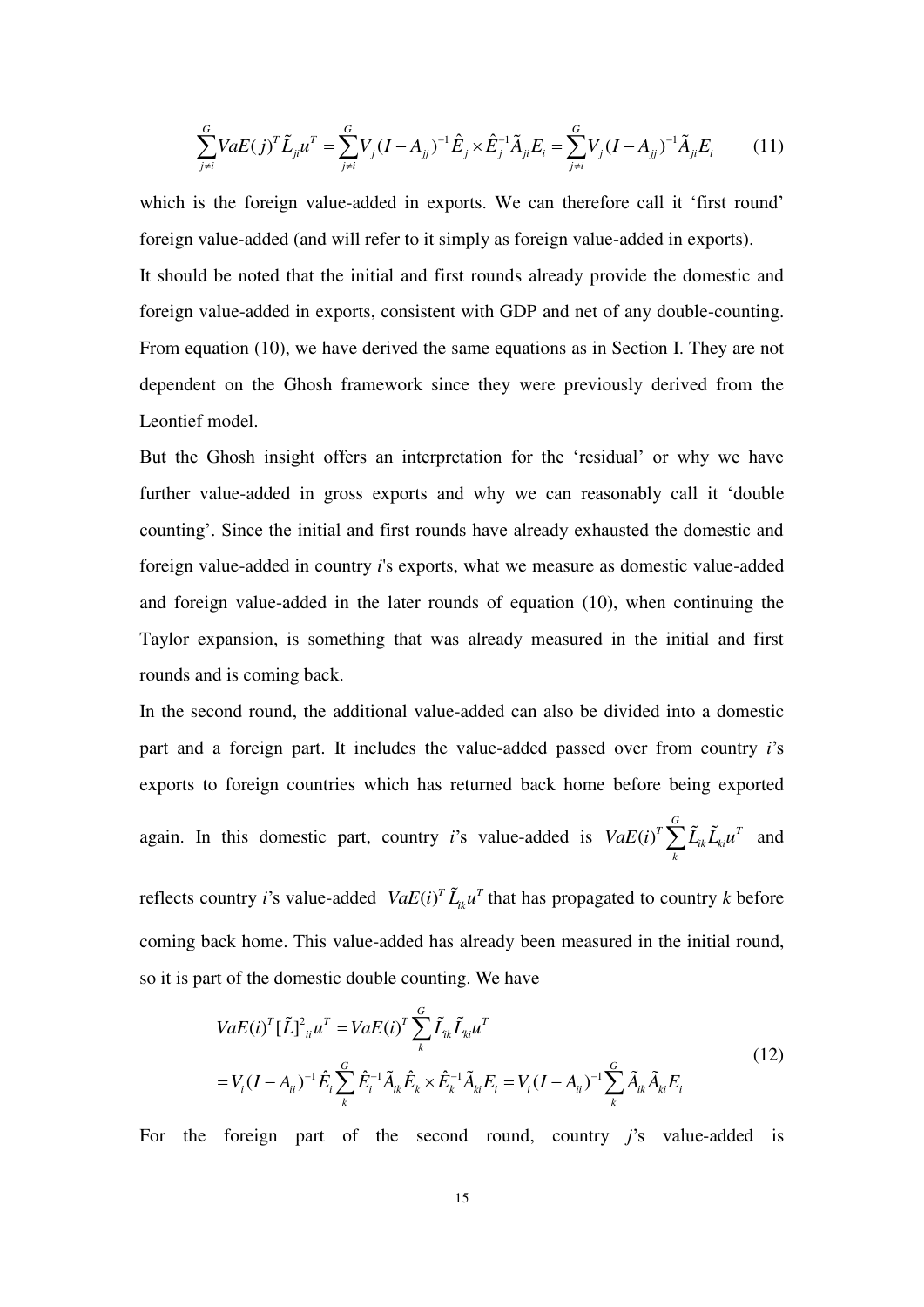$(j)$  $T \sum_{i=1}^{G} \tilde{r}$   $T \sim T$ *jk ki*  $VaE(j)^{T} \sum_{k} \tilde{L}_{jk} \tilde{L}_{ki} u^{T}$ , corresponding to country *j*'s value-added  $VaE(j)^{T} \tilde{L}_{jk} u^{T}$  that

has propagated to country *k* before coming back to country *i*. This value-added has also already been counted in the first round, so it is part of the foreign double counted term. We have:

$$
\sum_{j\neq i}^{G} VaE(j)^{T}[\tilde{L}]^{2}_{ji}u^{T} = VaE(j)^{T} \sum_{k}^{G} \tilde{L}_{jk} \tilde{L}_{ki}u^{T}
$$
\n
$$
= V_{j}(I - A_{jj})^{-1} \hat{E}_{j} \sum_{k}^{G} \hat{E}_{j}^{-1} \tilde{A}_{jk} \hat{E}_{k} \cdot \hat{E}_{k}^{-1} \tilde{A}_{ki} E_{i} = V_{j}(I - A_{jj})^{-1} \sum_{k}^{G} \tilde{A}_{jk} \tilde{A}_{ki} E_{i}
$$
\n(13)

Therefore, in the second round, the foreign double counted value-added is:  $(I - A_{ii})^{-1}$ *G G*  $j^{(1)}$   $\Delta_{jj}$   $\Delta_{j}$   $\Delta_{jk}$   $\Delta_{ki}$   $\Delta_{li}$  $j \neq i$  k  $V_i (I - A_{ii})^{-1} \sum \tilde{A}_{ik} \tilde{A}_{ki} E$  $\sum_{j\neq i} V_j (I-A_{jj})^{-1} \sum_k \widetilde{A}_{jk} \widetilde{A}_{ki} E_i \, .$ 

Summing up all the domestic double counted value-added (from the second and later rounds), we can obtain an expression for the full domestic double counting in gross exports:

$$
VaE(i)^{T}[\tilde{L}]^{2}_{ii}u^{T} + VaE(i)^{T}[\tilde{L}]^{3}_{ii}u^{T} + \cdots =
$$
  
\n
$$
V_{i}(I - A_{ii})^{-1}(\sum_{j}^{G} \tilde{A}_{ij} \tilde{A}_{ji} + \sum_{k}^{G} \sum_{j}^{G} \tilde{A}_{ij} \tilde{A}_{jk} \tilde{A}_{ki} + \cdots)E_{i} = V_{i}(I - A_{ii})^{-1}(\tilde{B}_{ii} - I)E_{i}
$$
\n(14)

**Theorem 2**: The domestic double counted value-added in this framework is equal to the 'pure domestic double counted term' in KWW (see proof in Appendix A).

$$
V_i (I - A_{ii})^{-1} (\tilde{B}_{ii} - I) E_i = V_i \sum_{j \neq i}^{G} B_{ij} A_{ji} (I - A_{ii})^{-1} E_i
$$

The derivation we propose confirms the KWW result for the domestic double counting (the 'double counted intermediate exports produced at home' part of the 'pure double counted terms'). However, the Ghosh insight explains how this double counting is built through successive rounds of value-added inputs.

Similarly, the foreign double counted value-added in gross exports is (summing the second and later rounds):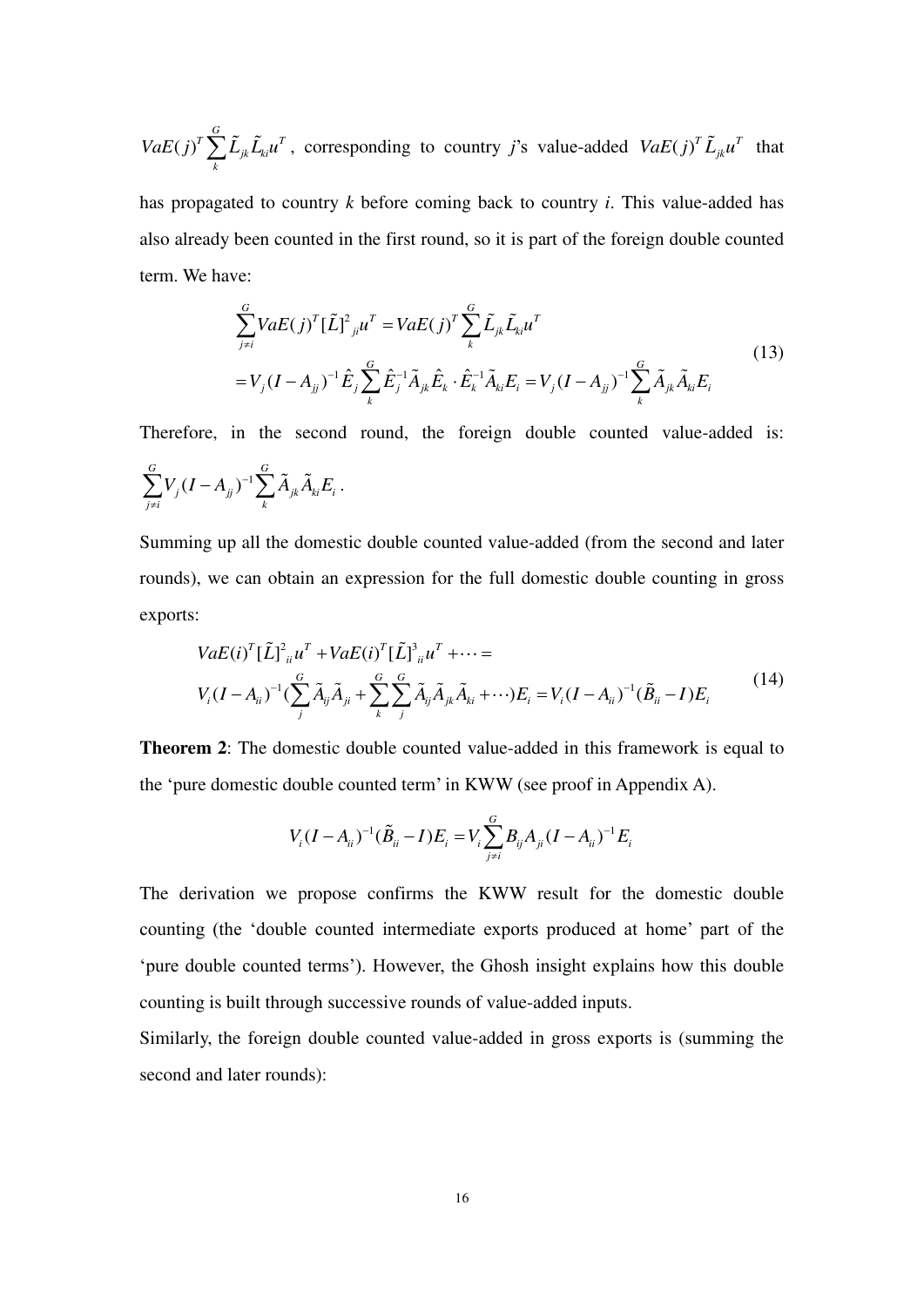$$
\sum_{j\neq i}^{G} VaE(j)^{T} \left[ \tilde{L} \right]_{jl}^{2} u^{T} + \sum_{j\neq i}^{G} VaE(j)^{T} \left[ \tilde{L} \right]_{jl}^{3} u^{T} + \cdots =
$$
\n
$$
\sum_{j\neq i}^{G} V_{j} (I - A_{jj})^{-1} \left( \sum_{k}^{G} \tilde{A}_{jk} \tilde{A}_{ki} + \sum_{t}^{G} \sum_{k}^{G} \tilde{A}_{jk} \tilde{A}_{kt} \tilde{A}_{ti} + \cdots \right) E_{i} = \sum_{j\neq i}^{G} V_{j} (I - A_{jj})^{-1} (\tilde{B}_{ji} - \tilde{A}_{ji}) E_{i}
$$
\n(15)

We can also show that in this decomposition of gross exports, the sum of the initial domestic value added and later rounds double counted domestic value-added is equal to the domestic content of exports:

$$
V_i(I - A_{ii})^{-1} E_i + V_i (I - A_{ii})^{-1} (\tilde{B}_{ii} - I) E_i = V_i B_{ii} E_i
$$
 (16)

Also, the sum of the first round foreign value-added and later rounds double counted foreign value added in gross exports is equal to the foreign content of exports:

$$
\sum_{j\neq i}^{G} V_j (I - A_{jj})^{-1} \tilde{A}_{ji} E_i + \sum_{j\neq i}^{G} V_j (I - A_{jj})^{-1} (\tilde{B}_{ji} - \tilde{A}_{ji}) E_i = \sum_{j\neq i}^{G} V_j B_{ji} E_i
$$
(17)

### **III. The value-added decomposition of gross exports: additional**

#### **terms and comparison with KWW**

In the KWW decomposition of gross exports, the domestic value-added and foreign value-added are decomposed into further terms (a total of 9). Our decomposition can also provide similar terms if one is interested in distinguishing the domestic and foreign value-added imported via intermediate or final goods, or the value-added that returns home. Merging equations (3), (16) and (17), we can obtain the terms detailed in the table below:

|                                                          | Terms                                                                       |
|----------------------------------------------------------|-----------------------------------------------------------------------------|
| Domestic value-added absorbed by foreign countries in    | $V_i (I - A_{ii})^{-1} \sum_{i=1}^{G} \sum_{j=1}^{G} \tilde{B}_{it} Y_{ti}$ |
| final imports $(T1)$                                     | $t \quad i \neq t, i$                                                       |
| Domestic value-added absorbed by foreign countries in    | $V_i (I - A_{ii})^{-1} \sum_{j}^{G} \tilde{B}_{ij} Y_{jj}$                  |
| intermediate imports (T2)                                |                                                                             |
| Domestic value-added that returns home via final imports | $V_i (I - A_{ii})^{-1} \sum_{j}^{G} \tilde{B}_{ij} Y_{ji}$                  |
| T3)                                                      |                                                                             |

**Table 1.** A 10-term decomposition of gross exports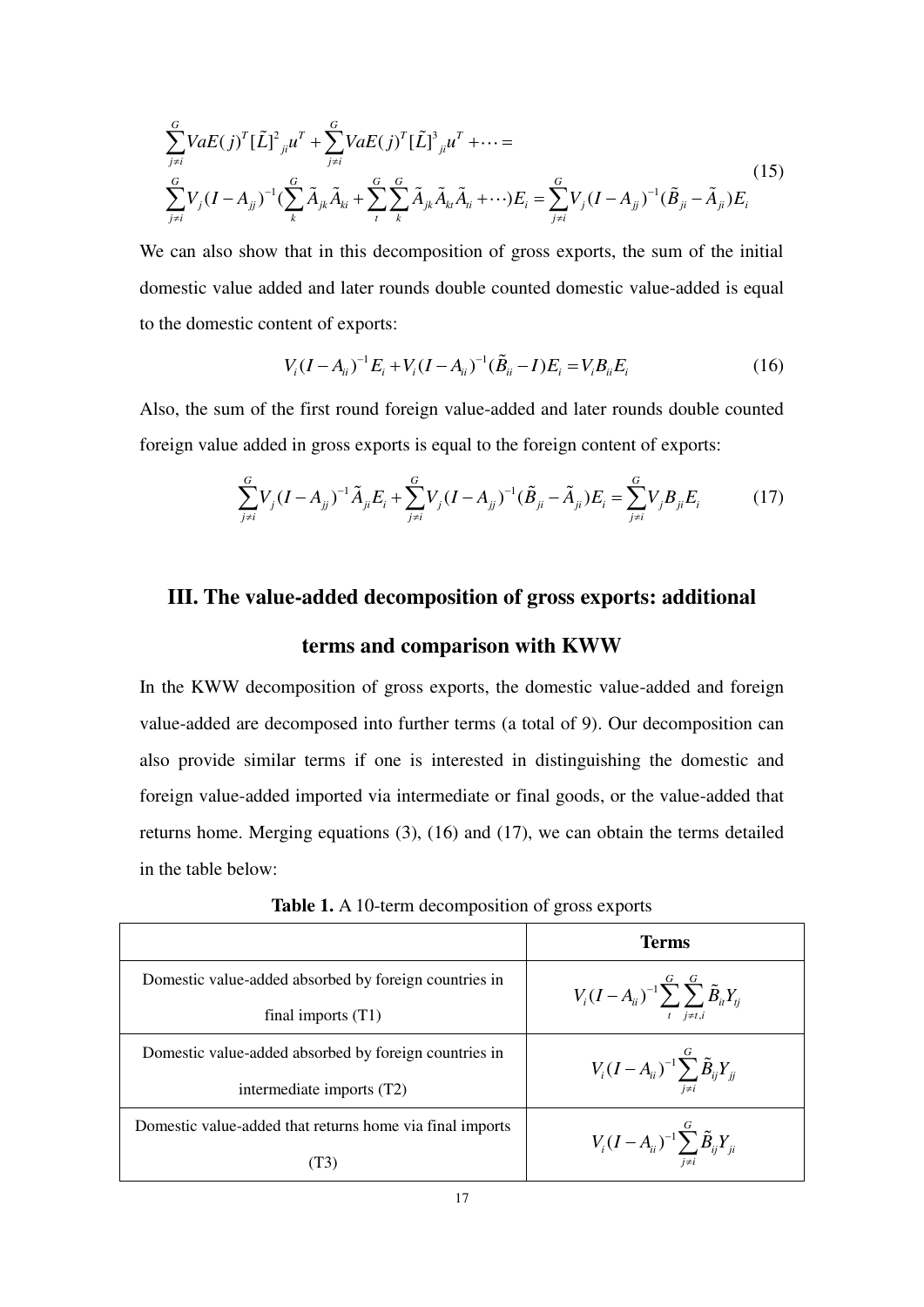| Domestic value-added that returns home via intermediate    | $V_{i}(I-A_{ii})^{-1}(\tilde{B}_{ii}-I)Y_{ii}$                                                    |
|------------------------------------------------------------|---------------------------------------------------------------------------------------------------|
| imports $(T4)$                                             |                                                                                                   |
| Domestic double counted value-added (T5)                   | $V_i(I-A_{ii})^{-1}(\tilde{B}_{ii}-I)E_i$                                                         |
| Foreign value-added absorbed by foreign countries in final | $\sum^G V_j (I-A_{jj})^{-1} \tilde{A}_{ji} \sum^G \sum^{\sigma}_{k \neq i} \tilde{B}_{ii} Y_{ik}$ |
| imports $(T6)$                                             |                                                                                                   |
| Foreign value-added absorbed by foreign countries in       | $\sum_{i=1}^{6} V_j (I - A_{jj})^{-1} \tilde{A}_{ji} \sum_{i=1}^{6} \tilde{B}_{ik} Y_{kk}$        |
| intermediate imports (T7)                                  |                                                                                                   |
| Foreign value-added that returns via final imports (T8)    | $\sum_{i}^{G} V_j (I - A_{jj})^{-1} \tilde{A}_{ji} \sum_{i}^{G} \tilde{B}_{ii} Y_{ii}$            |
| Foreign value-added that returns via intermediate imports  |                                                                                                   |
| (T9)                                                       | $\sum_{j}^{N} V_j (I - A_{jj})^{-1} \tilde{A}_{ji} (\tilde{B}_{ii} - I) Y_{ii}$                   |
| Foreign double counted value-added (T10)                   | $\sum V_j (I - A_{jj})^{-1} (\tilde{B}_{ji} - \tilde{A}_{ji}) E_i$                                |

As compared to the KWW decomposition, there are two differences in the above table. First, the domestic terms are defined slightly differently because our perspective is not the same when identifying intermediate and final trade flows. The KWW decomposition is motivated by how often value-added crosses international borders. More specifically, *G*  $i \sum \boldsymbol{\nu}_{ii} \boldsymbol{\mu}_{ij}$ *j i*  $V_i$ ,  $B_{ii}Y_i$  $\sum_{j \neq i} B_{ij} Y_{ij}$  is the value-added in country *i*'s final exports; *G*  $i \sum \bm{\nu}_{ij} \bm{\mu}_{jj}$ *j i*  $V_i$ ,  $B_{ii}Y$  $\sum_{j \neq i} B_{ij} Y_{jj}$  is the value-added in country *i*'s intermediate exports used by the direct

importer to produce final goods consumed by the direct importer; and , *G G*  $i \mathrel{\sqcup} \mathrel{\sqcup} \mathrel{\sqcup} \cdots$   $\mathrel{\sqcup}$   $\mathrel{\sqcup}$   $\mathrel{\sqcup}$   $\mathrel{\sqcup}$   $\mathrel{\sqcup}$   $\mathrel{\sqcup}$   $\mathrel{\sqcup}$   $\mathrel{\sqcup}$   $\mathrel{\sqcup}$   $\mathrel{\sqcup}$   $\mathrel{\sqcup}$   $\mathrel{\sqcup}$   $\mathrel{\sqcup}$   $\mathrel{\sqcup}$   $\mathrel{\sqcup}$   $\mathrel{\sqcup}$   $\mathrel{\sqcup}$   $\mathrel{\sqcup}$   $\mathrel{\sqcup}$   $\math$ *j i s i j*  $V_i$ ,  $\sum B_{ii}$  $\sum_{j\neq i}\sum_{s\neq i,j}$ 

is the value-added in country *i*'s intermediate exports used by the direct importer to produce final goods for third countries. In contrast, the decomposition in our framework is based on the destination country. Final or intermediate flows are defined relative to the importing economy. The two approaches remain nonetheless consistent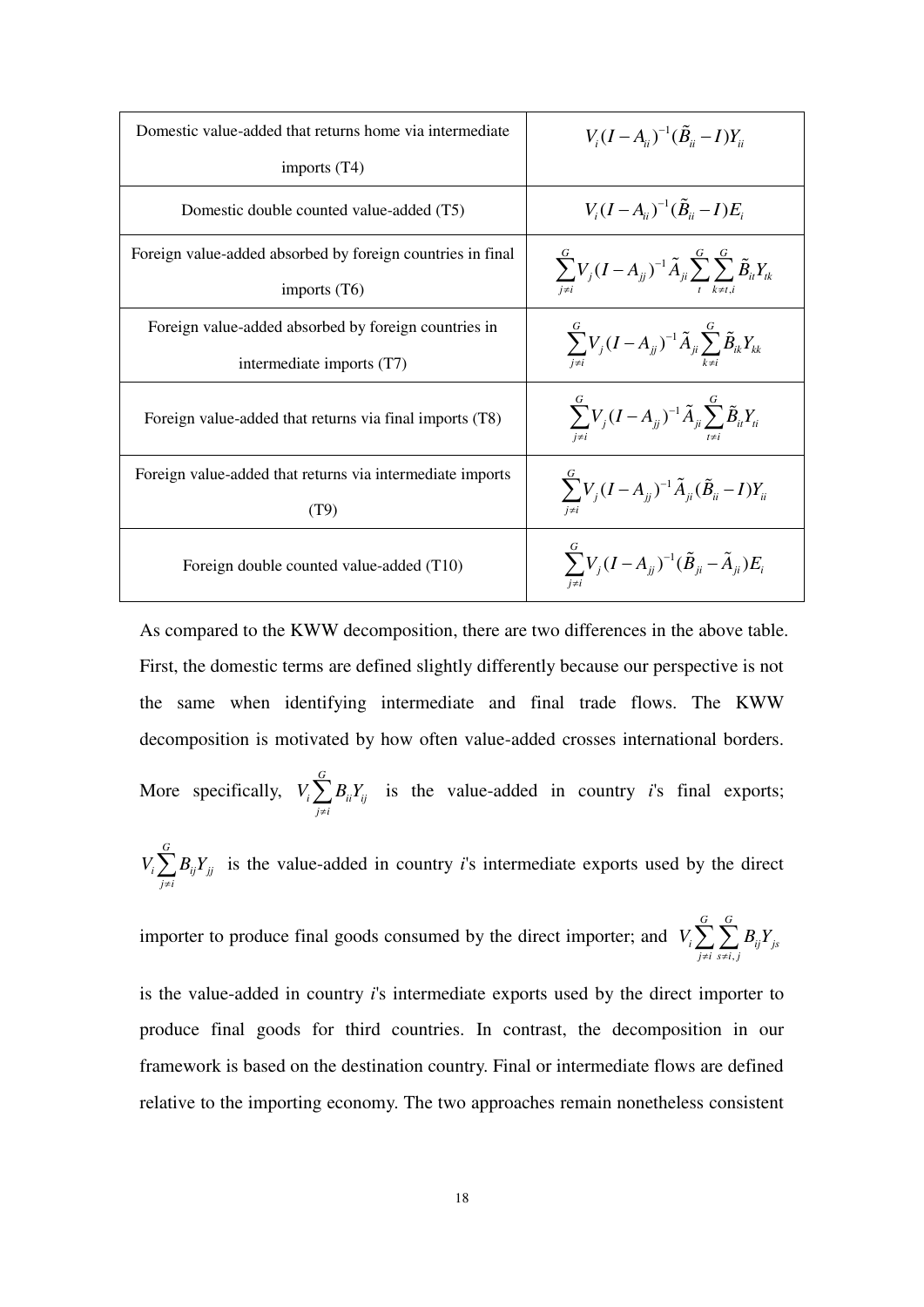on the domestic side. $9$  We can show below that the formulas are the same if we consider the domestic value-added absorbed by other countries, the domestic value-added that returns home and the domestic double counted value-added (additional proof in Appendix A).

1) Domestic value-added absorbed by other countries:

$$
V_i(I - A_{ii})^{-1} \sum_{t}^{G} \sum_{j \neq i, i}^{G} \tilde{B}_{ii} Y_{tj} = V_i \sum_{j \neq i}^{G} B_{ii} Y_{tj} + V_i \sum_{j \neq i}^{G} \sum_{k \neq i, j}^{G} B_{ij} Y_{jk}
$$

When *t*=*i*, we have  $V_i (I - A_{ii})^{-1}$ *G G i ii ii ij i ii ij*  $j \neq i$   $j \neq i$  $V_i (I - A_{ii})^{-1} \sum \tilde{B}_{ii} Y_{ii} = V_i \sum B_{ii} Y_i$  $(-A_{ii})^{-1}\sum_{j\neq i} \tilde B_{ii}Y_{ij} = V_i\sum_{j\neq i} B_{ii}Y_{ij} \; ;$ 

$$
V_i (I - A_{ii})^{-1} \sum_{j \neq i}^{G} \tilde{B}_{ij} Y_{jj} = V_i \sum_{j \neq i}^{G} B_{ij} Y_{jj}
$$

2) Domestic value-added that returns home:

$$
V_i (I - A_{ii})^{-1} \sum_{j \neq i}^{G} \tilde{B}_{ij} Y_{ji} = V_i \sum_{j \neq i}^{G} B_{ij} Y_{ji}
$$
  

$$
V_i (I - A_{ii})^{-1} (\tilde{B}_{ii} - I) Y_{ii} = V_i \sum_{j \neq i}^{G} B_{ij} A_{ji} (I - A_{ii})^{-1} Y_{ii}
$$

3) Domestic double counted value-added:

-

$$
V_i (I - A_{ii})^{-1} (\tilde{B}_{ii} - I) E_i = V_i \sum_{j \neq i}^{G} B_{ij} A_{ji} (I - A_{ii})^{-1} E_i
$$

When it comes to the foreign value-added in exports, two new terms emerge in our decomposition related to the foreign value-added that returns back to the exporting country *I* (where it is absorbed). These terms provide a full symmetry between the analysis of the domestic value-added and foreign value-added in our gross exports decomposition. In the KWW framework, we can assume that these terms are part of the 'foreign value added in final goods exports' and the 'foreign value added in

<sup>&</sup>lt;sup>9</sup> Referring to Figure 1 in KWW, T1 in Table 1 is equal to (1) 'DV in direct final goods exports' and (3) 'DV in intermediates re-exported to third countries' in KWW, while T2 is equal to (2) 'DV in intermediates absorbed by direct exporters'. In our destination country framework, the third term of KWW corresponds to value added entering the last country as a final product and is therefore similar to the first term. But we have the same sum for the three first terms describing the value-added absorbed by other countries (see Appendix B for an empirical illustration).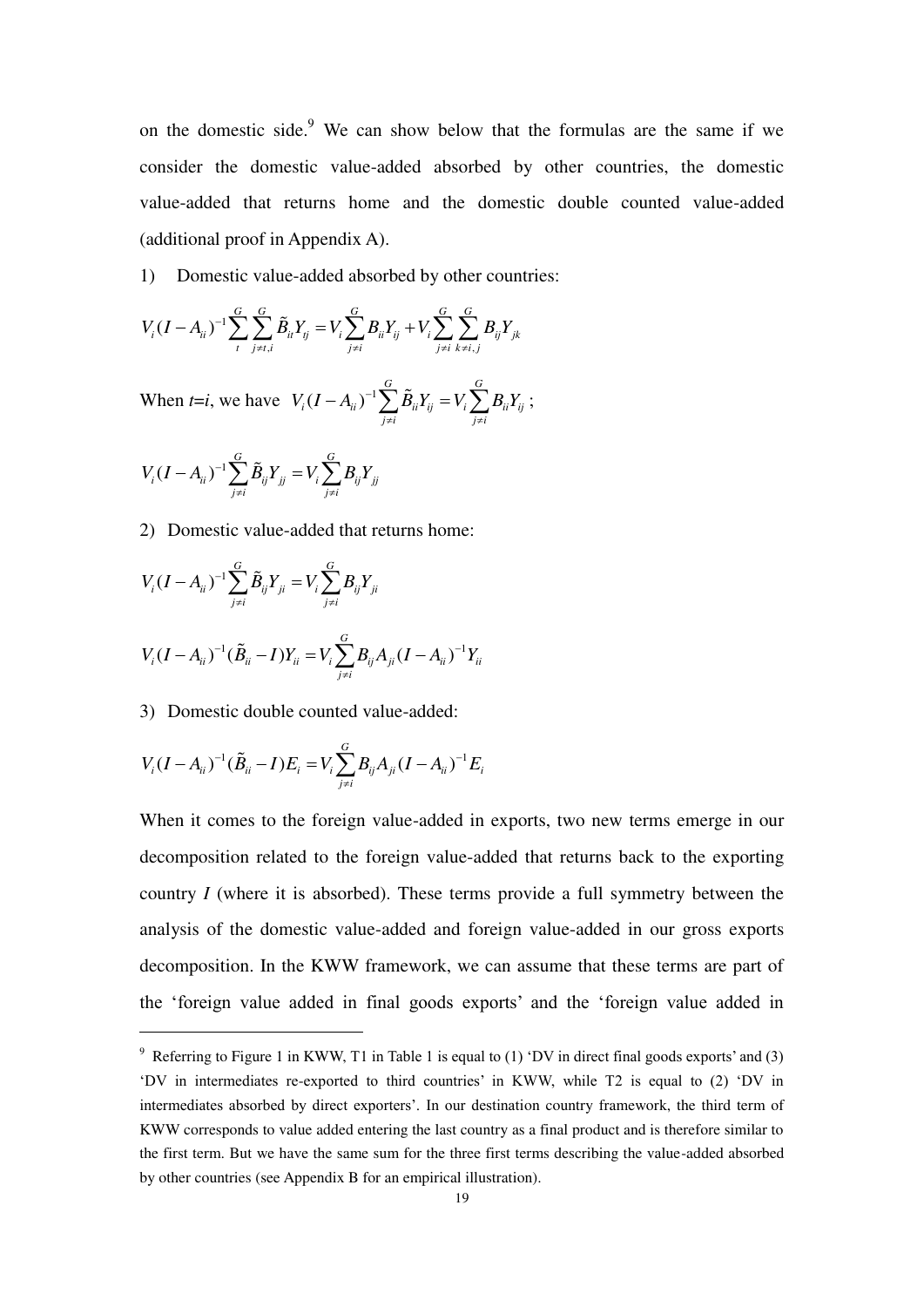intermediate gross exports' since unlike what they do for the domestic value-added, the authors do not specifically identify the foreign value added that returns to the exporting economy.

Beyond differences in the definition of the foreign value added terms, our framework does not provide the same foreign double counting (and therefore not the same foreign value added net of any double counting). It is a more fundamental difference and not related to the Ghosh insight and our 10-term decomposition. Already in Section I, we have defined the domestic value-added in exports consistent with GDP and the foreign value-added in exports consistent with GDP. The difference between these two terms and gross exports is by definition the double counting. Summing the domestic and foreign double counted terms in KWW does not provide this double counting as defined in Section I. And since we have exactly the same domestic double counting, the foreign double counting is the reason why it is not the case. An illustration of these differences can be found in Appendix B where the gross exports of 6 countries in 2014 are decomposed according to the different methodologies reviewed.

#### **IV. From country-level to industry-level analysis: the source, gross**

#### **export and final demand industry dimension**

In order to extend the gross exports decomposition to the industry level, we need first to clarify what are the source industry, gross exports industry and final demand industry in the input-output framework and its gross exports version. The source and gross exports industries are similar to the concepts of forward linkages and backward linkages introduced by Wang, Wei and Zhu (2013) in the paper that transposes to the industry level the KWW method. The source industry decomposition is about measuring the value-added originating in a specific sector while the gross exports industry decomposition aims at measuring the value-added (domestic or foreign) in a specific exporting industry. The exporting industry relies on value-added from all other (source) industries in the domestic economy and foreign countries supplying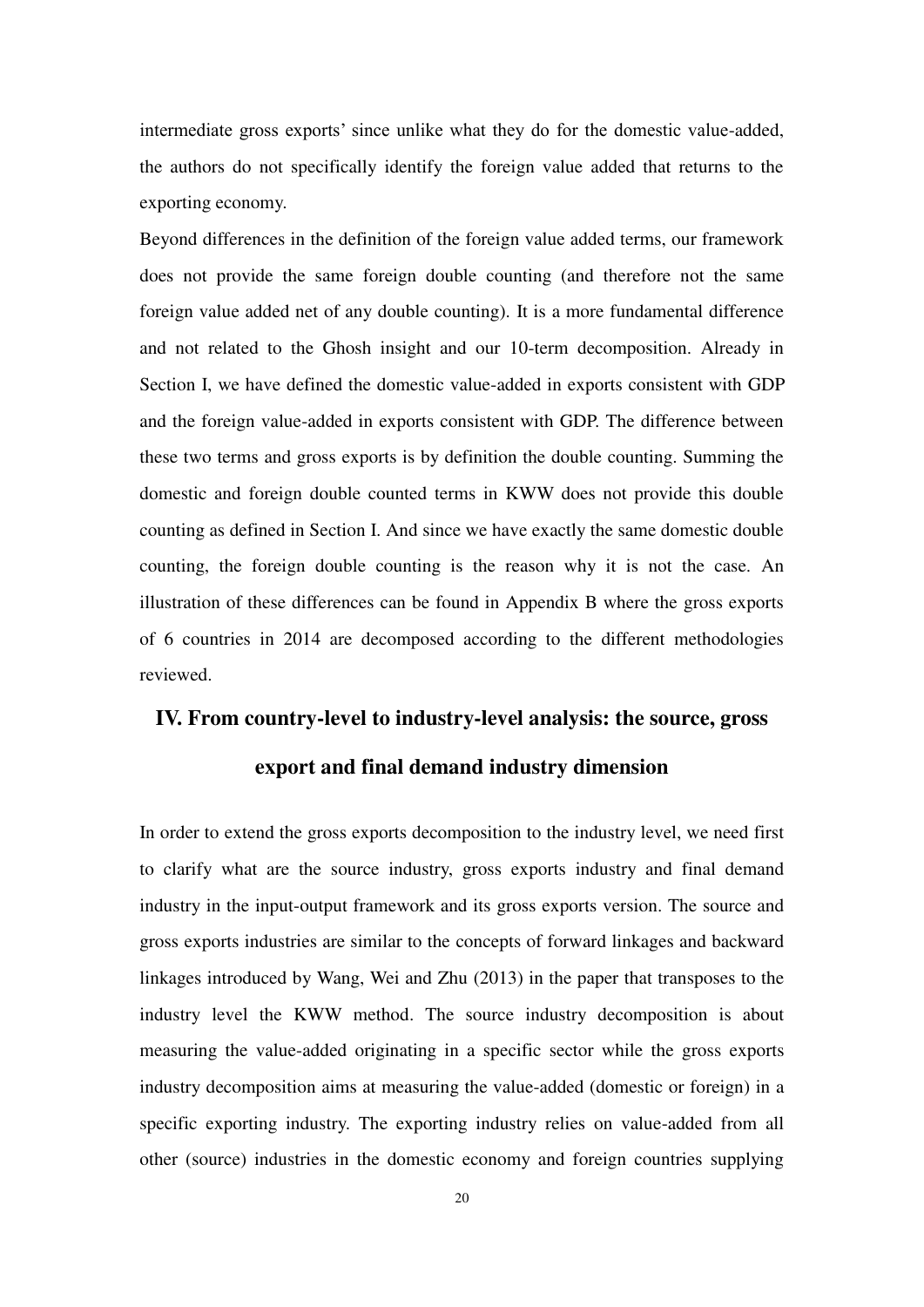inputs. As for the final demand industry decomposition, the objective is to measure the value-added absorbed by a specific sector (i.e. the industry of the final product which is imported or manufactured with imported inputs). This later approach is not commonly used in the literature but could also be interesting from an analytical point of view to analyze value-added trade flows related to specific final products. The source industry approach is the one followed by Johnson and Noguera (2012) in the calculation of the sectoral VAX ratio  $10$ , while the gross exports industry decomposition is the purpose of the WWZ paper. In the gross exports industry decomposition, all terms sum to the sectoral exports of a specific country.

In this section, we first show how we can decompose gross exports by industry in a similar way to the approach we have suggested at the country level in Section I. Then, we illustrate how the same can be done for possibly all terms presented in Table 1. The process is more tedious but there is no particular difficulty once one has clearly identified the industry dimension (source, exports or final demand) in the equations.

From Section I, we know that the (initial) domestic value-added in gross exports can be expressed as  $V_i (I - A_{ii})^{-1} E_i$ . For the convenience of writing, we denote the local Leontief inverse matrix  $(I - A_{ii})^{-1}$  as  $L_i$ . The subscript *i* means country *i*. To better explain the value-added generation at the industry level, we introduce a sectoral superscript.

At the industry level, country *i*'s value added in exports can be expressed with the local Leontief inverse as follows:

<sup>10</sup> VAX is defined by Johnson and Noguera as the ratio of value-added to gross exports.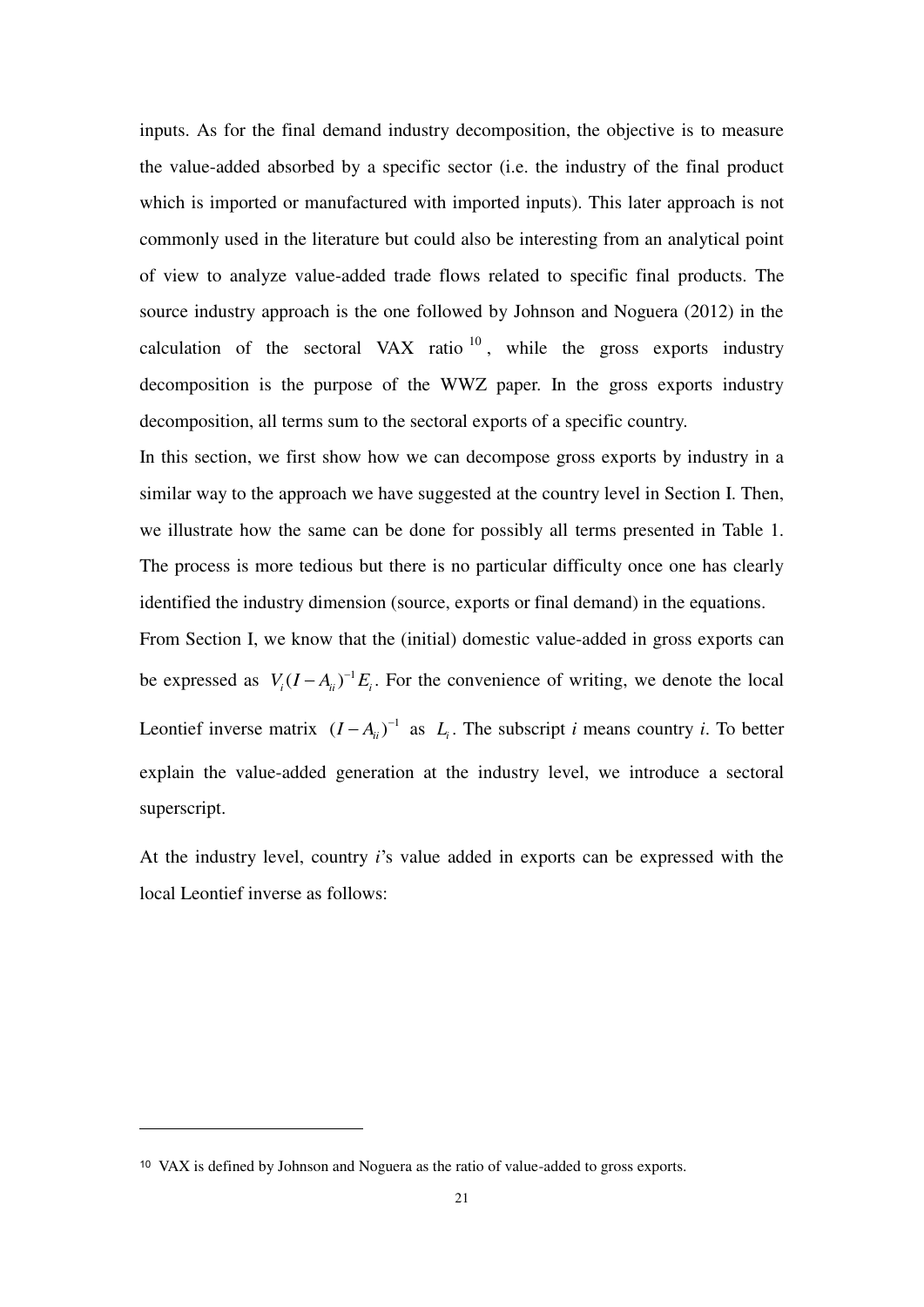$$
\hat{V}_{i}L_{i}\hat{E}_{i} = \begin{bmatrix}\nv_{i}^{1} & 0 & \cdots & 0 \\
0 & v_{i}^{2} & 0 & 0 \\
\vdots & \vdots & \ddots & \vdots \\
0 & 0 & \cdots & v_{i}^{n}\n\end{bmatrix}\begin{bmatrix}\nl_{i}^{11} & l_{i}^{12} & \cdots & l_{i}^{1n} \\
l_{i}^{21} & l_{i}^{22} & \cdots & l_{i}^{2n} \\
\vdots & \vdots & \ddots & \vdots \\
l_{n}^{n1} & l_{i}^{n2} & \cdots & l_{i}^{nn}\n\end{bmatrix}\begin{bmatrix}\ne_{i}^{1} & 0 & \cdots & 0 \\
0 & e_{i}^{2} & 0 & 0 \\
\vdots & \vdots & \ddots & \vdots \\
0 & 0 & \cdots & e_{i}^{n}\n\end{bmatrix}
$$
\n
$$
= \begin{bmatrix}\nv_{i}^{1}l_{i}^{11}e_{i}^{1} & v_{i}^{1}l_{i}^{12}e_{i}^{2} & \cdots & v_{i}^{1}l_{i}^{1n}e_{i}^{n} \\
v_{i}^{2}l_{i}^{21}e_{i}^{1} & v_{i}^{2}l_{i}^{22}e_{i}^{2} & \cdots & v_{i}^{2}l_{i}^{2n}e_{i}^{n} \\
\vdots & \vdots & \ddots & \vdots \\
v_{i}^{n}l_{i}^{n1}e_{i}^{1} & v_{i}^{n}l_{i}^{n2}e_{i}^{2} & \cdots & v_{i}^{n}l_{i}^{m}e_{i}^{n}\n\end{bmatrix}
$$
\n(18)

The matrix in equation (18) provides estimates of domestic value-added in exports by industry. Each element in the matrix accounts for the value-added from a source industry directly or indirectly embodied in the exports of a specific industry. In this matrix, the values along the rows indicate the distribution of value-added originating from a specific industry across all sectors. Therefore, summing up the *s*th row of the matrix, we can have total value-added originating from country *i*'s *s*th sector in country *i*'s exports. In other words, we have the source industry value-added decomposition which can be expressed mathematically as  $v_i^s (l_i^{s1} e_i^1 + l_i^{s2} e_i^2 + \cdots + l_i^{s n} e_i^n)$ . In the same matrix but along the columns, we have the distribution of value-added from all industries to the exports of a specific industry. Summing up all the elements in the *h*th column,  $(v_i^1 l_i^{1/h} + v_i^2 l_i^{2/h} + \cdots + v_i^n l_i^{nh}) e_i^h$ , provides the total domestic value-added in the gross exports industry.

To put it in a nutshell, the sum of the  $\hat{V}_i L_i \hat{E}_i$  matrix across columns along a row traces the forward linkages across all downstream sectors from a supply-side perspective and provides the source industry decomposition. And the sum of the  $\hat{V}_i L_i \hat{E}_i$  matrix across rows along a column traces backward linkages across upstream sectors from a users' perspective and provides the gross exports industry decomposition. If we apply similar matrix arrangements into the other terms in equations (16) and (17), we can obtain an industry-level decomposition of gross exports similar to the one described at the country level.

When considering the destination of exports, the industry-level extension is more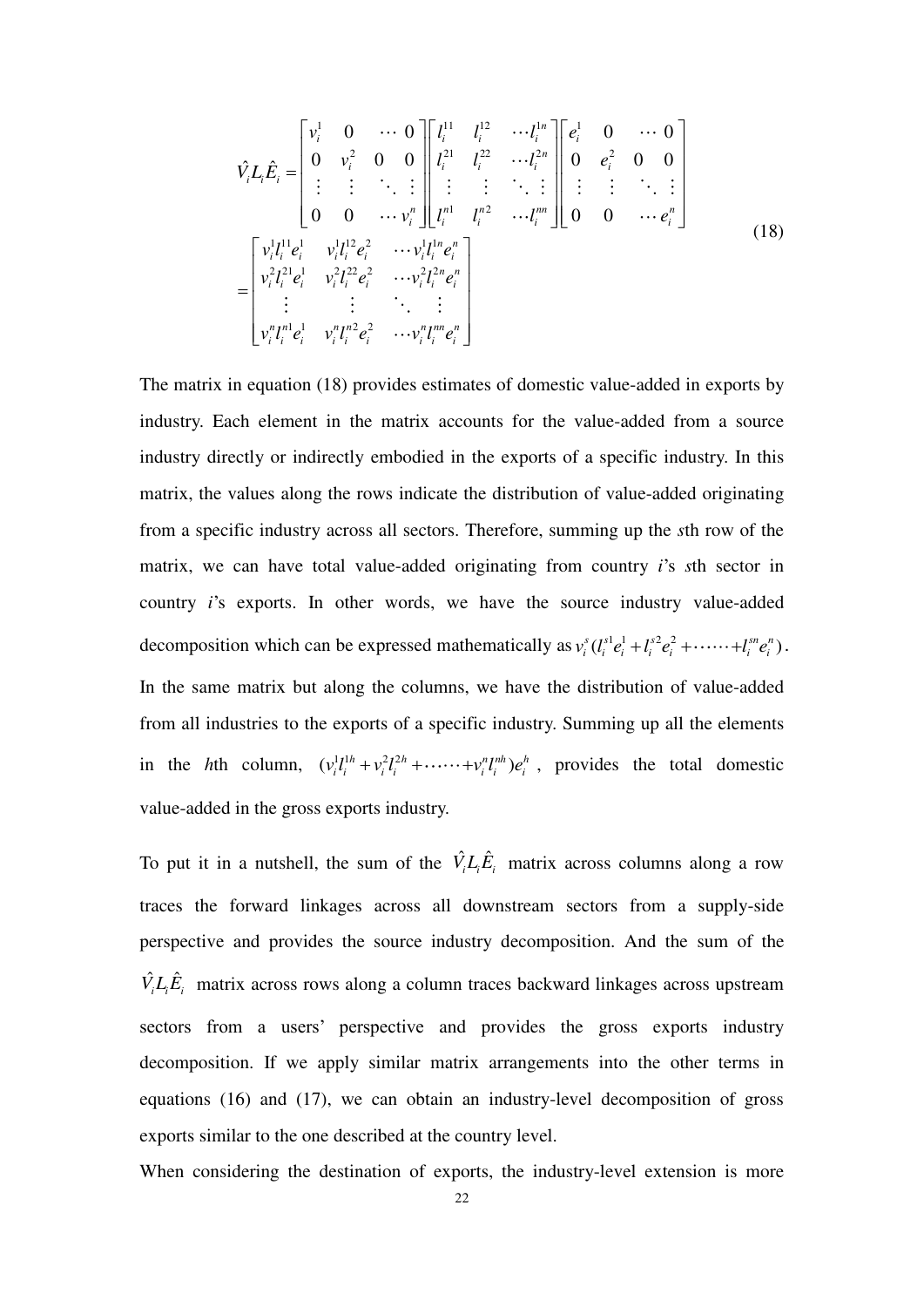tedious but straightforward. We can illustrate this with term 1 and term 6 in Table 1, as an example. Assuming that domestic value-added from country *i* is going to country *t* before being finally absorbed by country *j*, we can expand the elements in the expression  $V_i (I - A_{ii})^{-1} \tilde{B}_{ii} Y_{ij}$  as  $\hat{V}_i L_i \tilde{B}_{ii} \hat{Y}_j$ . For the elements in the matrix above, we have the universal expression  $v_i^s l_i^{sh} \tilde{b}_{it}^{hf} y_j^f$  where superscripts *s*, *h* and *f* identify respectively the source, gross exports and final demand industries. Therefore, if we extend the decomposition term in the source industry dimension (country *i*'s *s*th industry), the other two dimensions have to be summed up. The equation becomes *s s s s h*  $\tilde{h}$  *f*  $f$  *j*, *f i i it tj*  $\sum_{h} \sum_{f} v_i^s l_i^{sh} \tilde{b}_{it}^{hf} y_i^f$ . In contrast, the extension to the gross exports decomposition

(country *i*'s *h*th industry) is  $\sum \sum v_i^s l_i^{sh} \tilde{b}_{it}^{hf} y_{it}^j$  $\sum_{s} \sum_{f} v_i^s l_i^{sh} \tilde{b}_{it}^{hf} y_j^f$  and the extension to the final demand

decomposition 
$$
\sum_{s} \sum_{h} v_i^{s} l_i^{sh} \tilde{b}_{it}^{hf} y_i^f
$$
 (country j's fth industry).

Similarly, we can also decompose country *i*'s first round foreign value-added by industry. We introduce superscript *m* for the industry in country *i* that imports from country *j*. The expression  $v_j^s l_j^{sm} \tilde{a}_{ji}^{m} \tilde{b}_{it}^{hf} y_{tk}^f$  is the value-added flow from country *j* to country *i* that goes through country *t* before being finally absorbed by country *k*. Country *i*'s foreign value-added (from country *j*) in exports is  $\sum \sum \sum v_j^s l_j^{sm} \tilde{a}_{ji}^{mh} \tilde{b}_{it}^{hf} y_{tk}^f$  $\sum_{m}\sum_{h}\sum_{f}v_{j}^{s}l_{j}^{sm}\tilde{a}_{ji}^{mh}\tilde{b}_{it}^{hf}$  y in the source industry decomposition (the value-added from country *j*'s *s*th industry). It becomes  $\sum \sum \sum v_j^s l_j^{sm} \tilde{a}_{ji}^{mh} \tilde{b}_{it}^{hf} y_{tk}^f$  $\sum_{s} \sum_{m} \sum_{f} v_j^s l_j^{sm} \tilde{a}_{ji}^{mh} \tilde{b}_{it}^{hf} y_{tk}^f$  in the gross exports industry dimension (country

*i*'s *h*th industry) and 
$$
\sum_{s} \sum_{m} \sum_{h} v_{j}^{s} l_{j}^{sm} \tilde{a}_{ji}^{mh} \tilde{b}_{it}^{hf} y_{tk}^{f}
$$
 in the final demand industry decomposition (country *k*'s *f*th industry).

For the later rounds double counted terms, the industry expansion is a bit different. In Section II, we have derived these terms from the Ghosh insight. If we write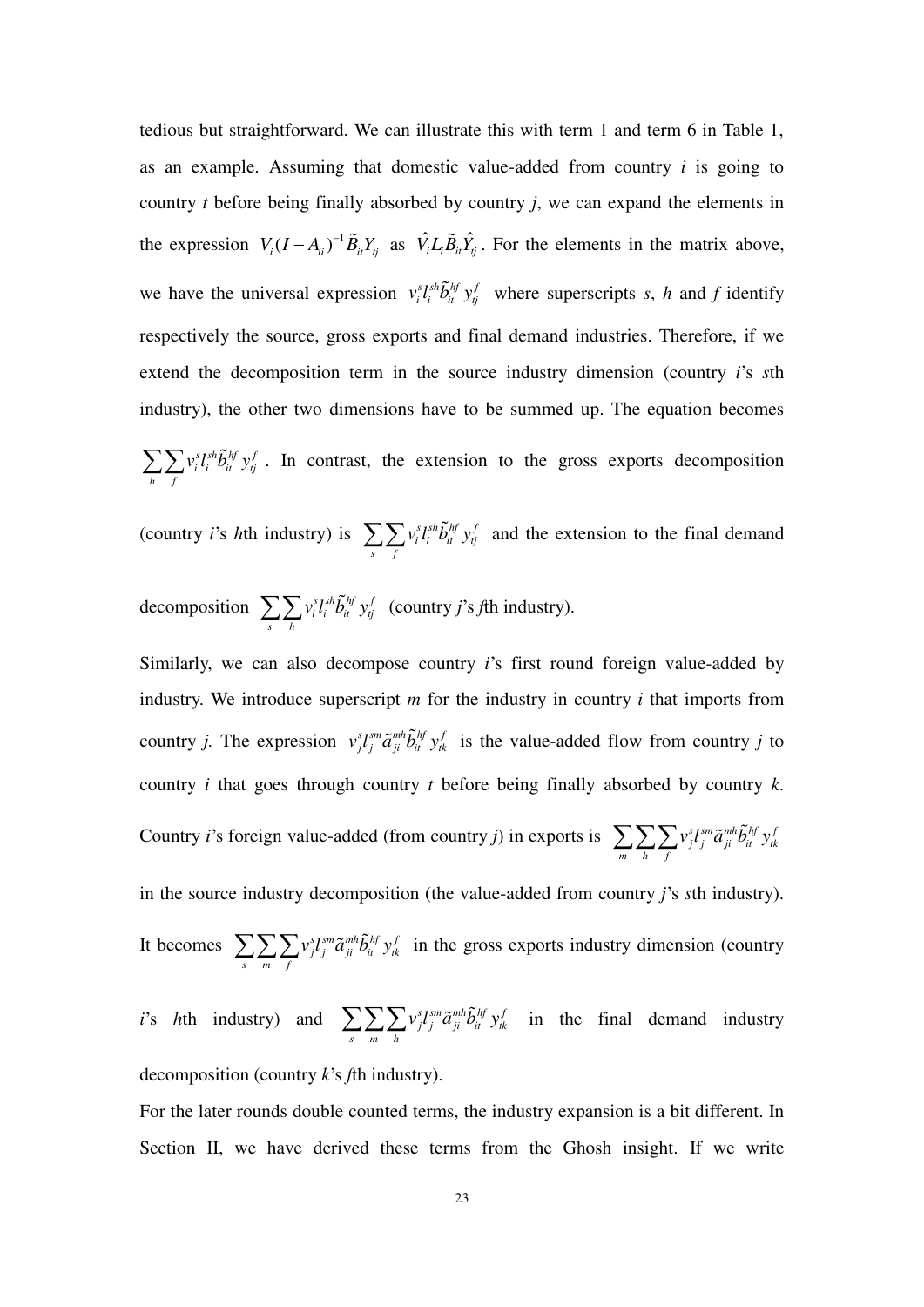$V_i (I - A_{ii})^{-1} (\tilde{B}_{ii} - I) E_i$  as  $\hat{V_i} L_i (\tilde{B}_{ii} - I) \hat{E}_i$ , the elements in the matrix can be expressed as:  $v_i^s I_i^{sm}(\tilde{b}_{ii}^{mh}-\delta) e_i^h$ , Here,  $\delta$  is equal to 1 when  $m=h$ , and 0 otherwise. In this industry level expression, the element  $\tilde{b}_{ii}^{m} - \delta$  indicates how value-added has returned home (i.e. been re-imported) and been re-exported again. Superscript *m* also defines the import sector of the returned domestic value-added. Therefore, for country *i*'s domestic later rounds double counted value added, the formula in the source industry (country *i*'s *s*th industry) decomposition is  $\sum \sum v_i^s l_i^{sm} (\tilde{b}_{ii}^{mh} - \delta) e_i^h$  $\sum_{m} \sum_{h} v_i^s l_i^{sm} (\tilde{b}_{ii}^{mh} - \delta) e_i^h$ ; and the formula in the gross exports industry (country *i*'s *h*th industry) decomposition is  $\delta_i^s l_i^{sm}(\tilde b_{ii}^{mh}-\delta)e_i^h$  $\sum_s \sum_m v_i^s l_i^{sm} (\tilde{b}_{ii}^{mh} - \delta) e_i^h$ . Also, we can obtain similar industry-level expressions for the

foreign later rounds double counted value added as  $\sum \sum \sum v_j^s l_j^{sm} (\tilde{b}_{ji}^{mh} - \tilde{a}_{ji}^{mh}) e_i^h$ *j i m h*  $v_i^s l_i^{sm} (b_{ii}^{mh} - \tilde{a}_{ii}^{mh})e_i$  $\sum_{j\neq i}\sum_m\sum_h\nu^s_j l^{sm}_j(\tilde b^{mh}_{ji}-$ 

(source industry) or  $\sum \sum \sum v_i^s l_j^{sm} (\tilde{b}_{ji}^{mh} - \tilde{a}_{ji}^{mh}) e_i^h$ *j i s m*  $v_i^s l_i^{sm} (b_{ii}^{mh} - \tilde{a}_{ii}^{mh})e_i$  $\sum_{j\neq i}\sum_{s}\sum_{m}v_j^{s}l_j^{sm}(\tilde{b}_{ji}^{mh}-\tilde{a}_{ji}^{mh})e_i^h$  (gross exports industry).

The KWW framework can also provide a source industry decomposition and a final demand industry decomposition in a consistent way by following the same logic (the gross exports industry decomposition being explained in WWZ). As soon as the source, gross exports and final demand industries are clearly identified, it is straightforward to derive industry-level formulas.

But the more sophisticated and detailed the gross exports decomposition is, the more complicated it becomes to track the different industry dimensions. As an illustration, we provide below the full expansion of our 10-term decomposition in Table 1 at the gross exports industry level. Country *i*'s gross exports in industry *h* can be decomposed as: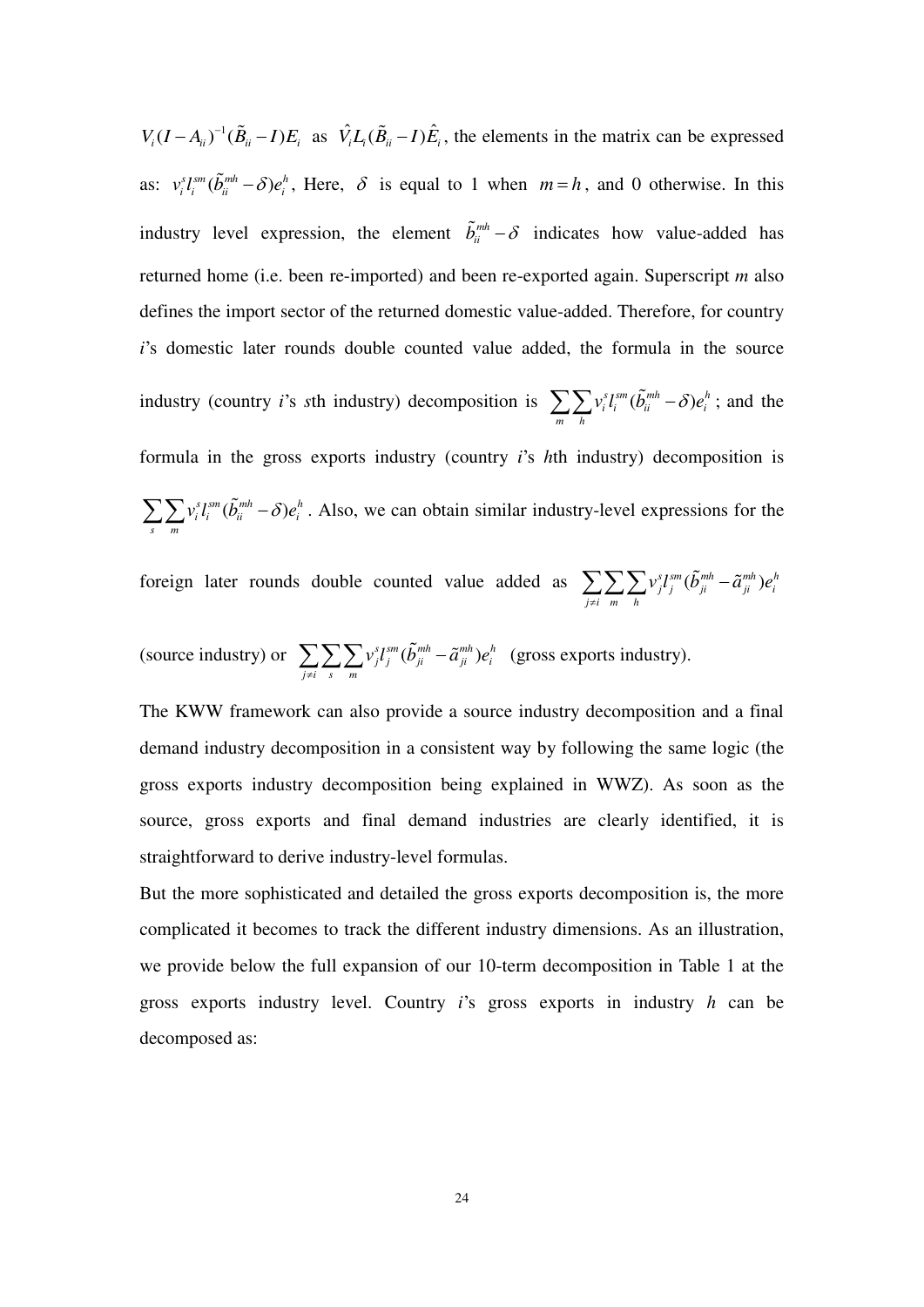$$
e_{i}^{h} = \sum_{i} \sum_{j \neq i, i} \sum_{s} \sum_{f} v_{i}^{s} l_{i}^{sh} \tilde{b}_{it}^{hf} y_{ij}^{f} + \sum_{j \neq i} \sum_{s} \sum_{f} v_{i}^{s} l_{i}^{sh} \tilde{b}_{ij}^{hf} y_{jj}^{f}
$$
  
+
$$
\sum_{j \neq i} \sum_{s} \sum_{f} v_{i}^{s} l_{i}^{sh} \tilde{b}_{ij}^{hf} y_{ji}^{f} + \sum_{s} \sum_{f} v_{i}^{s} l_{i}^{sh} (\tilde{b}_{ii}^{hf} - \delta) y_{ii}^{f}
$$
  
+
$$
\sum_{s} \sum_{m} v_{i}^{s} l_{i}^{sm} (\tilde{b}_{ii}^{mh} - \delta) e_{i}^{h}
$$
  
+
$$
\sum_{j \neq i} \sum_{t} \sum_{k \neq i, i} \sum_{s} \sum_{m} \sum_{f} v_{j}^{s} l_{j}^{sm} \tilde{a}_{ji}^{mh} \tilde{b}_{it}^{hf} y_{ik}^{f} + \sum_{j \neq i} \sum_{k \neq i} \sum_{s} \sum_{m} \sum_{f} v_{j}^{s} l_{j}^{sm} \tilde{a}_{ji}^{mh} \tilde{b}_{ik}^{hf} y_{jk}^{f}
$$
  
+
$$
\sum_{j \neq i} \sum_{t \neq i} \sum_{s} \sum_{m} \sum_{f} v_{j}^{s} l_{j}^{sm} \tilde{a}_{ji}^{mh} \tilde{b}_{it}^{hf} y_{i}^{f} + \sum_{j \neq i} \sum_{s} \sum_{m} \sum_{f} v_{j}^{s} l_{j}^{sm} \tilde{a}_{ji}^{mh} (\tilde{b}_{ii}^{hf} - \delta) y_{ii}^{f}
$$
  
+
$$
\sum_{j \neq i} \sum_{s} \sum_{m} v_{j}^{s} l_{j}^{sm} (\tilde{b}_{ji}^{mh} - \tilde{a}_{ji}^{mh}) e_{i}^{h}
$$

Here,  $\delta$  is equal to 1 when  $h = f$  and 0 otherwise. For sub-term  $\delta_i^s l_i^{sm}(\tilde b_{ii}^{mh}-\delta)e_i^h$  $\sum_{s} \sum_{m} v_i^{s} l_i^{sm} (\tilde{b}_{ii}^{mh} - \delta) e_i^h$ ,  $\delta$  is equal to 1 when  $m = h$  and 0 otherwise.

#### **V. Concluding remarks**

This paper has introduced a new framework for the decomposition of value-added in gross exports that has a firm foundation in input-output analysis and provides terms with a clear economic interpretation, including for the double counted elements. It confirms the results of earlier literature for the decomposition of the domestic value-added in exports but brings new results for the foreign value-added and the foreign double counting.

The starting point is a reinterpretation of the input-output model in terms of a relationship between gross exports and intermediate and final demand for exports in the destination country. Using the Ghosh insight, the framework allows to fully decompose gross exports into an initial domestic value-added consistent with GDP, a first round foreign value-added also consistent with GDP and later rounds domestic and foreign double counted terms that account for some value-added coming back to the exporting economy and entering again into exports. The generation of this multiple counting in successive rounds of value addition is explicit in the Ghosh framework but the initial domestic value-added and first round foreign value-added do not depend on the Ghosh insight.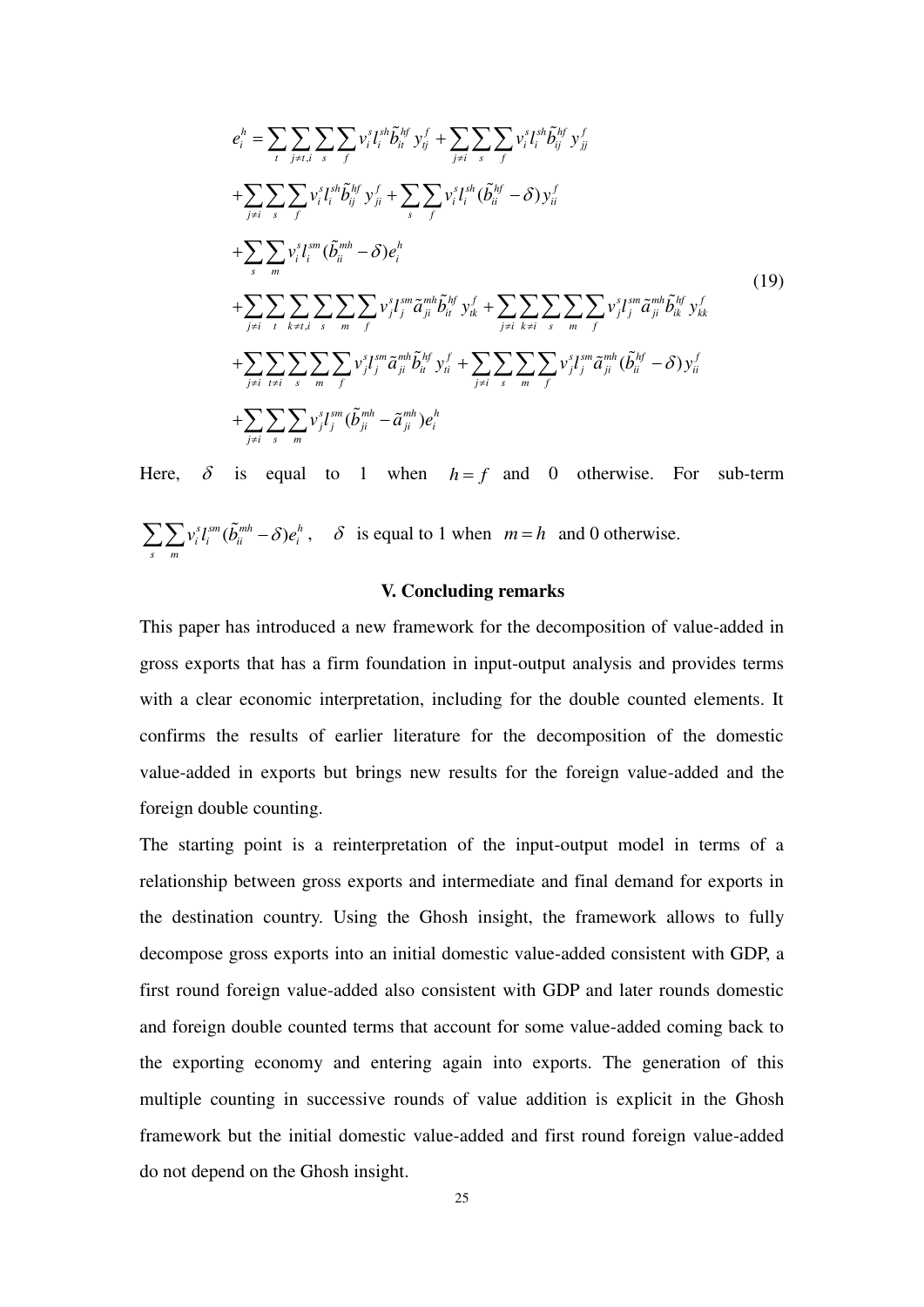The domestic and foreign value-added can be further decomposed to distinguish, for example, the value-added that returns home (before being absorbed in the domestic economy) or whether value-added is entering the destination country via a final or intermediate product. Such distinctions, as introduced by KWW, can be useful for trade economics or policymaking. But we believe it is important to have some symmetry in the domestic and foreign terms. For example, the foreign value-added that returns to the country where it was first embodied in exports is interesting to identify some 'circular' trade.

Also, it seems more practical to use a destination country perspective in the gross exports decomposition to avoid some overlap in the terms. When the global Leontief inverse is introduced in a term, value-added can cross borders several times before being absorbed abroad or returning back, transiting through different countries and leading to ambiguous interpretations with respect to flows of final or intermediate goods.

Finally, also having in mind the popularity of trade in value-added indicators among economists and policymakers, it seems important to provide industry-level formulas for the decomposition of gross exports. It requires a careful analysis of the industry dimension in input-output relationships and in particular to clearly distinguish the source industry, the gross exports industry and the final demand industry. We show that our framework can be extended to decompose the value-added in gross exports of a specific industry but also to track the value-added originating in a specific industry or ending up in the final products of a specific industry. But it is not a feature specific to this framework and can be done for other decompositions of gross exports proposed in the literature.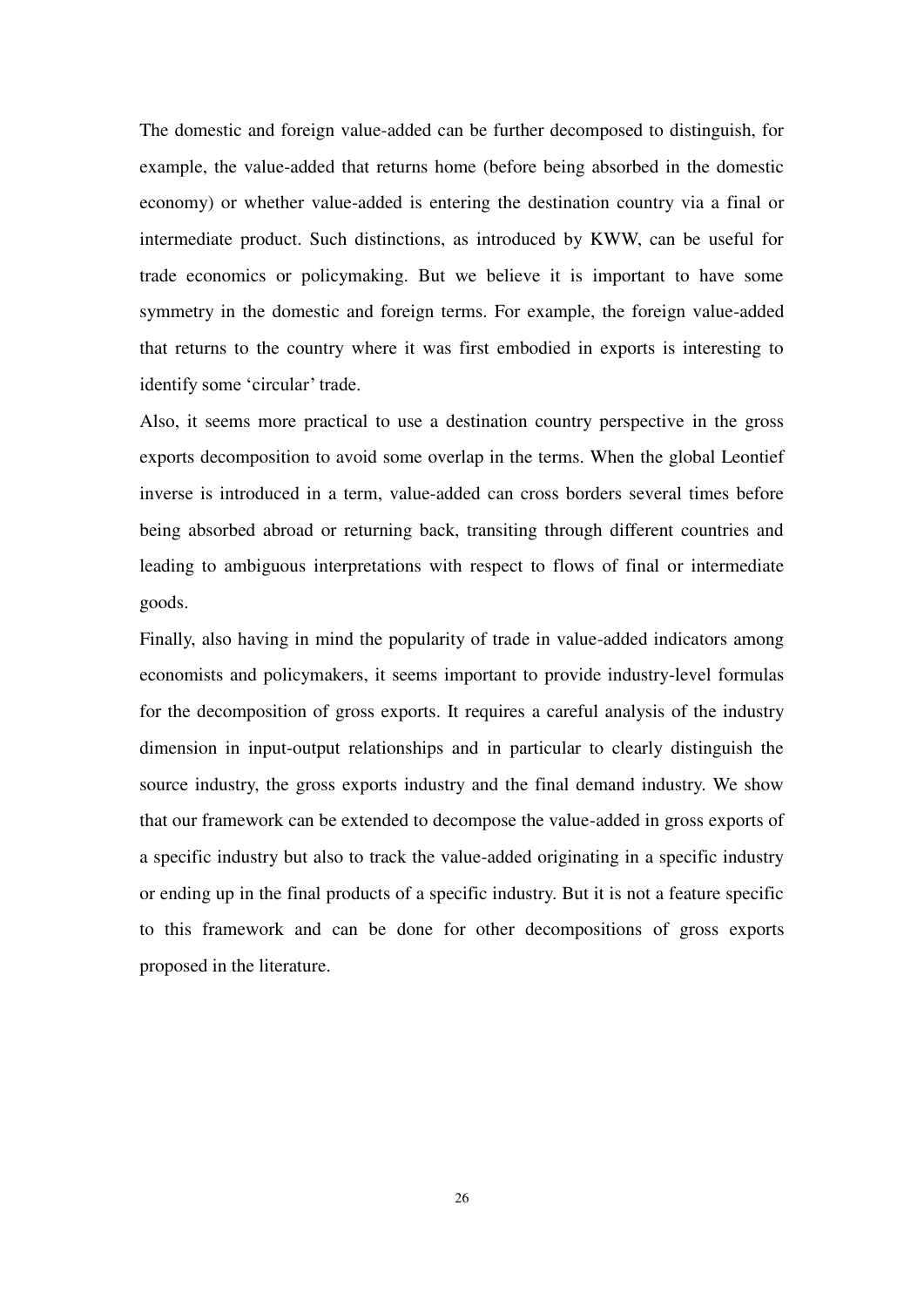#### **References**

Borin, Alessandro, and Michele Mancini. 2017. "Follow the Value Added: Tracking Bilateral Relations in Global Value Chains." *MPRA Paper*, No. 82692.

Dietzenbacher, Erik. 1997. "In Vindication of the Ghosh Model: A Reinterpretation as a Price Model." *Journal of Regional Science* 37 (4): 629–51.

Ghosh, Ambica. 1958. "Input-Output Approach to an Allocative System." *Economica* 25 (1): 58– 64.

Hummels, David, Jun Ishii, and Kei-Mu Yi. 2001. "The Nature and Growth of Vertical Specialization in World Trade." *Journal of International Economics* 54,75–96.

Johnson, Robert C. 2017. "Measuring Global Value Chains." *Annual Review of Economics*, forthcoming.

Johnson, Robert C., and Guillermo Noguera. 2012. "Accounting for Intermediates: Production Sharing and Trade in Value-added." *Journal of International Economics* 86 (2): 224–36.

Koopman, Robert, Zhi Wang, and Shang-Jin Wei. 2014. "Tracing Value-added and Double Counting in Gross Exports." *American Economic Review* 104 (2): 459–94.

Leontief, Wassily. 1936. "Quantitative Input and Output Relations in the Economic System of the United States." *The Review of Economic and Statistics* 18: 105–25.

Los, Bart, Marcel P. Timmer, and Gaaitzen J. de Vries. 2016. "Tracing value-added and double counting in gross exports: Comment." *American Economic Review* 107 (7): 1958–1966.

Nagengast, Arne J., and Robert Stehrer. 2016. "Accounting for the Differences Between Gross and Value Added Trade Balances." *The World Economy* 39 (9): 1276–1306.

Oosterhaven, Jan. 1988. "On the Plausibility of the Supply-Driven Input-Output Model." *Journal of Regional Science* 28 (2): 203–17.

Timmer, Marcel P., Erik Dietzenbacher, Bart Los, Robert Stehrer, and Gaaitzen J. de Vries. 2015. "An Illustrated User Guide to the World Input–Output Database: the Case of Global Automotive Production." *Review of International Economics* 23: 575–605.

Wang, Zhi, Shang-Jin Wei and Kunfu Zhu. 2013. "Quantifying International Production Sharing at the Bilateral and Sector Levels." *NBER Working paper* No. 19677*.*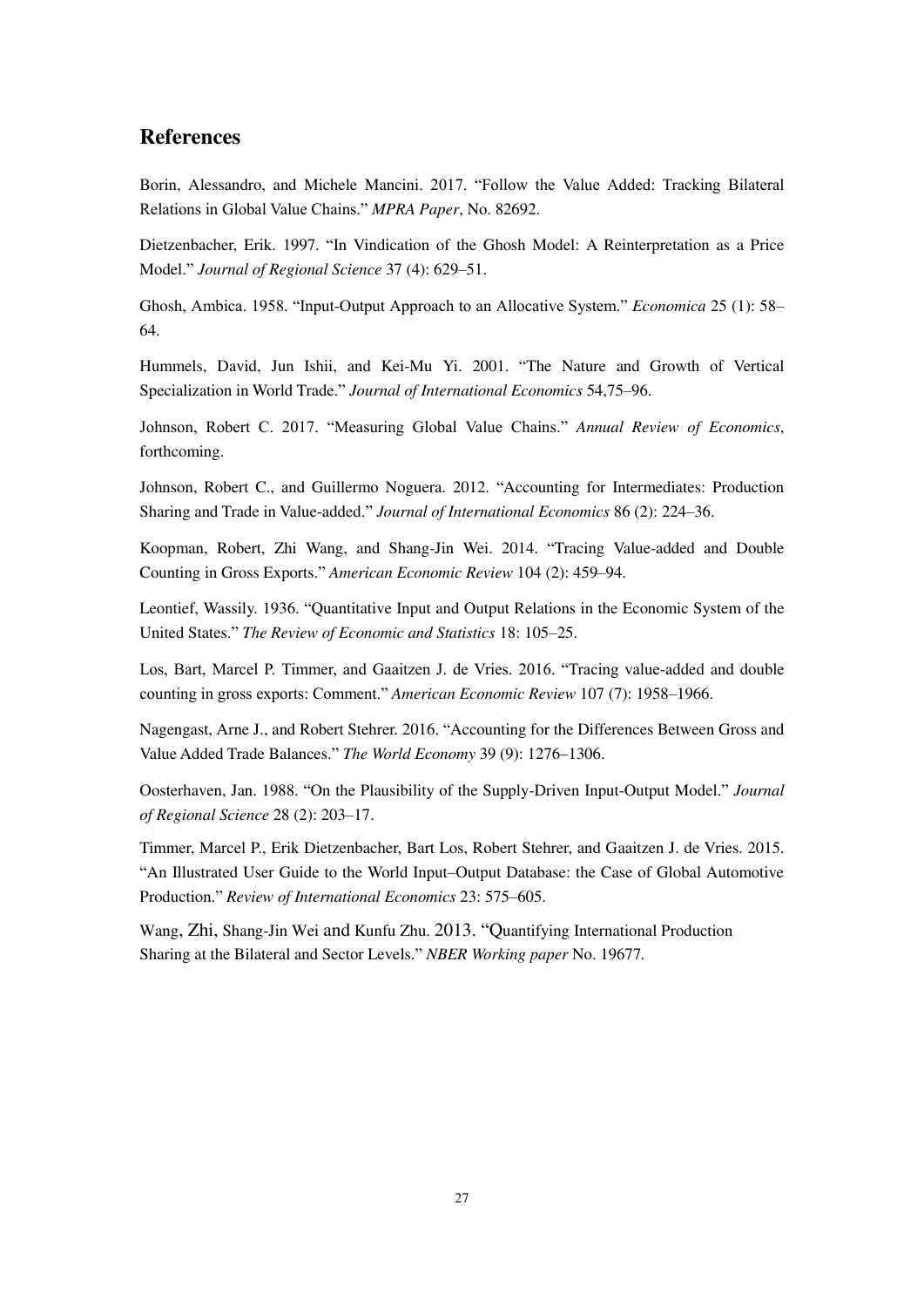### **Appendix A**

**Proposition 1**: The accounting relationship between gross exports *E* and final demand in destination in an Inter-Country Input-Output (ICIO) model can be expressed as:

$$
E = \tilde{A}E + \tilde{Y}
$$

Here,  $\tilde{A} = A^F (I - A^D)^{-1}$ ,  $A^D$  is the matrix of domestic coefficients in the global ICIO table (i.e. the block diagonal matrix of the *A* matrix).  $A<sup>F</sup>$  is the matrix of export coefficients (i.e. the elements of the A matrix off the block diagonal that indicate the use of intermediate inputs from one country into another country). In addition,  $\tilde{Y} = Y^F + \tilde{A}Y^D$ , with  $Y^D$  the domestic final demand and  $Y^F$  the final demand in foreign countries.

Proof: According to the description of the matrixes above, we can obtain the following accounting equalities:

$$
E = AF (E + H) + YF
$$

$$
H = AD (E + H) + YD
$$

with *H* the vector of gross domestic shipments (and E the vector of exports). Solving for *H*, we obtain:

$$
H = (I - A^{D})^{-1}A^{D}E + (I - A^{D})^{-1}Y^{D}
$$

Merging the expression for *H* and the expression for *E*, we have:

$$
E = AF (E + H) + YF
$$
  
=  $AF [E + (I - AD)-1 AD E + (I - AD)-1 YD ] + YF$   
=  $AF [I + (I - AD)-1 AD ] E + AF (I - AD)-1 YD + YF$   
=  $AF (I - AD)-1 E + AF (I - AD)-1 YD + YF$   
=  $\tilde{A} E + \tilde{Y}$ 

here, we define  $\tilde{A} = A^F (I - A^D)^{-1}$ , for the elements in the matrix  $\tilde{A}$ ,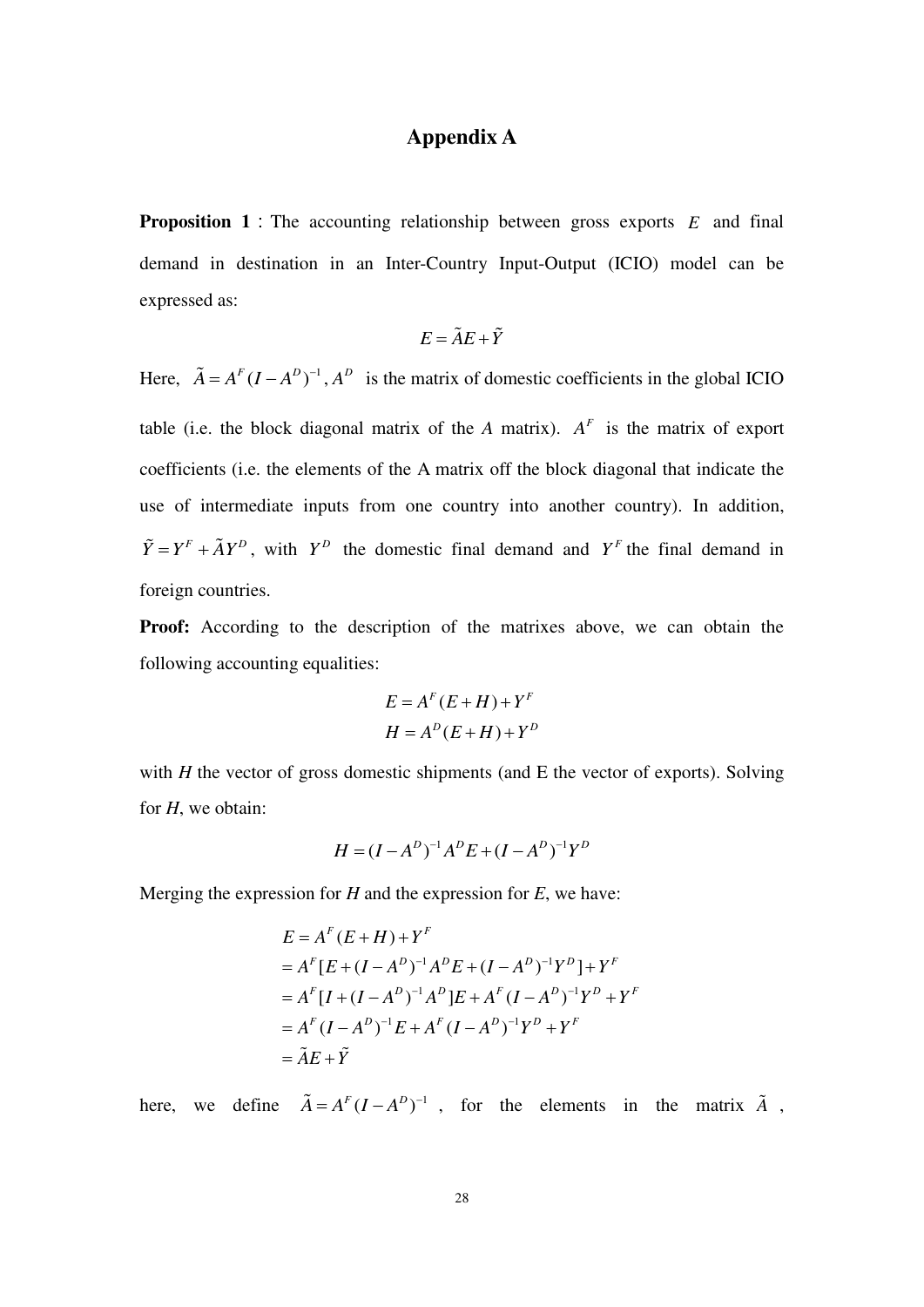$$
\tilde{A}_{ij} = \begin{cases} \n\mathbf{0} & i = j \\ \nA_{ij} (I - A_{jj})^{-1} & i \neq j \n\end{cases} \quad \text{and} \quad \tilde{Y} = \tilde{A} Y^D + Y^F \,.
$$

**Proposition 2** : The 'total inputs requirement matrix for exports'  $\tilde{B} = (I - \tilde{A})^{-1}$ , for the elements in matrix  $\tilde{B}$ ,  $\tilde{B}_{ij} = (I - A_{ii})B_{ij}$ .

**Proof:** We can express  $\tilde{B}$  as

$$
\tilde{B} = (I - \tilde{A})^{-1} = [I - A^{F} (I - A^{D})^{-1}]^{-1} = [(I - A^{D})(I - A^{D})^{-1} - A^{F} (I - A^{D})^{-1}]^{-1}
$$
  
= [(I - A^{D} - A^{F})(I - A^{D})^{-1}]^{-1}  
= (I - A^{D})B

So for the elements in the matrix, we have  $\tilde{B}_{ij} = (I - A_{ii})B_{ij}$ .

**Theorem 1:** For country *i*'s exports, the domestic value-added multiplier coefficient is

$$
u(I - \sum_{j \neq i}^{G} \tilde{A}_{ji}) = V_i (I - A_{ii})^{-1}
$$

**Proof:** Based on the definition of *A* , we already know that for country *i*'s exports *E<sup>i</sup>* ,

all of intermediate inputs are *G ji i j i*  $A_{ii}E$  $\sum_{j \neq i} \tilde{A}_{ji} E_i$ , so country *i*'s value-added in exports is

$$
uVaE(i) = u(E_i - \sum_{j \neq i}^{G} \tilde{A}_{ji}E_i) = u(I - \sum_{j \neq i}^{G} \tilde{A}_{ji})E_i.
$$

Expanding the equation  $u(I - \sum A_{ii})$ *G ji j i*  $u(I-\sum A$  $-\sum_{j\neq i} \tilde{A}_{ji}$ ), we have:

$$
u(I - \sum_{j \neq i}^{G} \tilde{A}_{ji}) = u[I - \sum_{j \neq i}^{G} A_{ji} (I - A_{ii})^{-1}]
$$
  
=  $u[(I - A_{ii})(I - A_{ii})^{-1} - \sum_{j \neq i}^{G} A_{ji} (I - A_{ii})^{-1}]$   
=  $u(I - A_{ii} - \sum_{j \neq i}^{G} A_{ji}) (I - A_{ii})^{-1} = u(I - \sum_{j}^{G} A_{ji}) (I - A_{ii})^{-1}$   
=  $V_i (I - A_{ii})^{-1}$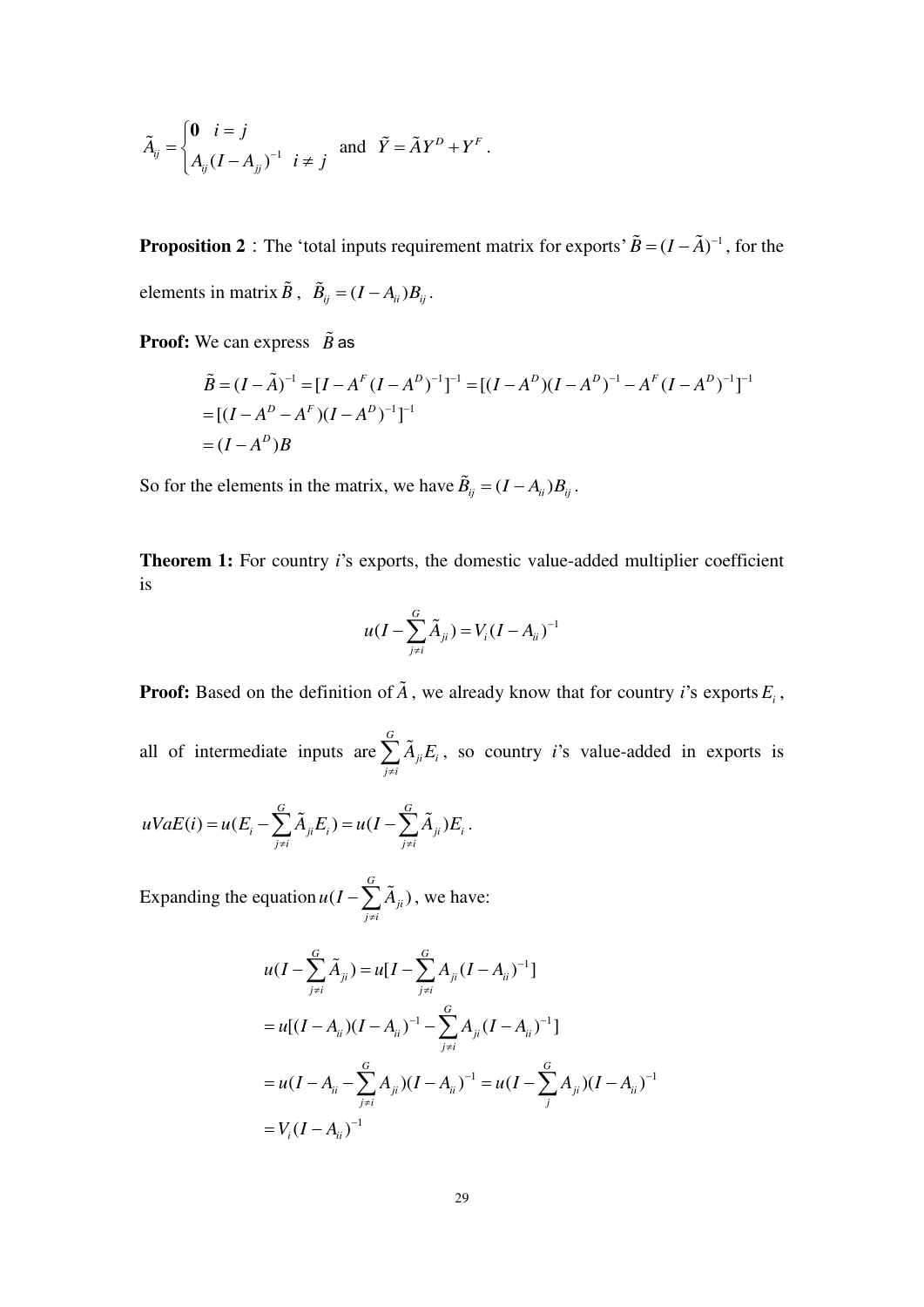Here, if we want to extend the value-added multiplier coefficient at the industry level, we can just transform the value-added coefficient vector  $V_i$  into a diagonal matrix  $\hat{V}_i$  .

**Theorem 2**: The later rounds domestic double-counting value-added term in our framework is equal to the domestic 'pure double counting' term in the KWW framework:

$$
V_i (I - A_{ii})^{-1} (\tilde{B}_{ii} - I) E_i = V_i \sum_{j \neq i}^{G} B_{ij} A_{ji} (I - A_{ii})^{-1} E_i
$$

Proof: Based on the definition of the Leontief inverse matrix in the ICIO model, we have:

$$
\begin{bmatrix}\nI - A_{11} & -A_{12} & \cdots & -A_{1G} \\
-A_{21} & I - A_{22} & \cdots & -A_{2G} \\
\vdots & \vdots & \ddots & \vdots \\
-A_{G1} & -A_{G2} & \cdots & I - A_{GG}\n\end{bmatrix}\n\begin{bmatrix}\nB_{11} & B_{12} & \cdots & B_{1G} \\
B_{21} & B_{22} & \cdots & B_{2G} \\
\vdots & \vdots & \ddots & \vdots \\
B_{G1} & B_{G2} & \cdots & B_{GG}\n\end{bmatrix}\n=\n\begin{bmatrix}\nI & 0 & \cdots & 0 \\
0 & I & \cdots & 0 \\
\vdots & \vdots & \ddots & \vdots \\
0 & 0 & \cdots & I\n\end{bmatrix}
$$
\n
$$
=\n\begin{bmatrix}\nB_{11} & B_{12} & \cdots & B_{1G} \\
B_{21} & B_{22} & \cdots & B_{2G} \\
\vdots & \vdots & \ddots & \vdots \\
B_{G1} & B_{G2} & \cdots & B_{GG}\n\end{bmatrix}\n\begin{bmatrix}\nI - A_{11} & -A_{12} & \cdots & -A_{1G} \\
-A_{21} & I - A_{22} & \cdots & -A_{2G} \\
\vdots & \vdots & \ddots & \vdots \\
-A_{G1} & -A_{G2} & \cdots & I - A_{GG}\n\end{bmatrix}
$$

Then, we can obtain the following two equations:

$$
B_{ii} - \sum_{k}^{G} A_{ik} B_{ki} = B_{ii} - \sum_{k}^{G} B_{ik} A_{ki} = I
$$
  

$$
B_{ij} - \sum_{k}^{G} A_{ik} B_{kj} = 0, j \neq i
$$

Therefore, we already have the equation  $B_{ii} - \sum_{i=1}^{G} A_{ij}$ *ii*  $\angle U_{ik}^{H}$  $B_{ii} - \sum_{k} B_{ik} A_{ki} = I$ . Re-writing this equation,

we can obtain:

$$
B_{ii} - \sum_{j}^{G} B_{ij} A_{ji} = B_{ii} - B_{ii} A_{ii} - \sum_{j \neq i}^{G} B_{ij} A_{ji} = B_{ii} (I - A_{ii}) - \sum_{j \neq i}^{G} B_{ij} A_{ji} = I
$$

Re-arranging the equation above, we have: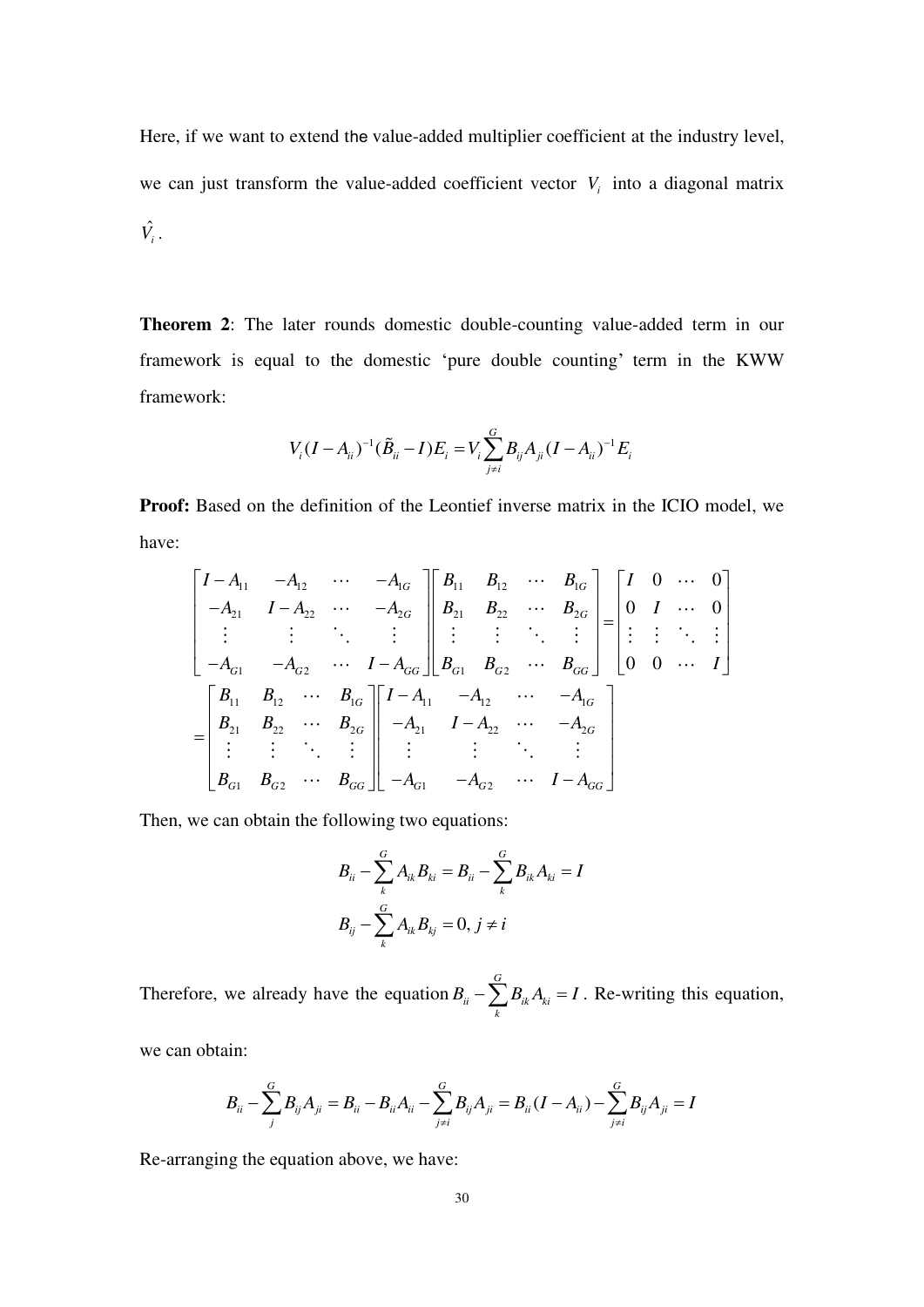$$
\sum_{j\neq i}^G B_{ij} A_{ji} (I - A_{ii})^{-1} = B_{ii} - (I - A_{ii})^{-1} = (I - A_{ii})^{-1} [(I - A_{ii}) B_{ii} - I] = (I - A_{ii})^{-1} (\tilde{B}_{ii} - I).
$$

**Proposition 3.1** The sum of the initial domestic value-added and the later rounds domestic double counted value-added are equal to the domestic content in exports.

$$
V_i (I - A_{ii})^{-1} E_i + V_i (I - A_{ii})^{-1} (\tilde{B}_{ii} - I) E_i = V_i B_{ii} E_i
$$

**Proof:** Because  $V_i (I - A_{ii})^{-1} E_i + V_i (I - A_{ii})^{-1} (\tilde{B}_{ii} - I) E_i = V_i (I - A_{ii})^{-1} \tilde{B}_{ii} E_i$ . Then according to the Proposition 2, we have  $\tilde{B}_{ii} = (I - A_{ii})B_{ii}$ . Therefore,  $V_i (I - A_{ii})^{-1} E_i + V_i (I - A_{ii})^{-1} (\tilde{B}_{ii} - I) E_i = V_i (I - A_{ii})^{-1} \tilde{B}_{ii} E_i = V_i B_{ii} E_i$ .

Proposition proved.

**Proposition 3.2** The sum of the first round foreign value-added and the later rounds foreign double counted value-added are equal to the foreign content in export.

$$
\sum_{j\neq i}^{G} V_j (I - A_{jj})^{-1} \tilde{A}_{ji} E_i + \sum_{j\neq i}^{G} V_j (I - A_{jj})^{-1} (\tilde{B}_{ji} - \tilde{A}_{ji}) E_i = \sum_{j\neq i}^{G} V_j B_{ji} E_i
$$

**Proof:** Similar with Proposition 3.1.

**Proposition 4.1** In the decomposition framework of this paper, for the domestic value-added absorbed by other countries, we have

$$
V_i (I - A_{ii})^{-1} \sum_{t}^{G} \sum_{j \neq i,i}^{G} \tilde{B}_{it} Y_{tj} = V_i \sum_{j \neq i}^{G} B_{it} Y_{tj} + V_i \sum_{j \neq i}^{G} \sum_{k \neq i,j}^{G} B_{ij} Y_{jk}
$$

When *t*=*i*, we have  $V_i (I - A_{ii})^{-1}$ *G G i ii ii ij i ii ij*  $j \neq i$   $j \neq i$  $V_i (I - A_{ii})^{-1} \sum \tilde{B}_{ii} Y_{ii} = V_i \sum B_{ii} Y$  $(-A_{ii})^{-1} \sum_{j \neq i} \tilde{B}_{ii} Y_{ij} = V_i \sum_{j \neq i} B_{ii} Y_{ij}$ ; and

$$
V_i (I - A_{ii})^{-1} \sum_{j \neq i}^{G} \tilde{B}_{ij} Y_{jj} = V_i \sum_{j \neq i}^{G} B_{ij} Y_{jj}
$$

**Proof:** According to Proposition 2, we have  $\tilde{B}_{it} = (I - A_{it})B_{it}$ . Therefore,

$$
V_i (I - A_{ii})^{-1} \sum_{t}^{G} \sum_{j \neq t, i}^{G} \tilde{B}_{it} Y_{tj} = V_i \sum_{t}^{G} \sum_{j \neq t, i}^{G} B_{it} Y_{tj}
$$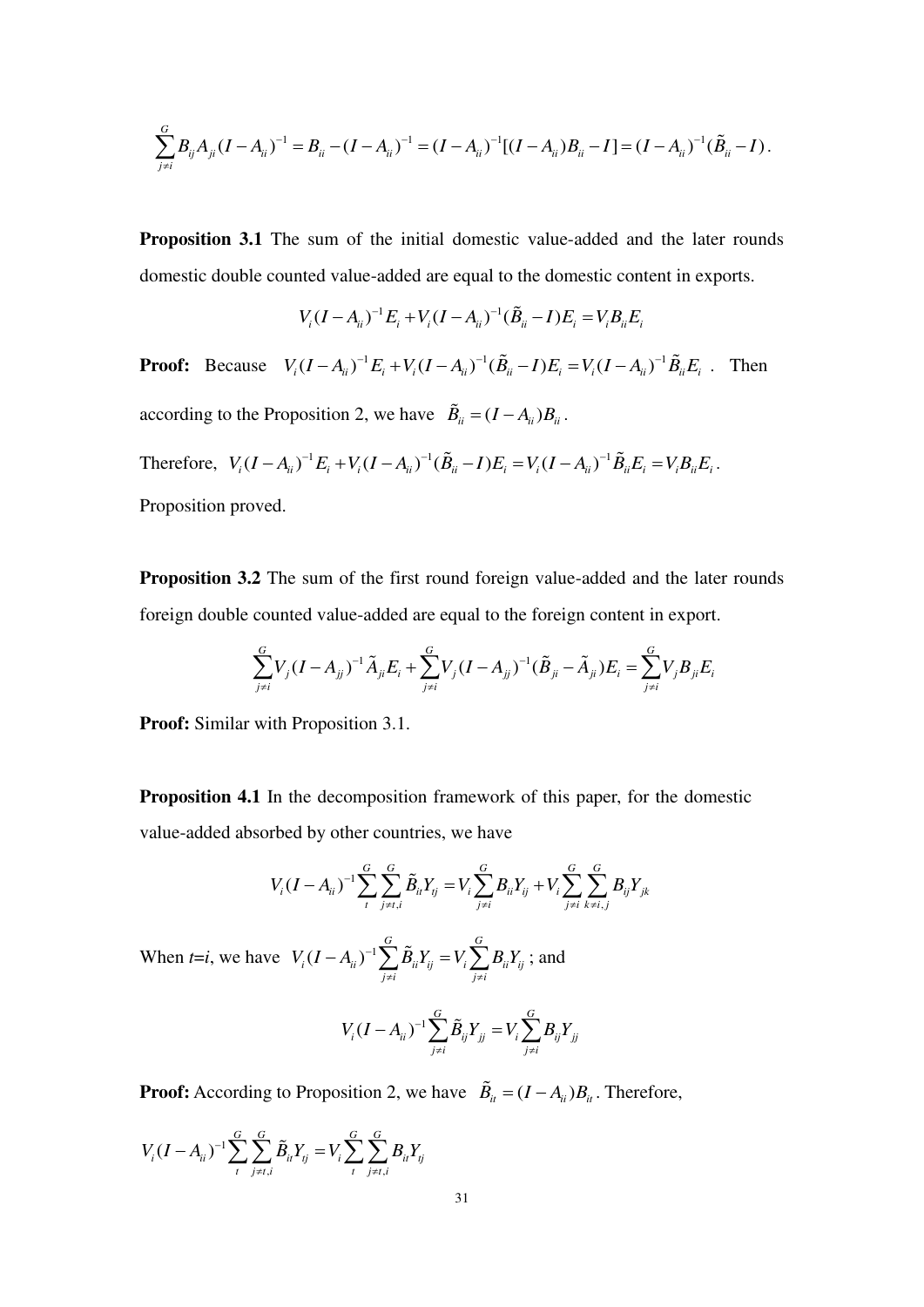Re-writing the subscript, ,*i*  $j \; k \neq j, i$   $j \neq i$   $j \neq i$   $k \neq i$ , *G G G G G G G*  $i \sum \sum_i \nu_{it} t_{ij} = \mathbf{v}_i \sum \sum_i \nu_{ij} t_{jk} = \mathbf{v}_i \sum \nu_{ii} t_{ij} + \mathbf{v}_i \sum \sum \nu_{ij} t_{jk}$ *t*  $j \neq i, i$   $j \neq j, i$   $j \neq i$   $j \neq i$   $k \neq i, j$  $V_i \sum_{i} B_{ii} Y_{ii} = V_i \sum_{i} B_{ii} Y_{ik} = V_i \sum_{i} B_{ii} Y_{ii} + V_i \sum_{i} B_{ii} Y_{ii}$  $\sum_{i}^{s}\sum_{j\neq i,i}^{s}B_{ii}Y_{ij}=V_i\sum_{j}\sum_{k\neq j,i}^{s}\overline{B}_{ij}Y_{jk}=V_i\sum_{j\neq i}^{s}\overline{B}_{ii}Y_{ij}+V_i\sum_{j\neq i}^{s}\sum_{k\neq i,j}^{s}\overline{B}_{ij}Y_{jk} \ .$ 

Obviously, when  $t=i$ ,  $V_i(I - A_{ii})^{-1}$ *G G*  $i^{i}$  *i*  $i^{j}$  *iii*  $i^{j}$  *ii*  $i^{j}$  *iii iii iii iii iii iii iii iii iii iii iii iii iii iii iii iii iii iii iii iii iii iii iii iii iii iii iii iii iiii ii*  $j \neq i$   $j \neq i$  $V_i (I - A_{ii})^{-1} \sum \tilde{B}_{ii} Y_{ii} = V_i \sum B_{ii} Y_i$  $(-A_{ii})^{-1}\sum_{j\neq i}^{\bullet}\widetilde{B}_{ii}Y_{ij}=V_i\sum_{j\neq i}^{\bullet}B_{ii}Y_{ij}\;;$ 

For the equation  $V_i (I - A_{ii})^{-1}$ *G G*  $i$ <sup>(1</sup> ii)  $\sum_i P_{ij}$ <sup>1</sup> jj  $\sum_i P_{ij}$ <sup>1</sup> jj  $j \neq i$   $j \neq i$  $V_i (I - A_{ii})^{-1} \sum \tilde{B}_{ii} Y_{ii} = V_i \sum B_{ii} Y$  $(-A_{ii})^{-1} \sum_{j \neq i} \tilde{B}_{ij} Y_{jj} = V_i \sum_{j \neq i} B_{ij} Y_{jj}$ , the proof is similar.

**Proposition 4.2** In the decomposition framework of this paper, for the domestic value-added that returns home, we have:

$$
V_i (I - A_{ii})^{-1} \sum_{j \neq i}^{G} \tilde{B}_{ij} Y_{ji} = V_i \sum_{j \neq i}^{G} B_{ij} Y_{ji}
$$
  

$$
V_i (I - A_{ii})^{-1} (\tilde{B}_{ii} - I) Y_{ii} = V_i \sum_{j \neq i}^{G} B_{ij} A_{ji} (I - A_{ii})^{-1} Y_{ii}
$$

**Proof:** For equation  $V_i (I - A_{ii})^{-1}$ *G G*  $i^{(1)}$  <sup>1</sup>ii)  $\sum \nu_{ij}$ <sup>1</sup> ji  $-v_i \sum \nu_{ij}$ <sup>1</sup> ji  $j \neq i$   $j \neq i$  $V_i (I - A_{ii})^{-1} \sum \tilde{B}_{ii} Y_{ii} = V_i \sum B_{ii} Y$  $(-A_{ii})^{-1} \sum_{j \neq i} \tilde{B}_{ij} Y_{ji} = V_i \sum_{j \neq i} B_{ij} Y_{ji}$ , the proof is similar to

Proposition 4.1.

For equation  $V_i (I - A_{ii})^{-1} (\tilde{B}_{ii} - I) Y_{ii} = V_i \sum_{i=1}^{G} B_{ii} A_{ii} (I - A_{ii})^{-1}$  $\mathbf{u}_i$   $\mathbf{u}_i$   $\mathbf{u}_j$   $\mathbf{v}_i$   $\mathbf{v}_j$   $\mathbf{u}_i$   $\mathbf{v}_i$   $\mathbf{v}_j$   $\mathbf{v}_j$   $\mathbf{v}_j$   $\mathbf{v}_j$   $\mathbf{v}_j$   $\mathbf{v}_i$   $\mathbf{v}_j$   $\mathbf{v}_j$ *j i*  $V_i (I - A_{ii})^{-1} (\tilde{B}_{ii} - I) Y_{ii} = V_i \sum B_{ii} A_{ii} (I - A_{ii})^{-1} Y_{ii}$  $(-A_{ii})^{-1}(\tilde{B}_{ii} - I)Y_{ii} = V_i \sum_{j \neq i} B_{ij}A_{ji}(I - A_{ii})^{-1}Y_{ii}$ , the proof is similar to

Theorem 2.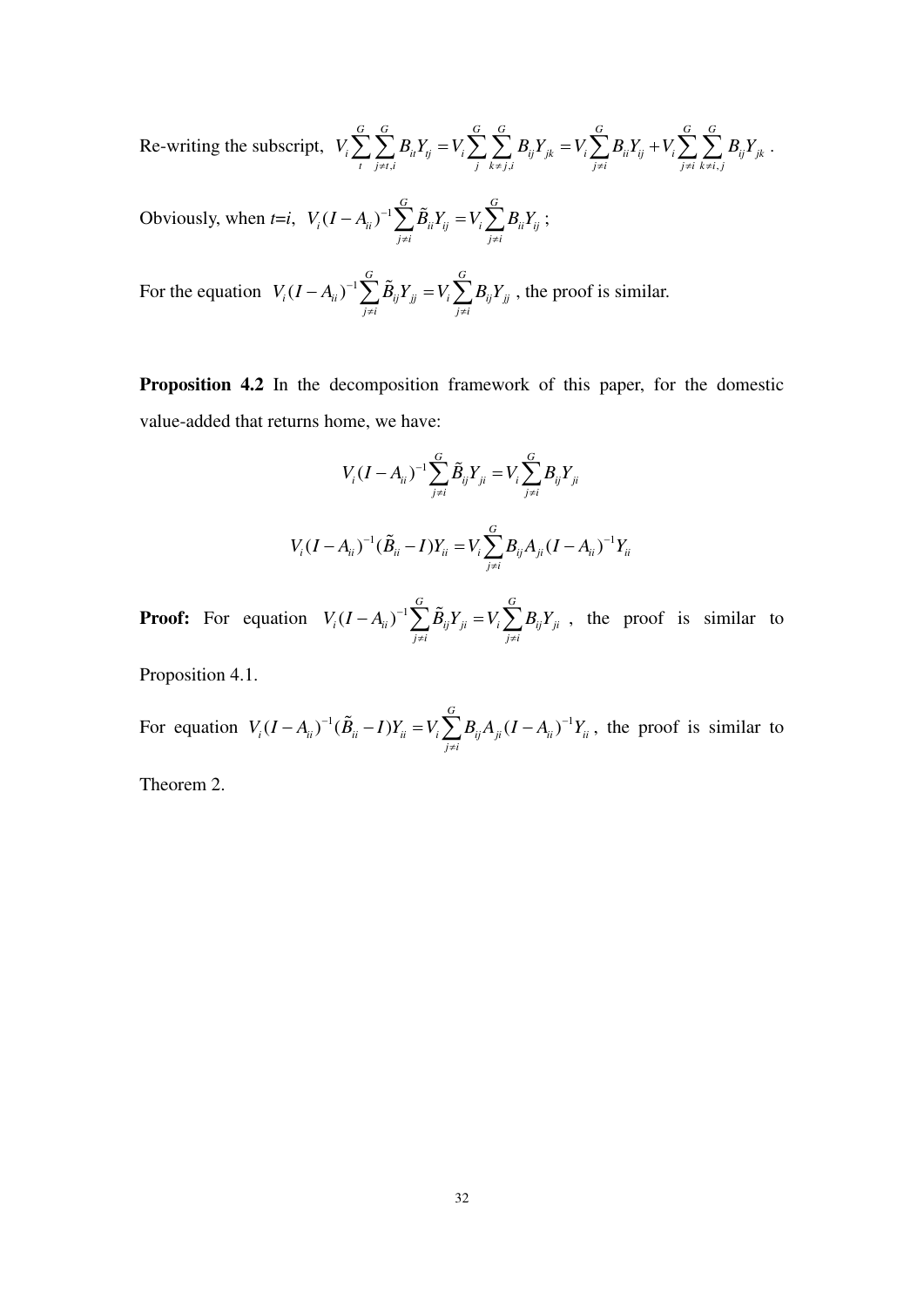### **Appendix B**

This appendix compares the decomposition of gross exports according to the KWW methodology, LTV methodology and the methodology we propose in this paper. We use the publicly available data from the 2016 release of the World Input-Output Database (Timmer et al., 2015). We decompose gross exports in 2014 (the latest year available in the dataset) for 6 exporting economies: China, France, Germany, Mexico, Japan and the United States. We pick these countries because they are major exporters but also illustrate different cases in terms of the prevalence of double counting, thus helping to understand how the different methodologies point to different results.

Table B.1 first provides a comparison for the domestic and foreign value-added, including the double counting terms. DVA is the domestic value-added without double counting, DVAD is the double counted domestic value-added, FVA is the foreign value-added without double counting and FVAD the double counted foreign value-added. In the case of the LTV decomposition, the 3 last terms are not distinguished. The authors only provide DVA and the rest is a residual (RES).

From Table B.1 it is clear that there is a consensus on the share of the domestic value-added in exports consistent with GDP with no double counting (DVA). Moreover, our methodology provides the same share as KWW for the domestic double counted VA (DVAD), which is consistent with the proof provided in Appendix A. But the two methodologies offer different results for the foreign value-added net of double counting (FVA) and the double counted foreign value-added (FVAD).

One can see in particular that our FVA is not systematically higher or lower as compared to KWW. In the case of China, Germany, France and Mexico, our FVA is lower and the KWW methodology underestimates the double counting. But it is higher (and there is a lower double counting) in the case of Japan and the United States.

To further compare our methodology with KWW, we show in Table B.2 the results of the full decomposition as described in Table 1 of the main text. The decomposition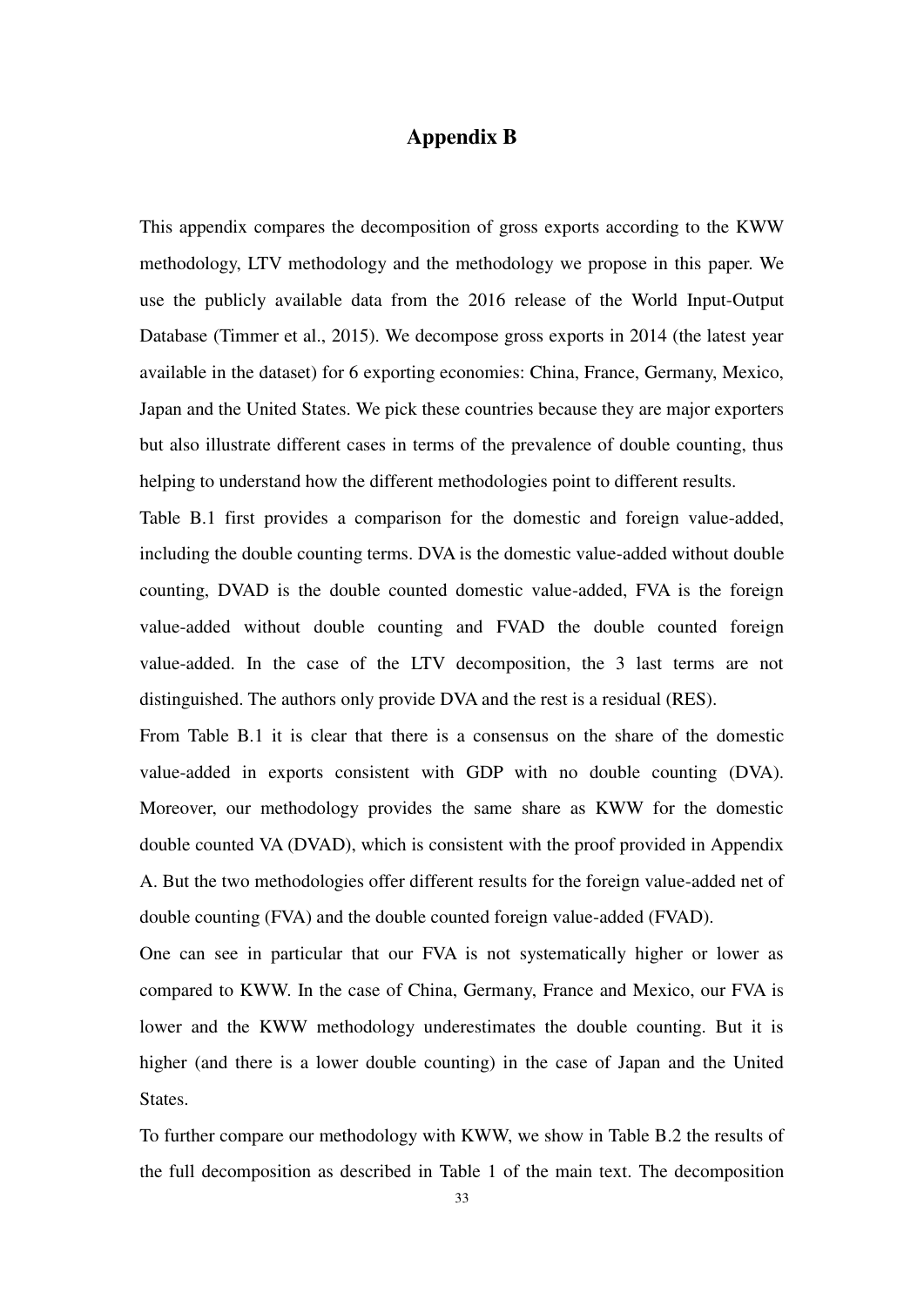has 9 terms in the case of KWW and 10 terms in our case as we have symmetry between the domestic and foreign VA terms. To facilitate the comparison and account for the difference in the origin and destination approach in terms of trade in intermediate and final products, we split our first term (T1) to match the KWW framework so that T1.1, T2 and T1.2 in our framework are equivalent to T1, T2 and T3 in KWW. As proved in Appendix A, our decomposition yields exactly the same results for all domestic terms (T1 to T6 in KWW, T1 to T5 in our framework).

But when moving to the foreign value-added decomposition, our approach points to different results. Even if we split T6 into T6.1 (the foreign VA absorbed by foreign countries in final imports and exported as final) and T6.2 (the foreign VA absorbed by foreign countries in final imports and exported as intermediate), we cannot really match the KWW terms, in particular because T8 and T9 in our framework (the foreign VA that returns to the exporting country) have no equivalent in KWW. But the calculations confirm that the foreign double counting terms (T9 in KWW and T10 in our framework) are different independently of how we can re-arrange the foreign value-added terms.

Lastly, in Table B.3, we provide the full decomposition of the domestic value-added by LTV (domestic VA in final exports, domestic VA in intermediate exports, domestic VA reflected back to the home country and residual) and compare with our framework. The two methodologies provide exactly the same percentages in the decomposition. The only difference is that T1 in our framework captures the value-added which is entering the destination country in a final product and not exported as a final product. As done before, we have to split T1 into T1.1 (the VA absorbed by foreign countries in final imports and exported in a final product) and T1.2 (the VA absorbed by foreign countries in final imports and exported in an intermediate product) to match the categories of LTV (domestic VA in final exports and domestic VA in intermediate exports). Otherwise, the results are the same.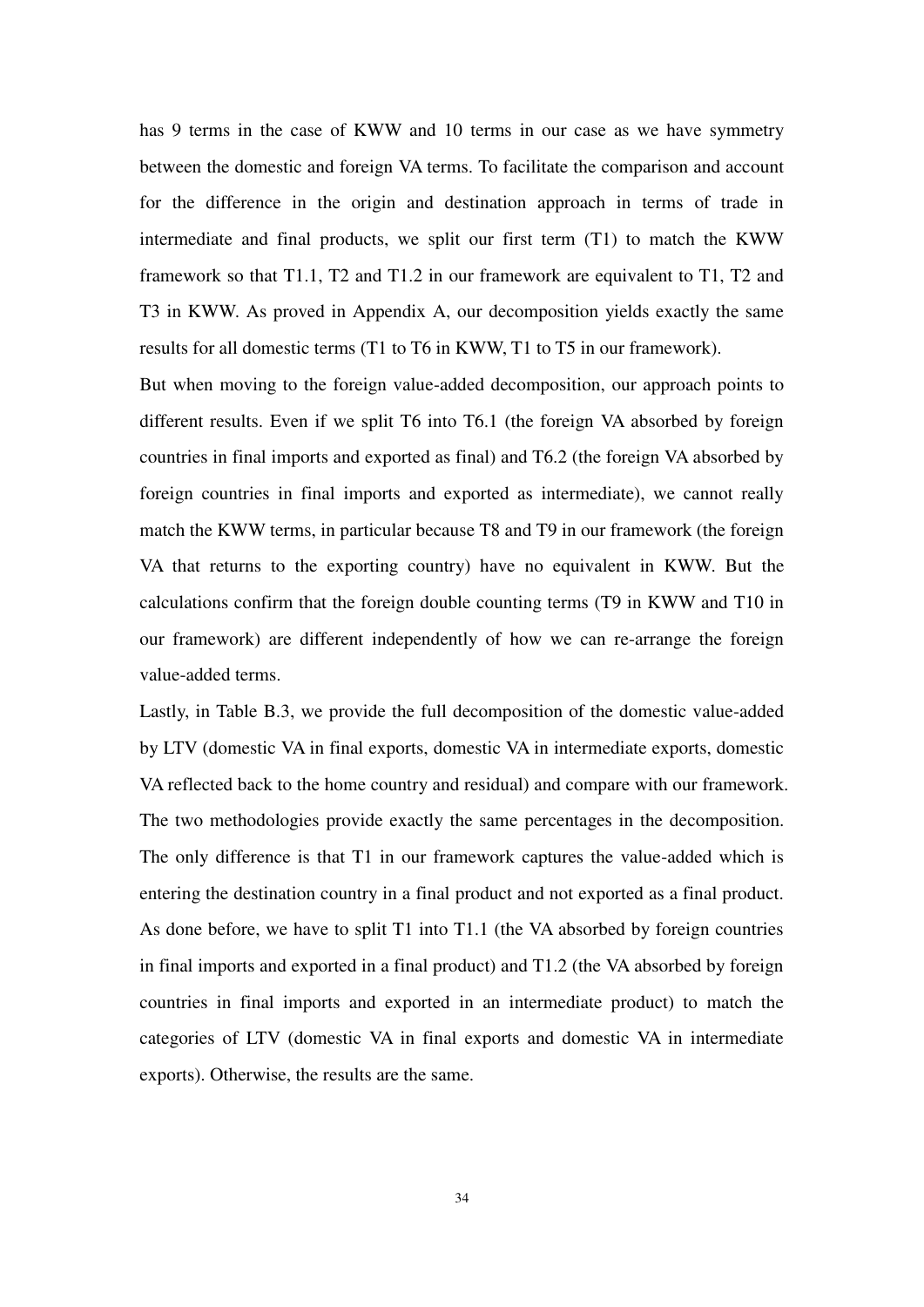| Country              | Gross exports<br>(million USD) |            | Koopman, Wang and Wei (percent) |            |             |                                             | Los, Timmer and de |       | Our framework (percent)                                |       |      |  |
|----------------------|--------------------------------|------------|---------------------------------|------------|-------------|---------------------------------------------|--------------------|-------|--------------------------------------------------------|-------|------|--|
|                      |                                | <b>DVA</b> | <b>DVAD</b>                     | <b>FVA</b> | <b>FVAD</b> | Vries (percent)<br><b>DVA</b><br><b>RES</b> |                    |       | <b>FVA</b><br><b>DVA</b><br><b>FVAD</b><br><b>DVAD</b> |       |      |  |
|                      |                                |            |                                 |            |             |                                             |                    |       |                                                        |       |      |  |
| China                | 2,425,464                      | 83.15      | 0.94                            | 12.69      | 3.22        | 83.15                                       | 16.85              | 83.15 | 0.94                                                   | 11.68 | 4.23 |  |
| Germany              | 1,682,253                      | 71.85      | 1.39                            | 19.22      | 7.53        | 71.85                                       | 28.15              | 71.85 | 1.39                                                   | 18.77 | 7.98 |  |
| France               | 759,654                        | 72.28      | 0.46                            | 19.96      | 7.30        | 72.28                                       | 27.72              | 72.28 | 0.46                                                   | 19.44 | 7.82 |  |
| Japan                | 817,514                        | 76.41      | 0.32                            | 17.19      | 6.09        | 76.41                                       | 23.59              | 76.41 | 0.32                                                   | 17.89 | 5.38 |  |
| Mexico               | 368,185                        | 66.44      | 0.26                            | 29.70      | 3.59        | 66.44                                       | 33.56              | 66.44 | 0.26                                                   | 25.43 | 7.86 |  |
| <b>United States</b> | 1,927,091                      | 87.15      | 0.70                            | 8.84       | 3.32        | 87.15                                       | 12.85              | 87.15 | 0.70                                                   | 9.45  | 2.71 |  |

Table B.1 Basic decomposition: Domestic and foreign value-added (selected countries, 2014)

Source: Authors' calculations based on WIOD. DVA = Domestic value-added; DVAD = Double counted domestic value-added; FVA = foreign value-added; FVAD = Double counted foreign value added; RES = Residual in the case of the Los, Timmer and de Vries decomposition, i.e. gross exports minus DVA (corresponding to DVAD + FVA + FVAD).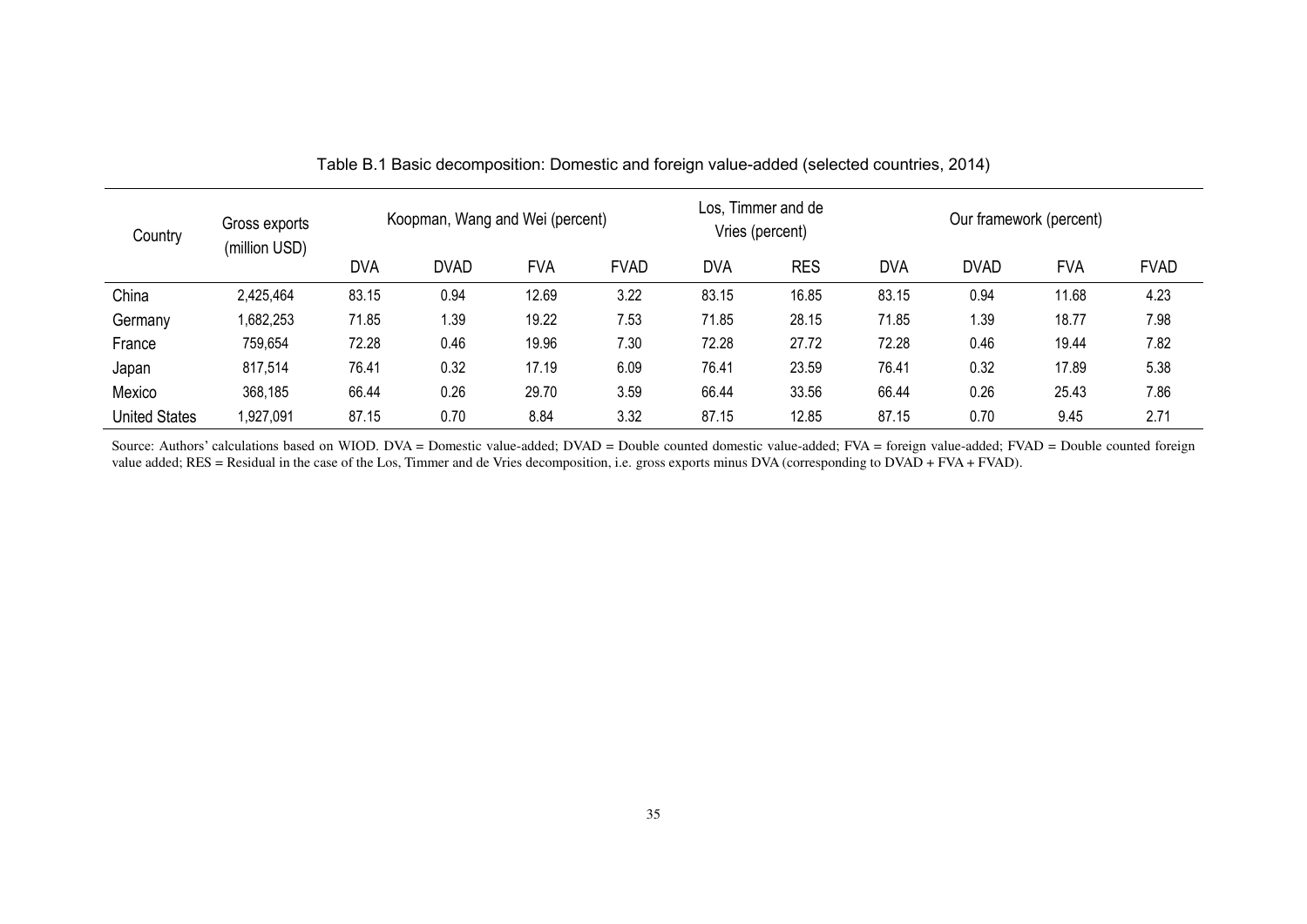|                      | Panel A. Koopman, Wang and Wei (percent) |       |                     |      |      |      |                                  |       |                  |                |      |      |  |
|----------------------|------------------------------------------|-------|---------------------|------|------|------|----------------------------------|-------|------------------|----------------|------|------|--|
|                      |                                          |       | Foreign value-added |      |      |      |                                  |       |                  |                |      |      |  |
| Country              | T1                                       | T2    | T3                  | T4   | T5   | T6   | T7                               |       | T8               |                |      | T9   |  |
| China                | 42.05                                    | 32.30 | 6.36                | 0.85 | 1.58 | 0.94 | 7.97                             |       | 4.72             |                |      | 3.22 |  |
| Germany              | 31.58                                    | 30.33 | 7.86                | 1.24 | 0.84 | 1.39 | 11.09                            | 8.14  |                  |                | 7.53 |      |  |
| France               | 30.11                                    | 32.28 | 8.66                | 0.67 | 0.56 | 0.46 | 11.79                            | 8.16  |                  |                |      | 7.30 |  |
| Japan                | 32.13                                    | 35.28 | 8.02                | 0.46 | 0.52 | 0.32 | 7.80                             | 9.39  |                  |                |      | 6.09 |  |
| Mexico               | 29.23                                    | 32.37 | 4.32                | 0.19 | 0.34 | 0.26 | 18.90                            | 10.80 |                  |                |      | 3.59 |  |
| <b>United States</b> | 30.39                                    | 42.23 | 8.17                | 3.18 | 3.18 | 0.70 | 4.18                             | 4.65  |                  |                |      | 3.32 |  |
|                      |                                          |       |                     |      |      |      | Panel B. Our framework (percent) |       |                  |                |      |      |  |
|                      | Domestic value-added                     |       |                     |      |      |      | Foreign value-added              |       |                  |                |      |      |  |
| Country              | T1.1                                     | T2    | T1.2                | T3   | T4   | T5   | T <sub>6.1</sub>                 | T7    | T <sub>6.2</sub> | T <sub>8</sub> | T9   | T10  |  |
| China                | 42.05                                    | 32.30 | 6.36                | 0.85 | 1.58 | 0.94 | 5.89                             | 4.44  | 0.96             | 0.14           | 0.25 | 4.23 |  |
| Germany              | 31.58                                    | 30.33 | 7.86                | 1.24 | 0.84 | 1.39 | 7.99                             | 7.94  | 2.22             | 0.37           | 0.27 | 7.98 |  |
| France               | 30.11                                    | 32.28 | 8.66                | 0.67 | 0.56 | 0.46 | 8.49                             | 8.10  | 2.49             | 0.20           | 0.16 | 7.82 |  |
| Japan                | 32.13                                    | 35.28 | 8.02                | 0.46 | 0.52 | 0.32 | 5.96                             | 9.55  | 2.11             | 0.12           | 0.16 | 5.38 |  |
| Mexico               | 29.23                                    | 32.37 | 4.32                | 0.19 | 0.34 | 0.26 | 14.48                            | 9.44  | 1.37             | 0.06           | 0.09 | 7.86 |  |
| <b>United States</b> | 30.39                                    | 42.23 | 8.17                | 3.18 | 3.18 | 0.70 | 4.56                             | 4.56  | 0.80             | 0.44           | 0.40 | 2.71 |  |

Table B.2 Full decomposition: comparison between KWW and our framework

Source: Authors' calculations based on WIOD. Panel A (KWW): T1 = Domestic VA in direct final goods exports; T2 = Domestic VA in intermediates absorbed by direct exporters; T3 = Domestic VA in intermediates re-exported to third countries; T4 = Domestic VA in intermediates that returns via intermediates that returns via intermediates that returns via intermediate imports; T6 = Double counted intermediate exports produced at home; T7 = Foreign VA in final goods exports; T8 = Foreign VA in intermediate goods exports; T9 = double counted intermediate exports produced abroad. Panel B (our framework): T1.1 = Domestic VA absorbed by foreign countries in final imports (exported as final); T2 = Domestic VA absorbed by foreign countries in intermediate imports; T1.2 = Domestic VA absorbed by foreign countries in final imports (exported as intermediate, equivalent to T3 in KWW); T3 = Domestic VA that returns home via final imports; T4 = Domestic VA that returns home via intermediate imports; T5 = Domestic double counted VA; T6.1 = Foreign VA absorbed by foreign countries in final imports (exported as final);  $T7$  = Foreign VA absorbed by foreign countries in intermediate imports;  $T6.2$  = Foreign VA absorbed by foreign countries in final imports (exported as intermediate); $T8$  = Foreign VA that returns via final imports; T9 = Foreign VA that returns via intermediate imports; T10 = Foreign double counted VA.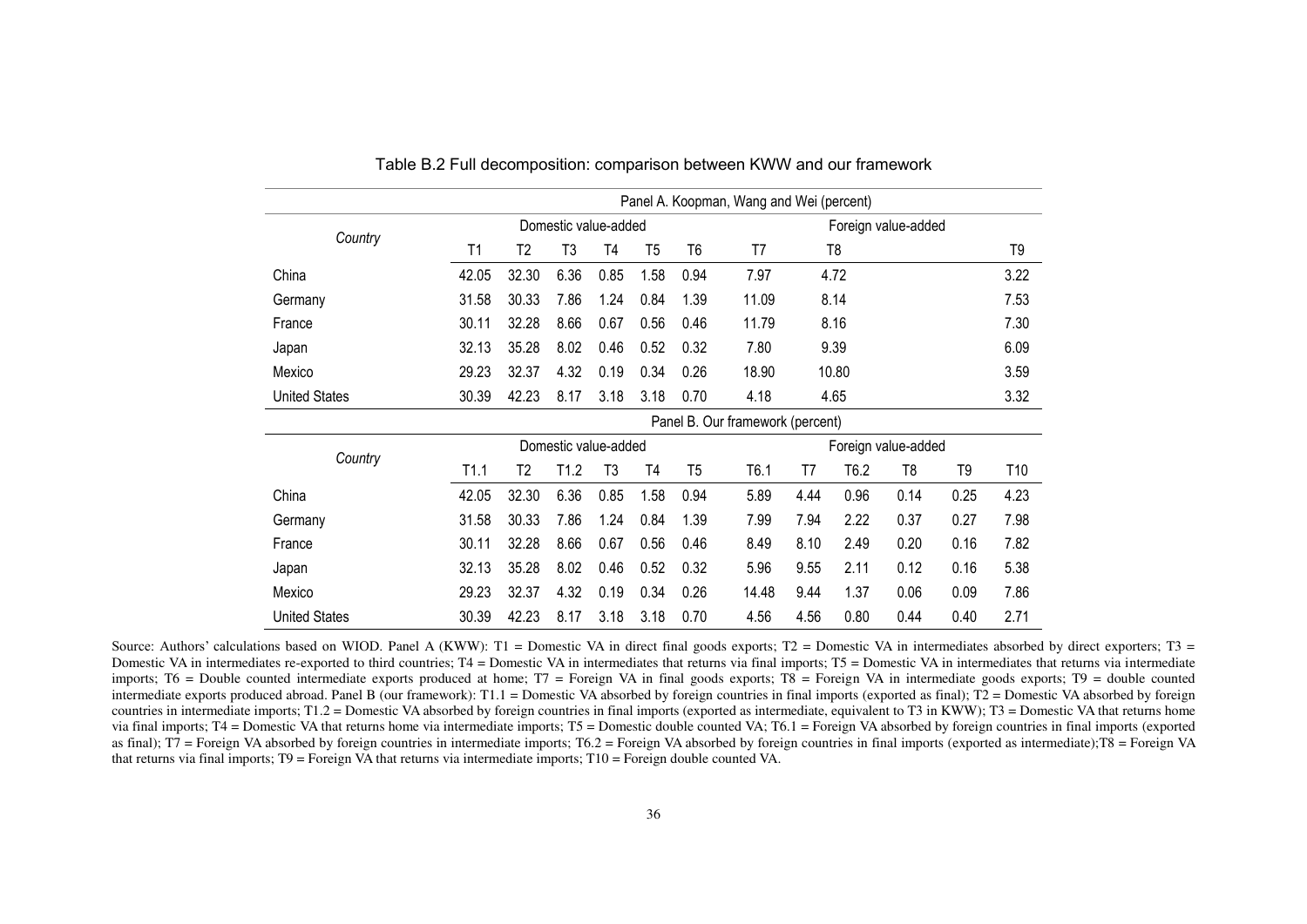|                      | Los, Timmer and de Vries (percent) |                  |             |           |            |  |  |  |  |  |
|----------------------|------------------------------------|------------------|-------------|-----------|------------|--|--|--|--|--|
| Country              | DVA(A,Fin)                         |                  | DVA(A, Int) | DVA(R)    | <b>RES</b> |  |  |  |  |  |
| China                | 42.05                              |                  | 38.66       | 2.43      | 16.85      |  |  |  |  |  |
| Germany              | 31.58                              |                  | 38.20       | 2.08      | 28.15      |  |  |  |  |  |
| France               | 30.11                              |                  | 40.94       | 1.23      | 27.72      |  |  |  |  |  |
| Japan                | 32.13                              |                  | 43.30       | 0.98      | 23.59      |  |  |  |  |  |
| Mexico               | 29.23                              |                  | 36.68       | 0.54      | 33.56      |  |  |  |  |  |
| <b>United States</b> | 30.39                              |                  | 50.39       | 6.36      | 12.85      |  |  |  |  |  |
|                      | Our framework (percent)            |                  |             |           |            |  |  |  |  |  |
| Country              | T1.1                               | T <sub>1.2</sub> | T2          | $T3 + T4$ | T5-T10     |  |  |  |  |  |
| China                | 42.05                              | 6.36             | 32.30       | 2.43      | 16.85      |  |  |  |  |  |
| Germany              | 31.58                              | 7.86             | 30.33       | 2.08      | 28.15      |  |  |  |  |  |
| France               | 30.11                              | 8.66             | 32.28       | 1.23      | 27.72      |  |  |  |  |  |
| Japan                | 32.13                              | 8.02             | 35.28       | 0.98      | 23.59      |  |  |  |  |  |
| Mexico               | 29.23                              | 4.32             | 32.37       | 0.54      | 33.56      |  |  |  |  |  |
| <b>United States</b> | 30.39                              | 8.17             | 42.23       | 6.36      | 12.85      |  |  |  |  |  |

Table B.3 Full decomposition: comparison between LTV and our framework

Source: Authors' calculations based on WIOD. Los, Timmer and de Vries: DVA(A,Fin) = Domestic VA in exports of final goods; DVA(A,Int) = Domestic VA in exports of intermediate goods;  $DVA(R) =$  Domestic VA reflected back to the home country;  $RES =$  Residual (gross exports minus the other terms). Our framework: T1.1 = Domestic VA absorbed by foreign countries in final imports (exported as final); T1.2 = Domestic VA absorbed by foreign countries in final imports (exported as intermediate and final in a third country); T2 = Domestic VA absorbed by foreign countries in intermediate imports; T3 + T4 = Domestic VA that returns home (via final and intermediate imports); T5-T10 = Residual (all other terms).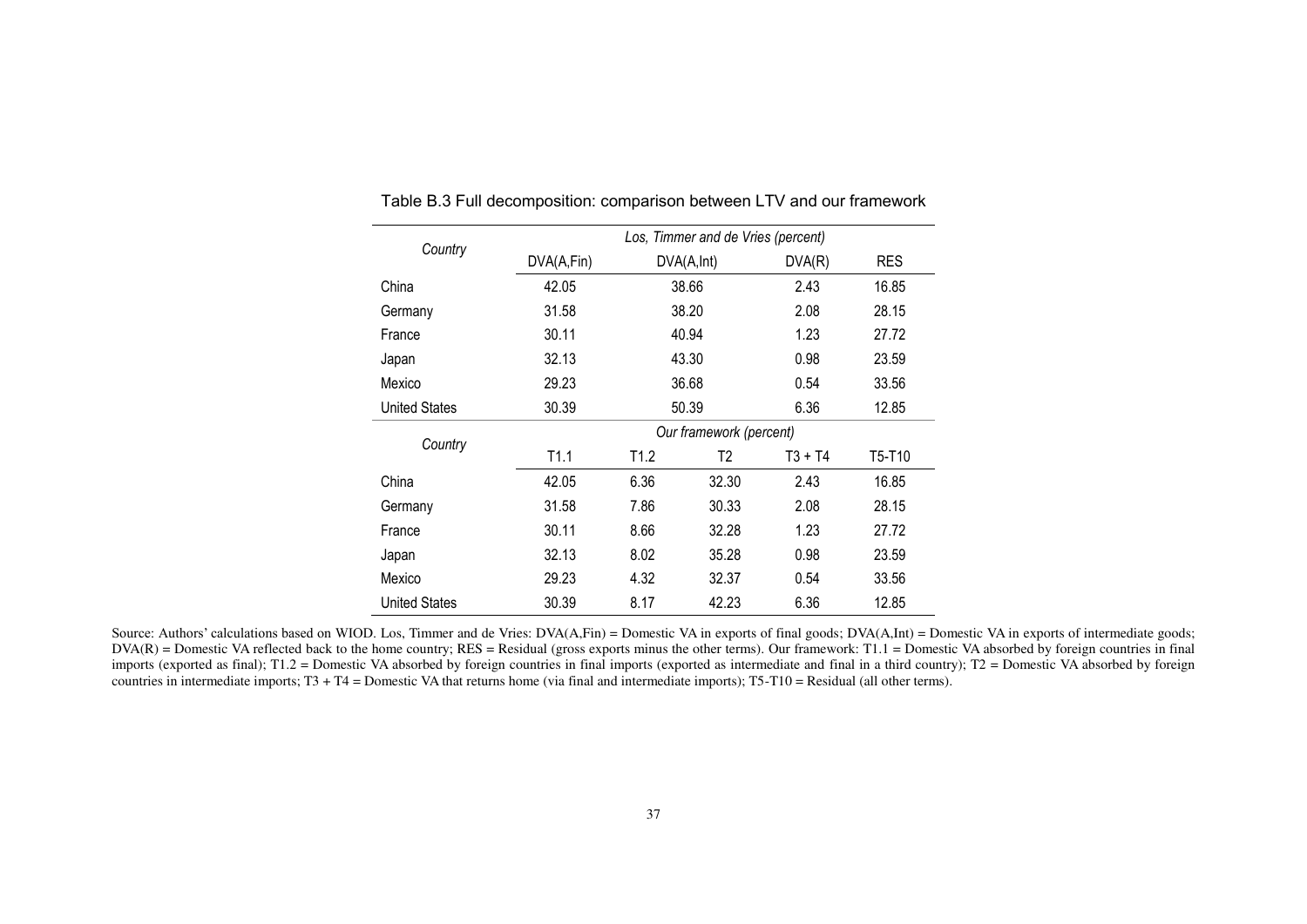## Appendix C

### **Measuring the foreign value-added in gross exports with the hypothetical extraction method**

In this Appendix, we provide an alternative method to measure the foreign value-added in gross exports, consistent with the one we have developed but based on a hypothetical extraction. The hypothetical extraction method was first proposed by Timmer et al. (2016) to measure the domestic value-added in exports. However, the authors left for future research the question of the foreign value-added (net of any double counting). Borin and Mancini (2017) also use in their framework some form of extraction in the *A* matrix by setting to 0 the coefficients for specific countries. Lastly, Johnson (2017) suggested an extraction method to obtain an expression for the foreign value-added in exports in the two-country case. Our objective in this Appendix is to extend the extraction method to an arbitrary number of countries in the ICIO and to show that the result is consistent with the foreign value-added calculated in our framework.

We can start from equation (1) and re-organise it to separate out the exports of a given country. Here, we take country 1 as an example:

|  |  |  |  | $\begin{bmatrix} X_1 \\ Y_1 \end{bmatrix}$ $\begin{bmatrix} A_{11} & 0 & \cdots & 0 & \cdots & 0 \end{bmatrix}$ $\begin{bmatrix} X_1 \\ Y_1 \end{bmatrix}$ $\begin{bmatrix} Y_{11} & 0 & \cdots & 0 & \cdots & 0 \end{bmatrix}$ $\begin{bmatrix} E_1 \\ P_1 \end{bmatrix}$                                                                                                                                                                       |  |  |  |  |
|--|--|--|--|--------------------------------------------------------------------------------------------------------------------------------------------------------------------------------------------------------------------------------------------------------------------------------------------------------------------------------------------------------------------------------------------------------------------------------------------------|--|--|--|--|
|  |  |  |  |                                                                                                                                                                                                                                                                                                                                                                                                                                                  |  |  |  |  |
|  |  |  |  | $\begin{vmatrix} \vdots \\ x_j \end{vmatrix} = \begin{vmatrix} \vdots & \vdots & \ddots & \vdots & \vdots \\ A_{j1} & 0 & \cdots & A_{jj} & \cdots & 0 \end{vmatrix} \begin{vmatrix} \vdots & \vdots & \vdots & \ddots & \vdots & \vdots & \vdots \\ X_j & \cdot & 0 & \cdots & Y_{jj} & \cdots & 0 \end{vmatrix} + \begin{vmatrix} \vdots & \vdots & \ddots & \vdots & \vdots & \vdots \\ E_j & 0 & \cdots & E_{jj} & \cdots & 0 \end{vmatrix}$ |  |  |  |  |
|  |  |  |  |                                                                                                                                                                                                                                                                                                                                                                                                                                                  |  |  |  |  |
|  |  |  |  |                                                                                                                                                                                                                                                                                                                                                                                                                                                  |  |  |  |  |
|  |  |  |  | $X_{\sigma}$ $A_{\sigma 1}$ 0 $\cdots$ 0 $A_{\sigma\sigma}$ $X_{\sigma}$ $Y_{\sigma 1}$ 0 $\cdots$ 0 $X_{\sigma\sigma}$ $E_{\sigma}$                                                                                                                                                                                                                                                                                                             |  |  |  |  |

In this extraction matrix  $A^*$ , we keep the diagonal block matrix and the column corresponding to inputs exported to country 1 (a difference with the extraction matrix used by other authors). The notation  $E_j^-$  refers to country *j*'s exports to all countries except country 1. In this equation, the extraction matrix fully accounts for the propagation of output (including for domestic use) and of exports in the ICIO.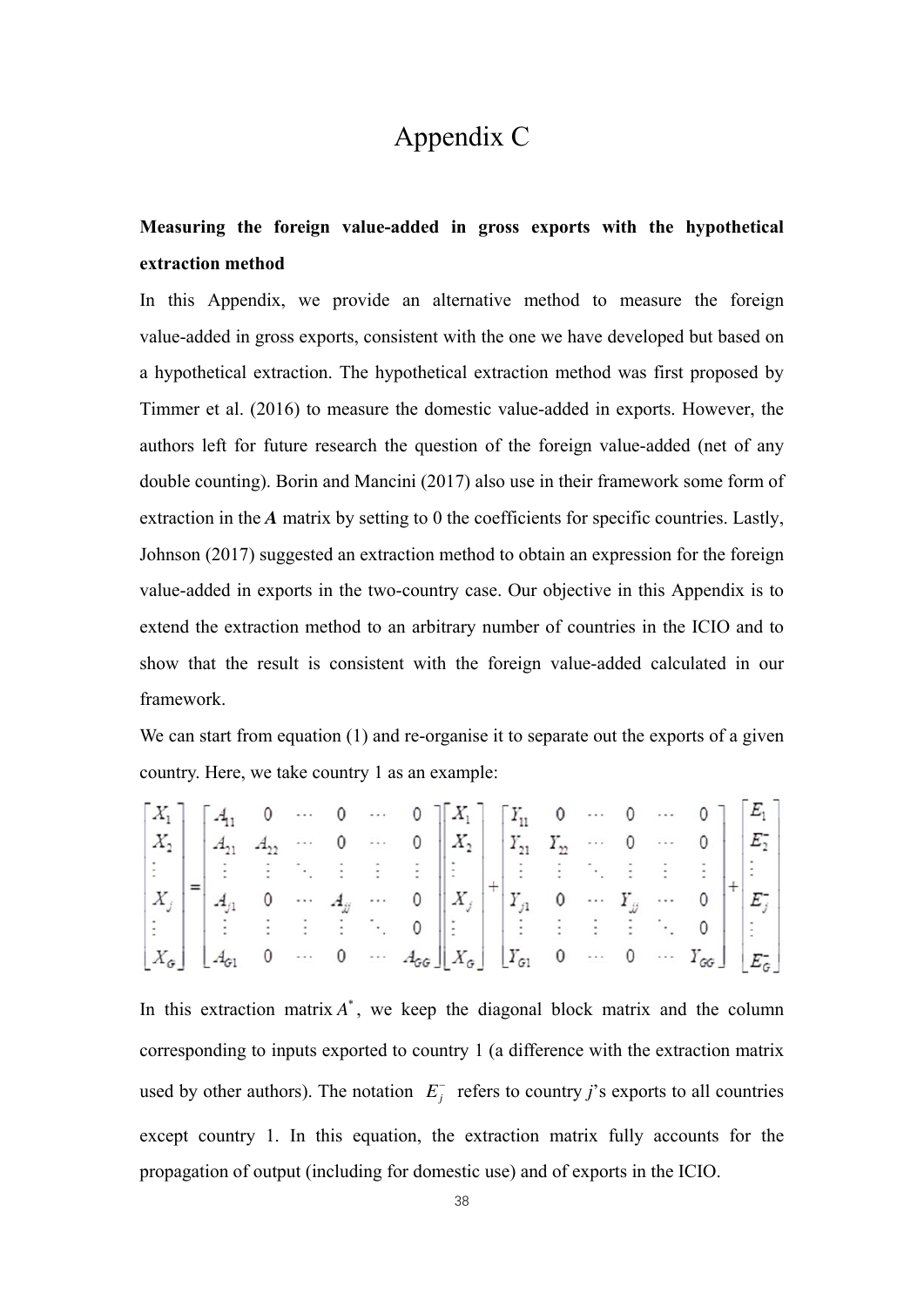The extraction matrix described by Timmer et al. (2016) and Johnson (2017) just removes intermediate inputs from country 1 in the production of country 2, since they assume only two countries. It is expressed as  $\begin{bmatrix} 11 \\ 11 \end{bmatrix}$  $21 \t 122$ *A*  $\begin{pmatrix} A_{11} & \mathbf{0} \ A_{21} & A_{22} \end{pmatrix}$ . Borin and Mancini (2017) extend the extraction matrix to an arbitrary number of countries by setting to zero the coefficients that identify the requirement of inputs imported from country *s* within the input matrix. Their extraction matrix can be expressed as  $\mathbf{1}_1$   $\mathbf{1}_2$   $\mathbf{1}_3$   $\mathbf{1}_1$  $1 \tT_{G2}$  $0 \quad 0 \quad \cdots \quad A_{ss} \quad \cdots \quad 0$  $s$   $A_{1G}$ *S ss*  $G1 \tT^1G2 \tT^1Gs \tT^1GG$  $A_{11}$   $A_{12}$   $\cdots$   $A_{1s}$   $\cdots$  *A*  $A^{\scriptscriptstyle\mathcal{S}}=\begin{bmatrix} 0 & 0 & \cdots & A \end{bmatrix}$  $A_{G1}$   $A_{G2}$   $\cdots$   $A_{G5}$   $\cdots$   $A_{G8}$  $A_{11} \quad A_{12} \quad \cdots \quad A_{1s} \quad \cdots \quad A_{1G}$  $\begin{bmatrix} 1 & \cdots & 1 \\ 1 & \cdots & 1 \end{bmatrix}$  ,  $\begin{bmatrix} 1 & \cdots & 1 \\ 1 & \cdots & 1 \end{bmatrix}$  ,  $\begin{bmatrix} 1 & \cdots & 1 \\ 1 & \cdots & 1 \end{bmatrix}$  $=$  $\begin{bmatrix} A_{G1} & A_{G2} & \cdots & A_{Gs} & \cdots & A_{GG} \end{bmatrix}$  $\cdots$   $A_{1s}$   $\cdots$ i di Kalendari  $\cdots$   $A_{ss}$   $\cdots$ i di Kalendari  $\cdots$   $A_{G_s}$   $\cdots$ . This expression should also correspond to the

many-country case in an extension of Timmer et al. (2016). However, we believe that there are two issues with this type of extraction. First, because of the intermediate inputs blocks from one country to another (e.g. from country  $j$  to country  $k$ ), it is not consistent with the Ghosh insight decomposition. Second, it is not consistent with the measurement of global GDP in the context of exports ICIO tables as explained in Section 2 of our paper. This is why we start from a different extraction matrix,  $A^*$ .

We then re-arrange the equation to calculate the gross output required to produce country 1's exports. We pre-multiply by the value-added ratios and obtain the value-added embodied in country 1's exports:

$$
\begin{bmatrix}\nVaE_1 \\
VaE_{21} \\
\vdots \\
VaE_{j1} \\
\vdots \\
VaE_{G1}\n\end{bmatrix} = \hat{V}^{-1} \begin{bmatrix}\nI - A^* \\
I\n\end{bmatrix}^{-1} \begin{bmatrix}\nE_1 \\
0 \\
\vdots \\
0 \\
\vdots \\
0\n\end{bmatrix} = \begin{bmatrix}\nV_1(I - A_{11})E_1 \\
V_2(I - A_{22})^{-1}A_{21}(I - A_{11})^{-1}E_1 \\
\vdots \\
V_j(I - A_{jj})^{-1}A_{j1}(I - A_{11})^{-1}E_1 \\
\vdots \\
V_G(I - A_{GG})^{-1}A_{G1}(I - A_{11})^{-1}E_1\n\end{bmatrix}
$$

where  $VaE_{j1}$  is the value-added from country *j* embodied in exports of country 1. In the two-country case, we have  $E_2^- = 0$  and our extraction method is fully equal to the framework of Johnson (2017). This result is not only consistent with the